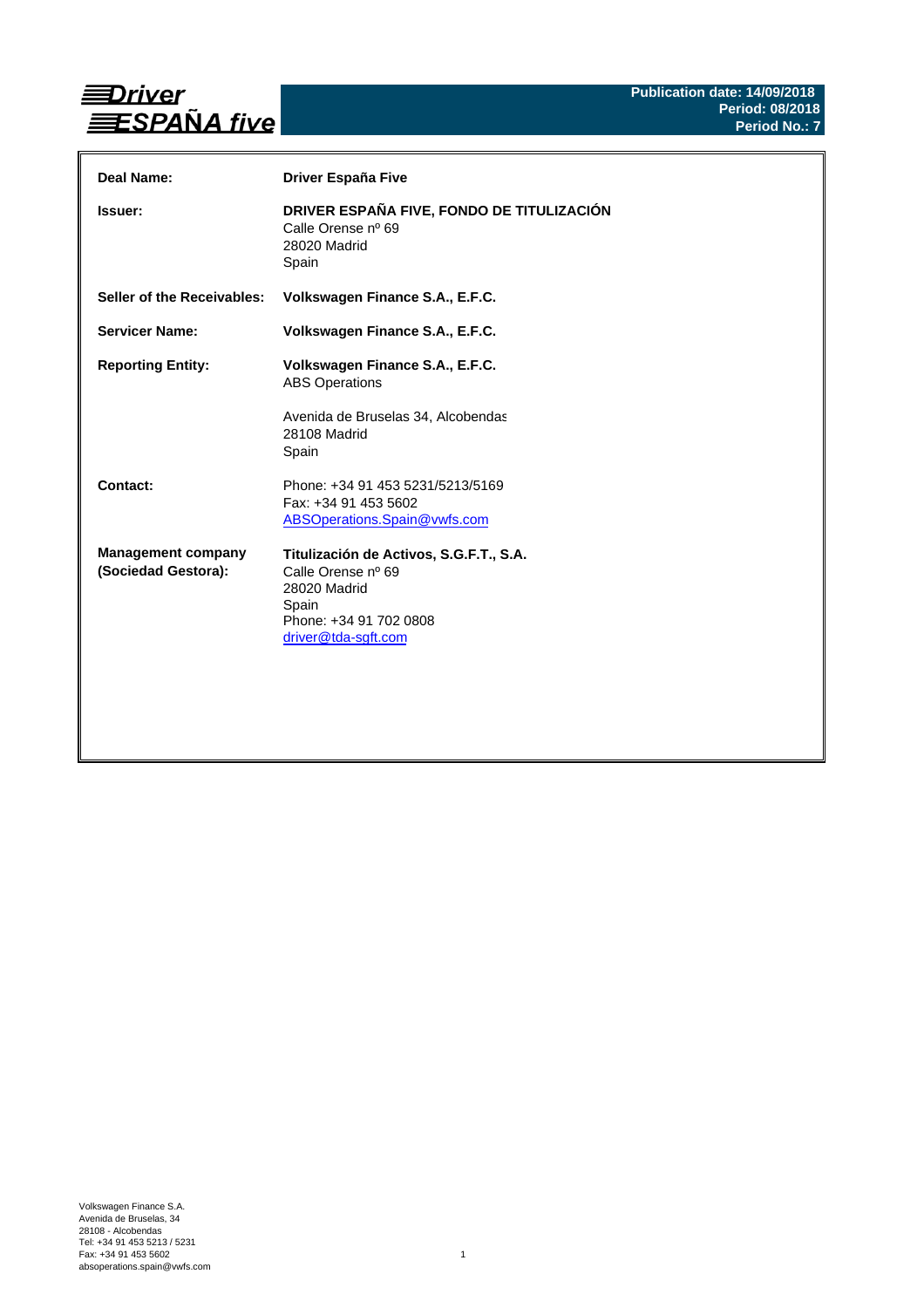

| Page            | <b>Table of contents</b>                                                                          |
|-----------------|---------------------------------------------------------------------------------------------------|
|                 | 2 Contents                                                                                        |
|                 | <b>Deal Overview</b>                                                                              |
|                 | 4 Deal Overview: Counterparties I.                                                                |
|                 | Deal Overview: Counterparties II.                                                                 |
|                 | Information regarding the Notes I.                                                                |
|                 | Information regarding the Notes II.                                                               |
|                 | <b>Credit Enhancement</b>                                                                         |
| 9               | <b>Swap/Waterfall</b>                                                                             |
| 10 <sup>1</sup> | <b>Run Out Schedule</b>                                                                           |
|                 | <b>Amortisation Notes</b>                                                                         |
|                 | 12 Defaults/ Performance Trigger                                                                  |
| 13              | <b>Overview Outstanding Contracts</b>                                                             |
|                 | 14 Information on the retention of net economic interest                                          |
| 15              | <b>Delinquent Contracts</b>                                                                       |
| 16              | <b>Defaulted Contracts</b>                                                                        |
| 17              | <b>Recovery Contracts</b>                                                                         |
| 18              | Prepayments                                                                                       |
| 19              | <b>Poolinformation I. - Down Payments</b>                                                         |
| 20              | Poolinformation II. - Customer Type and Type of Payment                                           |
| 21              | Poolinformation III. - Obligor Concentration                                                      |
|                 | Poolinformation IV. - Distribution by Outstanding Discounted Balance and Original Nominal Balance |
|                 | Poolinformation V. - Interest Rate paid by the Receivable Debtor                                  |
|                 | 24 Poolinformation VI. - Distribution by Original Term, Remaining Term and Seasoning              |
| 25              | Poolinformation VII. - Credit Type and Type of Car                                                |
| 26              | Poolinformation VIII. - Distribution by Vehicle Makes and Models                                  |
|                 | Poolinformation IX. - Geographic Distribution                                                     |
|                 | 28 Poolinformation X. - Motor Type                                                                |
| 29              | Poolinformation XI - Loan Level Data                                                              |
|                 | 30 Glossary                                                                                       |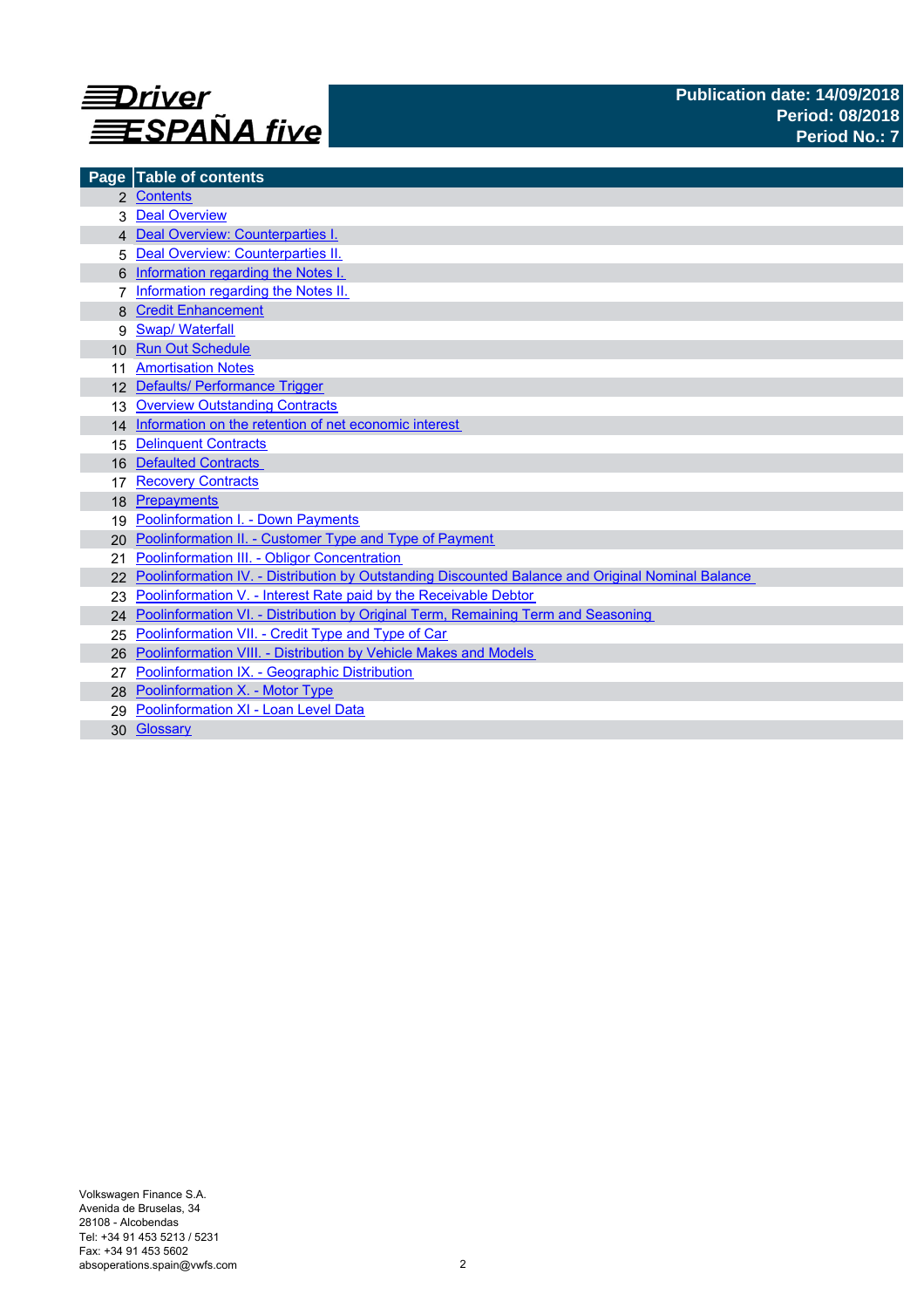

| <b>Deal Overview</b>            |            |                                 |            |                          |    |
|---------------------------------|------------|---------------------------------|------------|--------------------------|----|
| Cut Off Date:                   | 31/01/2018 |                                 |            |                          |    |
| <b>Issue Date:</b>              |            | 27/02/2018 Legal Maturity Date: | 21/04/2028 |                          |    |
| Reporting period:               | August     |                                 |            |                          |    |
| Reporting date:                 | 14/09/2018 |                                 |            |                          |    |
| Reporting Frequency:            | monthly    |                                 |            |                          |    |
| Period No.:                     |            |                                 |            |                          |    |
| Payment date:                   | 21/09/2018 |                                 |            |                          |    |
| Next payment date:              | 22/10/2018 |                                 |            |                          |    |
| Asset collection period:        | 01/08/2018 | until                           | 31/08/2018 |                          |    |
| <b>Interest Accrual Period:</b> | 21/08/2018 | until                           |            | 21/09/2018 Days accrued: | 31 |
| Note Payment Period:            | 21/08/2018 | until                           | 21/09/2018 |                          |    |

### **Poolinformation at Cut Off Date**

|                                   | Number of<br><b>Contracts</b> | Outstanding<br><b>Discounted Principal</b><br><b>Balance</b> | <b>Outstanding Nominal</b><br><b>Balance</b> |
|-----------------------------------|-------------------------------|--------------------------------------------------------------|----------------------------------------------|
| <b>Outstanding Pool</b>           | 86.320                        | 1.000.002.231.57                                             | 1.029.405.033.97 €                           |
| <b>Repurchased Loan Contracts</b> |                               |                                                              | 0.00 €                                       |

| <b>Credit Type</b>    | (%)          | <b>Outstanding</b><br><b>Balance</b> | Percentage of Loans Discounted Principal Percentage of Balance (%) |
|-----------------------|--------------|--------------------------------------|--------------------------------------------------------------------|
| Auto Credit           | 12.93%       | 88.987.892.58                        | 8.90%                                                              |
| <b>Classic Credit</b> | 87.07%       | 911.014.338.99                       | 91,10%                                                             |
| <b>Total</b>          | $ 100,00\% $ | 1.000.002.231,57 €                   | 100,00%                                                            |

| <b>Type of Car</b> | <b>Percentage of Loans</b><br>(%) | <b>Outstanding</b><br><b>Balance</b> | Discounted Principal   Percentage of Balance (%) |  |
|--------------------|-----------------------------------|--------------------------------------|--------------------------------------------------|--|
| <b>New</b>         | 83,06%                            | 824.396.601,44                       | 82.44%                                           |  |
| Used               | 16.94%                            | 175.605.630.13                       | 17.56%                                           |  |
| <b>Total</b>       | 100,00%                           | $1.000.002.231.57 \in$               | 100,00%                                          |  |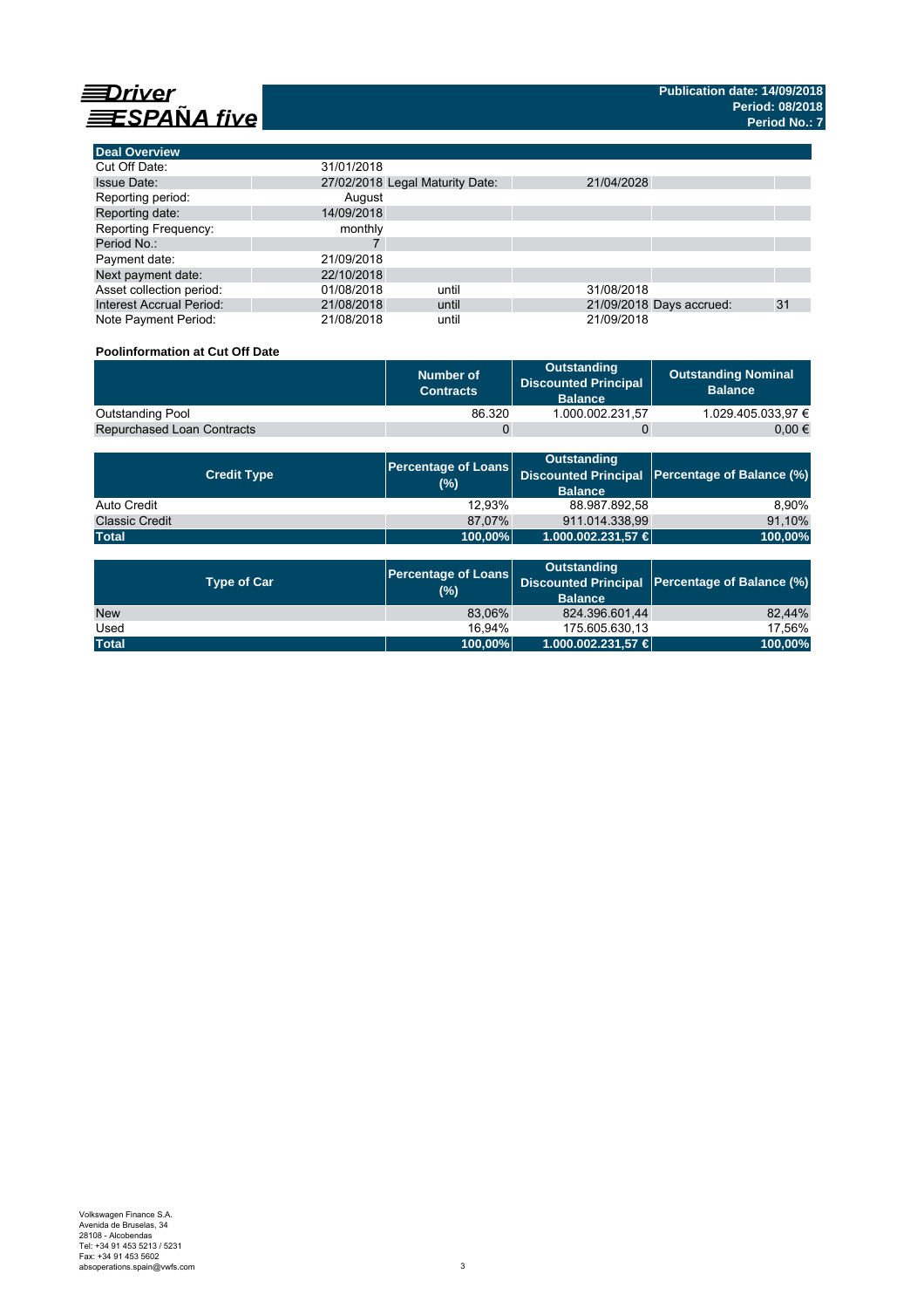| RPANA. |
|--------|

**Publication date: 14/09/2018 Period: 08/2018 Period No.: 7**

 $\overline{\phantom{a}}$ 

 $\overline{\phantom{0}}$ 

**Transaction** 

| <b>Clean-Up Call Condition</b>                   |                       |                                                                                                                                                                   |                                                           |                                                               |                                                                                                                                                                   |    |  |
|--------------------------------------------------|-----------------------|-------------------------------------------------------------------------------------------------------------------------------------------------------------------|-----------------------------------------------------------|---------------------------------------------------------------|-------------------------------------------------------------------------------------------------------------------------------------------------------------------|----|--|
|                                                  |                       |                                                                                                                                                                   | <b>Current Outstanding</b><br><b>Discounted Portfolio</b> | Min. Outstanding<br><b>Discounted Portfolio</b>               |                                                                                                                                                                   |    |  |
|                                                  |                       |                                                                                                                                                                   | 82,11%                                                    | 10.00%                                                        |                                                                                                                                                                   |    |  |
|                                                  |                       |                                                                                                                                                                   |                                                           |                                                               |                                                                                                                                                                   |    |  |
| <b>Repurchase of Receivables</b>                 |                       |                                                                                                                                                                   |                                                           |                                                               |                                                                                                                                                                   |    |  |
|                                                  |                       |                                                                                                                                                                   |                                                           |                                                               |                                                                                                                                                                   |    |  |
|                                                  |                       | Number of contracts                                                                                                                                               | Outstanding Discounted<br>Balance                         |                                                               | <b>Re-Purchase Price</b>                                                                                                                                          |    |  |
|                                                  | <b>Current Period</b> |                                                                                                                                                                   |                                                           |                                                               |                                                                                                                                                                   |    |  |
|                                                  | Previous Periods      |                                                                                                                                                                   |                                                           |                                                               |                                                                                                                                                                   |    |  |
|                                                  | Total                 |                                                                                                                                                                   |                                                           |                                                               |                                                                                                                                                                   |    |  |
|                                                  |                       |                                                                                                                                                                   |                                                           |                                                               |                                                                                                                                                                   |    |  |
|                                                  |                       | If a repurchase of receivables occurred, it wouldonly result from non-eligibility as of the respective Cut Off Date (which has been discovered at a later stage). |                                                           |                                                               |                                                                                                                                                                   |    |  |
|                                                  |                       |                                                                                                                                                                   |                                                           |                                                               |                                                                                                                                                                   |    |  |
| <b>Credit Enhancement Increase Condition</b>     |                       |                                                                                                                                                                   |                                                           |                                                               |                                                                                                                                                                   |    |  |
|                                                  |                       |                                                                                                                                                                   |                                                           |                                                               |                                                                                                                                                                   |    |  |
| <b>Cumulative Gross Loss Ratio</b>               |                       |                                                                                                                                                                   | 0,04830%                                                  |                                                               |                                                                                                                                                                   |    |  |
|                                                  |                       |                                                                                                                                                                   |                                                           |                                                               |                                                                                                                                                                   |    |  |
| <b>Targeted Overcollateralisation Percentage</b> |                       |                                                                                                                                                                   |                                                           |                                                               |                                                                                                                                                                   |    |  |
|                                                  |                       |                                                                                                                                                                   |                                                           | <b>Class A</b><br><b>Class B</b>                              |                                                                                                                                                                   |    |  |
|                                                  |                       | Initial OC @ Poolcut                                                                                                                                              |                                                           | 8.60%<br>11,20%                                               |                                                                                                                                                                   |    |  |
|                                                  |                       | <b>Current OC Level</b>                                                                                                                                           |                                                           | 13,73%<br>10.56%                                              |                                                                                                                                                                   |    |  |
|                                                  |                       | <b>Current Target OC</b>                                                                                                                                          |                                                           | 14,50%<br>21,00%                                              |                                                                                                                                                                   |    |  |
|                                                  |                       | Regular Target OC                                                                                                                                                 |                                                           | 14,50%<br>21,00%                                              |                                                                                                                                                                   |    |  |
|                                                  |                       | Level 1 Target OC                                                                                                                                                 |                                                           | 25,00%<br>18,00%                                              |                                                                                                                                                                   |    |  |
|                                                  |                       | Level 2 Target OC                                                                                                                                                 |                                                           | 100,00%<br>100.00%                                            |                                                                                                                                                                   |    |  |
|                                                  |                       | OC = Asset Overcollateralisation                                                                                                                                  |                                                           |                                                               |                                                                                                                                                                   |    |  |
|                                                  |                       |                                                                                                                                                                   |                                                           |                                                               |                                                                                                                                                                   |    |  |
| Level 1 Credit Enhancement Increase Condition -  |                       |                                                                                                                                                                   |                                                           |                                                               | Cumulative Gross Loss Ratio exceeds (i) 1.8% on any Payment Date prior to or<br>during May 2019 (included); or (ii) 4.00% for any Payment Date after May 2019 and | no |  |
|                                                  |                       |                                                                                                                                                                   | until that for February 2020/inclusive)                   |                                                               |                                                                                                                                                                   |    |  |
| Level 2 Credit Enhancement Increase Condition -  |                       |                                                                                                                                                                   |                                                           | Cumulative Gross Loss Ratio exceeds 8.0% for any Payment Date |                                                                                                                                                                   | no |  |
|                                                  |                       |                                                                                                                                                                   |                                                           |                                                               |                                                                                                                                                                   |    |  |
|                                                  |                       |                                                                                                                                                                   |                                                           |                                                               |                                                                                                                                                                   |    |  |
|                                                  |                       |                                                                                                                                                                   |                                                           |                                                               |                                                                                                                                                                   |    |  |
| <b>Transaction Party Replacements</b>            |                       |                                                                                                                                                                   |                                                           |                                                               |                                                                                                                                                                   |    |  |
|                                                  |                       |                                                                                                                                                                   |                                                           |                                                               |                                                                                                                                                                   |    |  |

### **Rating Information on relevant Transaction Parties**

|                                                                                   |                  | Fitch                                        |                                                                                           |                  | <b>DBRS</b>                                                                                                                                                                                                                                                                                                                                        |               |                  | Moody's           |               |                  | S&P                     |               |
|-----------------------------------------------------------------------------------|------------------|----------------------------------------------|-------------------------------------------------------------------------------------------|------------------|----------------------------------------------------------------------------------------------------------------------------------------------------------------------------------------------------------------------------------------------------------------------------------------------------------------------------------------------------|---------------|------------------|-------------------|---------------|------------------|-------------------------|---------------|
|                                                                                   | <b>Long Term</b> | <b>Short Term</b>                            | Outlook                                                                                   | Long Term        | <b>Short Term</b>                                                                                                                                                                                                                                                                                                                                  | Outlook       | <b>Long Term</b> | <b>Short Term</b> | Outlook       | <b>Long Term</b> | <b>Short Term</b>       | Outlook       |
| <b>Account Bank:</b>                                                              |                  |                                              |                                                                                           |                  |                                                                                                                                                                                                                                                                                                                                                    |               |                  |                   |               |                  |                         |               |
| <b>BNP Paribas Securities Services</b>                                            |                  |                                              |                                                                                           |                  |                                                                                                                                                                                                                                                                                                                                                    |               |                  |                   |               |                  |                         |               |
| Current Rating                                                                    |                  |                                              |                                                                                           |                  |                                                                                                                                                                                                                                                                                                                                                    |               | Aa3              | $P-1$             | Stable        | A                | A-1                     | <b>Stable</b> |
| <b>Minimum required Rating</b>                                                    |                  |                                              |                                                                                           |                  |                                                                                                                                                                                                                                                                                                                                                    |               | A <sub>2</sub>   | $P-1$             |               | А                | $A-1$                   |               |
| (if no short term Rating available, the higher long term rating<br>is applicable) |                  |                                              |                                                                                           |                  |                                                                                                                                                                                                                                                                                                                                                    |               |                  |                   |               |                  |                         |               |
|                                                                                   |                  |                                              |                                                                                           |                  |                                                                                                                                                                                                                                                                                                                                                    |               |                  |                   |               |                  |                         |               |
|                                                                                   |                  |                                              |                                                                                           |                  |                                                                                                                                                                                                                                                                                                                                                    |               |                  |                   |               |                  |                         |               |
|                                                                                   |                  |                                              |                                                                                           |                  |                                                                                                                                                                                                                                                                                                                                                    |               |                  |                   |               |                  | <b>Required Rating:</b> |               |
|                                                                                   |                  |                                              |                                                                                           |                  |                                                                                                                                                                                                                                                                                                                                                    |               |                  |                   |               |                  | fulfilled               |               |
|                                                                                   |                  | Fitch                                        |                                                                                           |                  | DBRS                                                                                                                                                                                                                                                                                                                                               |               |                  | Moody's           |               |                  | S&P                     |               |
|                                                                                   | <b>Long Term</b> | <b>Short Term</b>                            | Outlook                                                                                   | <b>Long Term</b> | <b>Short Term</b>                                                                                                                                                                                                                                                                                                                                  | Outlook       | <b>Long Term</b> | <b>Short Term</b> | Outlook       | <b>Long Term</b> | <b>Short Term</b>       | Outlook       |
| <b>Paying Agent</b>                                                               |                  |                                              |                                                                                           |                  |                                                                                                                                                                                                                                                                                                                                                    |               |                  |                   |               |                  |                         |               |
| <b>BNP Paribas Securities Services</b>                                            |                  |                                              |                                                                                           |                  |                                                                                                                                                                                                                                                                                                                                                    |               | Aa3              | $P-1$             | <b>Stable</b> | A                | A-1                     | <b>Stable</b> |
| Current Rating                                                                    |                  |                                              |                                                                                           |                  |                                                                                                                                                                                                                                                                                                                                                    |               |                  |                   |               |                  |                         |               |
| <b>Minimum required Rating</b>                                                    |                  |                                              |                                                                                           |                  |                                                                                                                                                                                                                                                                                                                                                    |               | A <sub>2</sub>   | $P-1$             |               | A                | $A-1$                   |               |
| (if no short term Rating available, the higher long term rating                   |                  |                                              |                                                                                           |                  |                                                                                                                                                                                                                                                                                                                                                    |               |                  |                   |               |                  |                         |               |
| is applicable)                                                                    |                  |                                              |                                                                                           |                  |                                                                                                                                                                                                                                                                                                                                                    |               |                  |                   |               |                  |                         |               |
|                                                                                   |                  |                                              |                                                                                           |                  |                                                                                                                                                                                                                                                                                                                                                    |               |                  |                   |               |                  |                         |               |
|                                                                                   |                  |                                              |                                                                                           |                  |                                                                                                                                                                                                                                                                                                                                                    |               |                  |                   |               |                  | <b>Required Rating:</b> |               |
|                                                                                   |                  |                                              |                                                                                           |                  |                                                                                                                                                                                                                                                                                                                                                    |               |                  |                   |               |                  | fulfilled               |               |
|                                                                                   |                  |                                              |                                                                                           |                  |                                                                                                                                                                                                                                                                                                                                                    |               |                  |                   |               |                  |                         |               |
|                                                                                   |                  | Fitch                                        |                                                                                           |                  | S&P                                                                                                                                                                                                                                                                                                                                                |               |                  | Moody's           |               |                  | S&P                     |               |
|                                                                                   | <b>Long Term</b> | <b>Short Term</b>                            | Outlook                                                                                   | <b>Long Term</b> | <b>Short Term</b>                                                                                                                                                                                                                                                                                                                                  | Outlook       | <b>Long Term</b> | <b>Short Term</b> | Outlook       | <b>Long Term</b> | <b>Short Term</b>       | Outlook       |
| Swap Counterparty:                                                                |                  |                                              |                                                                                           |                  |                                                                                                                                                                                                                                                                                                                                                    |               |                  |                   |               |                  |                         |               |
| <b>ING Bank N.V.</b>                                                              |                  |                                              |                                                                                           |                  |                                                                                                                                                                                                                                                                                                                                                    |               |                  |                   |               |                  |                         |               |
| <b>Current Rating</b>                                                             |                  |                                              |                                                                                           | $A +$            | A-1                                                                                                                                                                                                                                                                                                                                                | <b>Stable</b> | Aa3              | $P-1$             | <b>Stable</b> |                  |                         |               |
|                                                                                   |                  |                                              |                                                                                           |                  |                                                                                                                                                                                                                                                                                                                                                    |               |                  |                   |               |                  |                         |               |
| <b>Minimum required Rating</b>                                                    |                  |                                              |                                                                                           |                  |                                                                                                                                                                                                                                                                                                                                                    |               |                  |                   |               |                  |                         |               |
| (if no short term Rating available, the higher long term rating<br>is applicable) |                  |                                              |                                                                                           |                  |                                                                                                                                                                                                                                                                                                                                                    |               |                  |                   |               |                  |                         |               |
|                                                                                   |                  |                                              |                                                                                           |                  |                                                                                                                                                                                                                                                                                                                                                    |               |                  |                   |               |                  |                         |               |
|                                                                                   |                  |                                              |                                                                                           |                  |                                                                                                                                                                                                                                                                                                                                                    |               |                  |                   |               |                  |                         |               |
|                                                                                   |                  | rating is withdrawn for any reason, it shall | If the Swap Counterparty does not have the Swap Counterparty Required Rating or the       |                  |                                                                                                                                                                                                                                                                                                                                                    |               |                  |                   |               |                  | <b>Required Rating:</b> |               |
|                                                                                   |                  |                                              | (ii) obtains a guarantee from an institution with a Swap Counterparty Required Rating; or |                  | (i) posts an amount of collateral (in the form of cash and/or securities) as calculated in accordance with the Credit support Annex to each Swap Agreement; or                                                                                                                                                                                     |               |                  |                   |               |                  |                         |               |
|                                                                                   |                  |                                              |                                                                                           |                  | (ii) assigns its rights and obligations under the Swap Agreement to a successor Swap Counterparty with a Swap Counterparty Required Rating; or<br>(iv) takes any other action that will allow it to maintain the rating of the Notes or to restore the rating of the Notes to the level it would have been at immediately prior to such downgrade. |               |                  |                   |               |                  | fulfilled               |               |
|                                                                                   |                  |                                              |                                                                                           |                  | If none of the measures is taken within a given timespan, the Issuer may enter into new arrangements at its own initiative with another Swap Bank.                                                                                                                                                                                                 |               |                  |                   |               |                  |                         |               |
| Servicer:                                                                         |                  |                                              |                                                                                           |                  |                                                                                                                                                                                                                                                                                                                                                    |               |                  |                   |               |                  |                         |               |
| Volkswagen Finance S.A.                                                           |                  |                                              |                                                                                           |                  |                                                                                                                                                                                                                                                                                                                                                    |               |                  |                   |               |                  |                         |               |
| <b>Current Rating</b>                                                             |                  |                                              |                                                                                           |                  |                                                                                                                                                                                                                                                                                                                                                    |               |                  | n.a.              | n.a.          | n.a.             | n.a.                    | n.a.          |
| <b>Minimum required Rating</b>                                                    |                  |                                              |                                                                                           |                  |                                                                                                                                                                                                                                                                                                                                                    |               |                  |                   |               |                  |                         |               |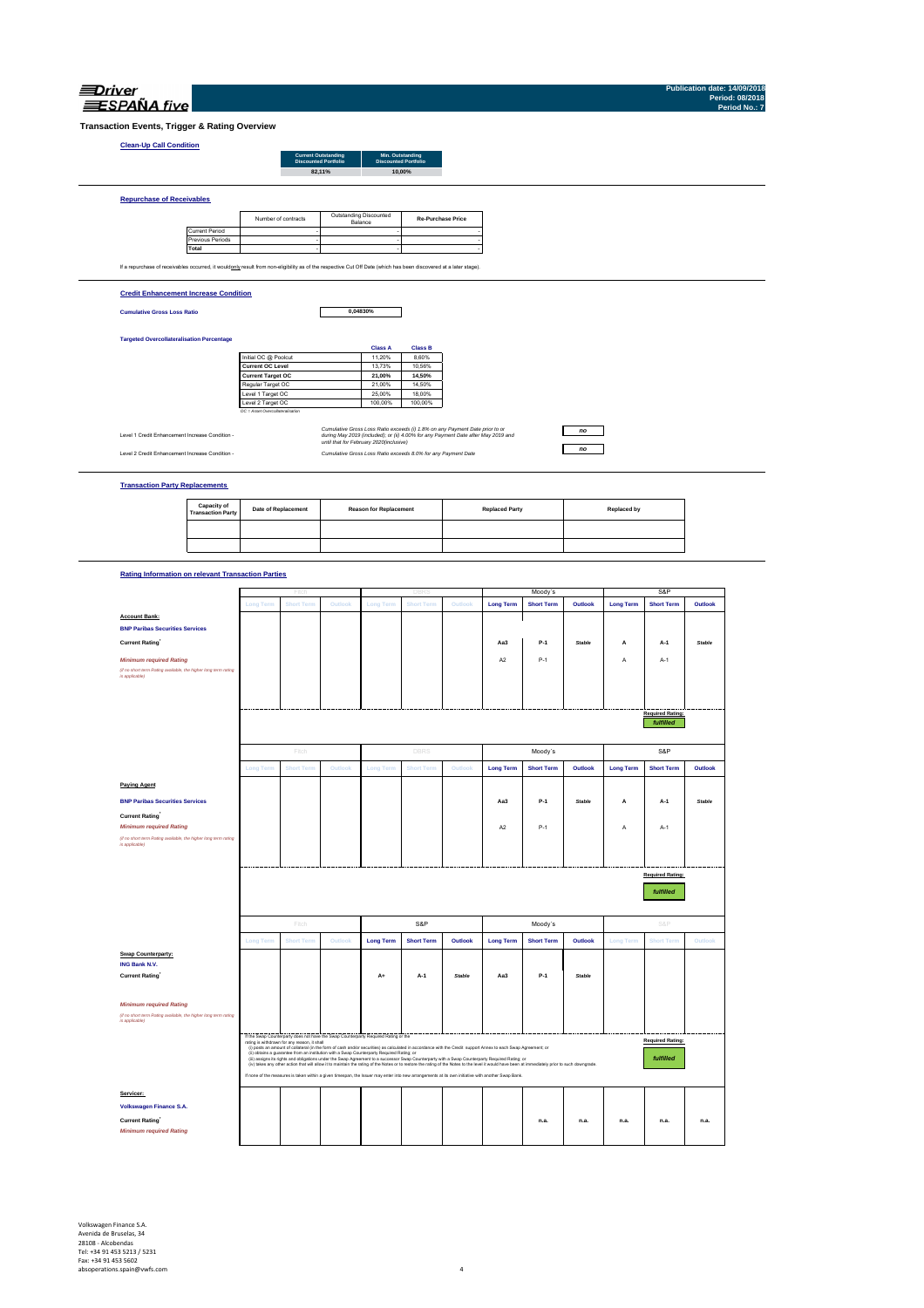

### **Deal Overview: Counterparties**

| <b>Joint Lead Managers:</b>                      | <b>ING Bank N.V.</b><br>Bijlmerplein 888<br>1102 MG, Amsterdam<br>The Netherlands                                                       |                                                                               | DZ BANK AG DEUTSCHE ZENTRAL<br>Platz der Republik<br>60325 Frankfurt am Main<br>Germany                                |
|--------------------------------------------------|-----------------------------------------------------------------------------------------------------------------------------------------|-------------------------------------------------------------------------------|------------------------------------------------------------------------------------------------------------------------|
| <b>Management company</b><br>(Sociedad Gestora): | Titulización de Activos, S.G.F.T., S.A.<br>Calle Orense nº 69<br>28020 Madrid<br>Spain<br>phone: +34 91 702 0808<br>driver@tda-sqft.com |                                                                               |                                                                                                                        |
| Servicer:                                        | Volkswagen Finance E.F.C.<br>Avd de Bruselas 34<br>28108 Alcobendas (Madrid)<br>AbsOperations.Spain@vwfs.com                            | <b>Clearing Systems:</b>                                                      | <b>IBERCLEAR</b><br>Plaza de la Lealtad 1<br>28014 Madrid<br>Spain<br>phone: +34 91 709 5000<br>iberclear@iberclear.es |
| <b>Paying Agent:</b>                             | <b>BNP Paribas Securities Services,</b><br>Sucursal en España<br>Calle Ribera del Loira, 28<br>28042 Madrid<br>Spain                    | <b>Account Bank:</b><br>Cash Collateral<br>Distribution<br>Monthly Collateral | <b>BNP Paribas Securities Services,</b><br>Sucursal en España<br>Calle Ribera del Loira, 28<br>28042 Madrid<br>Spain   |
| <b>Rating Agencies:</b>                          | Moody's<br>Príncipe de Vergara, 131<br>28002 Madrid<br>Spain                                                                            |                                                                               | S&P<br>20 Canada Square<br>Canary Wharf, London<br>United Kingdom                                                      |
| <b>Swap Counterparty:</b>                        | <b>ING Bank N.V.</b><br>Bijlmerplein 888<br>1102 MG, Amsterdam<br>The Netherlands                                                       |                                                                               |                                                                                                                        |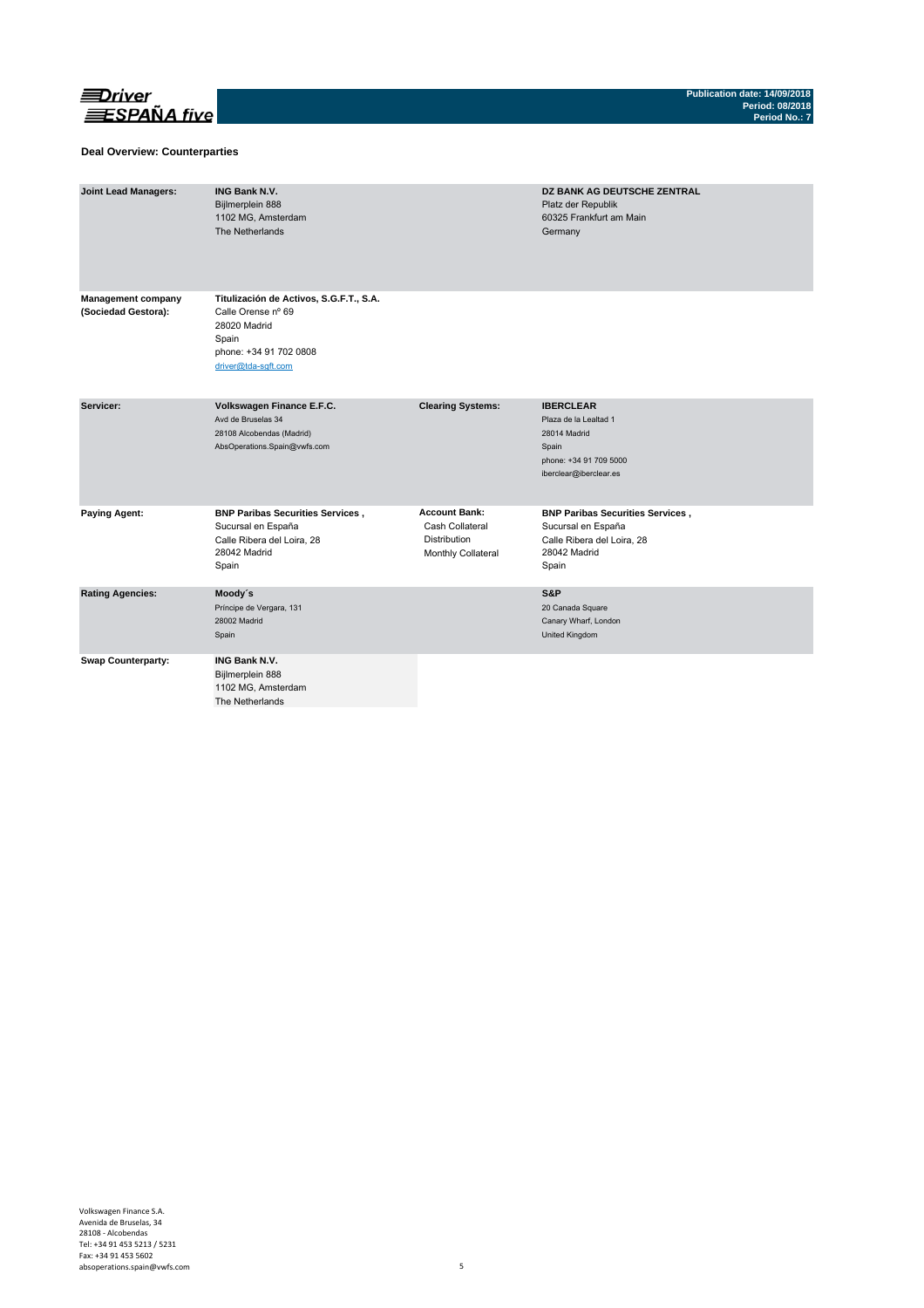

# **Information regarding the Notes I**

# **Rating Details:**

| <b>Rating at Issue Date</b> | <b>Class Al</b> | <b>Class B</b> |
|-----------------------------|-----------------|----------------|
| Moody's                     | Aa2             | A2             |
| S&P                         | AA+             | AA-            |

| <b>Current Rating</b> | Class $A^{\parallel}$ | <b>Class B</b> |
|-----------------------|-----------------------|----------------|
| Moody's               | Aa1                   | A2             |
| S&P                   | AAA                   | AA-            |

| Information on Notes       | <b>Class All</b> | <b>Class B</b> |
|----------------------------|------------------|----------------|
| <b>Final Maturity Date</b> | 21/04/2028       | 21/04/2028     |
| Scheduled Repayment Date:  | 21/10/2025       | 21/10/2025     |
| ISIN:                      | ES0305319008     | ES0305319016   |
| Common Code:               | 175957723        | 175958193      |
| Nominal Amount:            | 100.000,00 €     | 100.000,00 €   |
|                            |                  |                |

| Information on Interest | <b>Class A</b>           | <b>Class B</b>           |
|-------------------------|--------------------------|--------------------------|
| Spread/Margin:          | 40 pbs                   | 54 pbs                   |
| Index Rate:             | 1-Month Euribor          | 1-Month Euribor          |
| Fixed/Floating:         | Floating                 | Floating                 |
| <b>Current Coupon:</b>  | 1-Month Euribor + 40 pbs | 1-Month Euribor + 54 pbs |
| Day Count Convention    | Actual/360               | Actual/360               |

# **Clean-Up Call**

Volkswagen Finance will have the right at its option to exercise a Clean-Up Call and to repurchase the Loan Receivables from Driver España One at any time when the sum of the Discounted Principal Balance for all loan contracts is less than 10 per cent. of the sum of the Discounted Principal Balance for all Loan contracts as of the Cut Off Date, provided that all payment obligations under the Notes will be thereby fulfilled.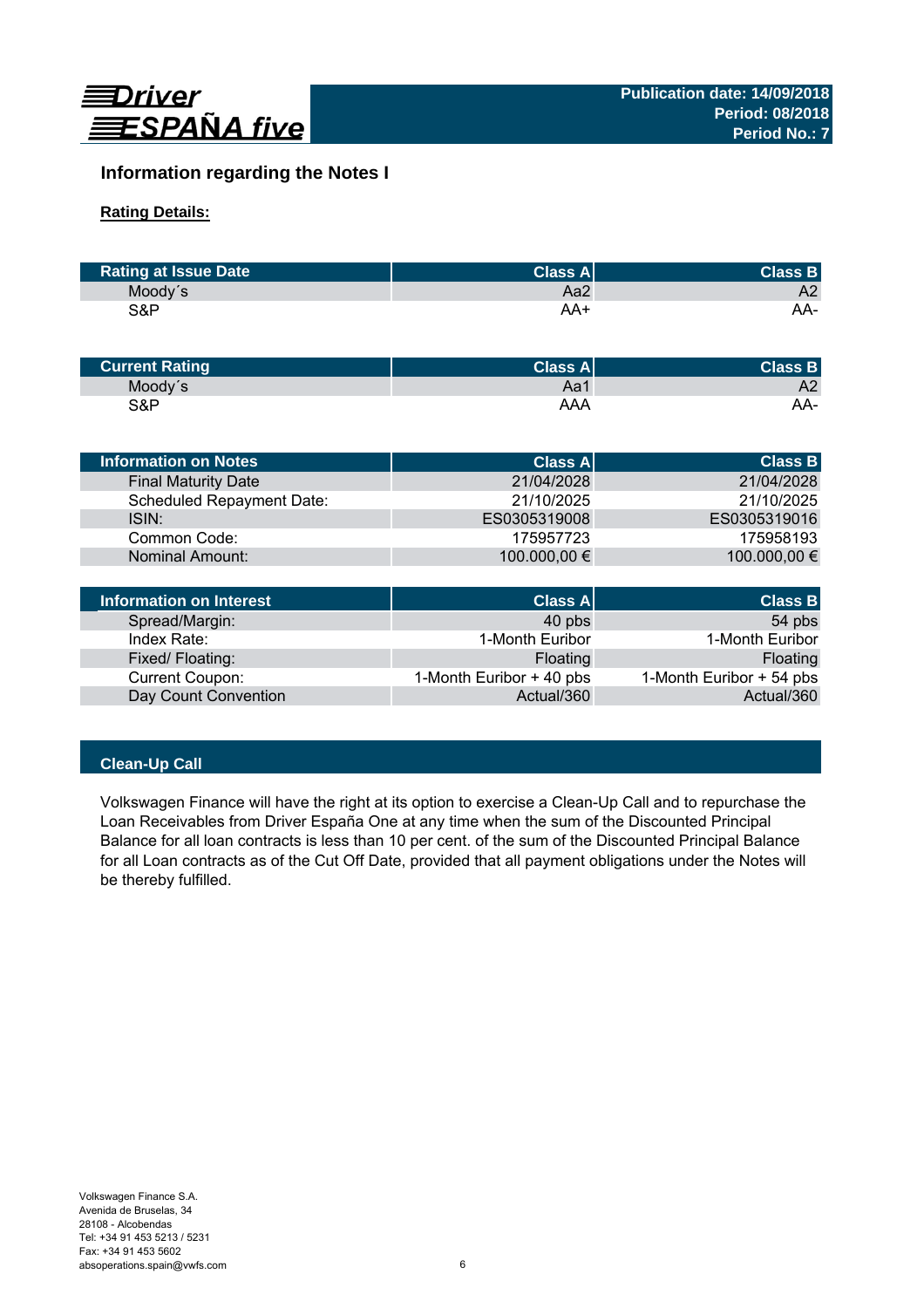

# **Information regarding the Notes II**

| <b>Monthly Period:</b>                       | August     |            |  |
|----------------------------------------------|------------|------------|--|
| <b>Payment Date:</b>                         | 21/09/2018 |            |  |
| <b>Interest Accrual Period (from/until):</b> | 21/08/2018 | 21/09/2018 |  |
| Days Accrued:                                | 31         |            |  |
| <b>Base Interest Rate (1-Month Euribor):</b> | $-0.370\%$ |            |  |
|                                              | <b>FUR</b> |            |  |
| <b>Day Count Convention:</b>                 | 30/360     |            |  |

| <b>Interest Payments</b>                      | <b>Class A</b> | <b>Class B</b>    |
|-----------------------------------------------|----------------|-------------------|
| Total Interest Amount of the Reporting Period | 18.914.40 €    | 3.806.40 €        |
| Gross Paid interest:                          | 18.914.40 €    | 3.806,40 €        |
| <b>Unpaid Interest:</b>                       |                |                   |
| Unpaid interest of the Reporting Period:      | 14 L. J        | ∕€7<br>$\epsilon$ |
| Cumulative unpaid interest:                   |                |                   |

| <b>Principal Payment</b>                                              |                 | <b>Class A</b>   | <b>Class B</b>  |
|-----------------------------------------------------------------------|-----------------|------------------|-----------------|
| Note Balance (Cut Off Date):                                          |                 | 888.000.000,00 € | 26.000.000,00 € |
| Note Balance (Beginning of Period):                                   |                 | 733.149.672.00 € | 26.000.000,00 € |
| Unallocated Redemption Amount from Previous<br>Period:                | 46,11 €         |                  |                 |
| Available Redemption Amount Reporting Period:                         | 24.717.968,60 € |                  |                 |
| Total Available Redemption Amount:                                    | 24.718.014,71 € |                  |                 |
| Redemption Amount per Class:                                          |                 | 24.718.012,80 €  | $0.00 \in$      |
| Unallocated Redemption Amount per note class from<br>current period:: |                 | 1.91 €           | $0,00 \in$      |
| Note Balance (End of Period):                                         |                 | 708.431.659,20   | 26.000.000.00   |
| Note Factor (End of Period):                                          |                 | 79.78%           | 100.00%         |

| Overcollateralisation            | Class A     | <b>Class B</b> |
|----------------------------------|-------------|----------------|
| Initial OC Percentage at Poolcut | $11.2023\%$ | 8.6023%        |
| Current OC Percentage            | 13.7263%    | 10.5600%       |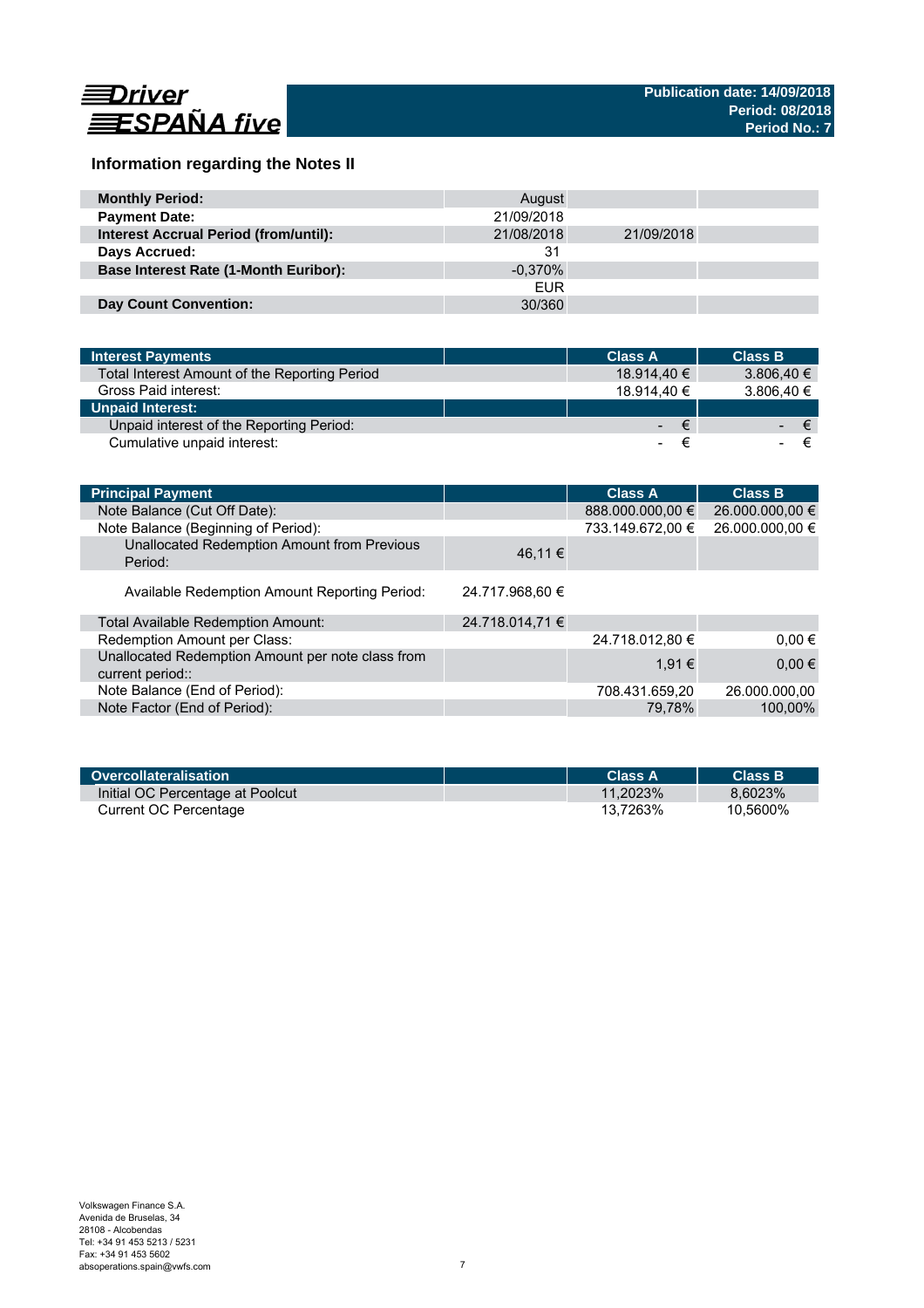

# **Credit Enhancement**

### *Credit Enhancement as of Cut Off Date*

|                                    | <b>Outstanding</b><br><b>Discounted Principal</b><br>Balance (%) | <b>Value</b>    |
|------------------------------------|------------------------------------------------------------------|-----------------|
| Class B Note*                      | 2.60%                                                            | 26.000.000,00 € |
| Subordinated Loan                  | 5,10%                                                            | 51.002.231,57 € |
| Overcollateralization              | 3,50%                                                            | 35.000.000,00 € |
| Cash Collateral Account            | 1.30%                                                            | 13.000.000.00 € |
| *for subordination to class A note |                                                                  |                 |

| <b>Cash Collateral Account (CCA)</b>      | in EUR          | in % of Outstanding Discounted<br><b>Balance as of</b> |                 |
|-------------------------------------------|-----------------|--------------------------------------------------------|-----------------|
| <b>Initial Balance at Poolcut</b>         | 13.000.000,00 € | 1.30%                                                  | <b>Poolcut</b>  |
| Targeted Balance (Floor)                  | 11.000.000,00 € | 1.10%                                                  | Poolcut         |
| Balance as of the Beginning of the Period | 11.000.000,00 € | 1.10%                                                  | <b>BoPeriod</b> |
| Payment from CCA/ Payment to CCA          | $0.00 \in$      | $\overline{\phantom{a}}$                               | -               |
| Balance as of the End of the Period       | 11.000.000,00 € | 1.34%                                                  | EoPeriod        |

### **Calculation of Credit Enhancement:**

The Class B Notes benefit from the Subordinated Loan, the Overcollateralisation and the Cash Collateral Account.

• The transaction starts with sequential amortisation and therefore initially only the Class A Notes will receive principal payments

● The transaction switches into pro rata amortisation once an overcollateralisation percentage (i.e. credit enhancement excluding cash collateral) of OC-Percentage for the Class A Notes and OC-Percentage for the Class B Notes has been reached

• The amortisation will revert to sequential in case the total amount of notes outstanding falls below 10% of the initial notes outstanding

### **Set off Risk**

No set off risk is applicable in this transaction.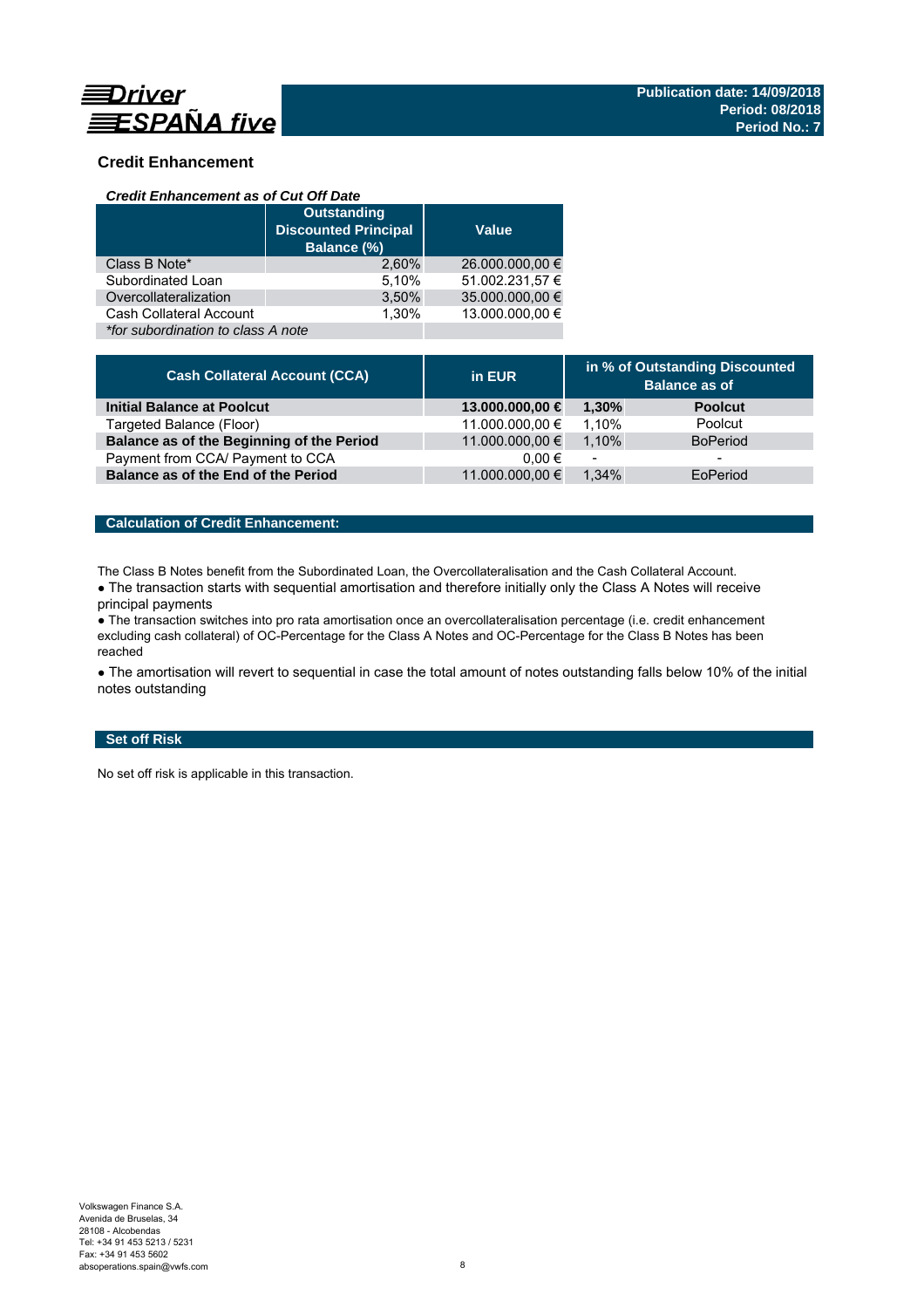

# **Swap/ Waterfall**

| <b>Amortising Interest Rate Swap</b>      | <b>Class A</b>                | <b>Class B</b>  |
|-------------------------------------------|-------------------------------|-----------------|
| <b>Initial Principal</b>                  | 733.149.672,00 €              | 26.000.000,00 € |
| Underlying Principal for Reporting Period | 733.149.672,00 €              | 26.000.000,00 € |
| Paying Leg                                | <b>Fix Interest Rate</b>      |                 |
|                                           |                               |                 |
| Receiving Leg                             | <b>Floating Interest Rate</b> |                 |
| Net Swap payments/ Receipts               | 181.515,64 € -                | 8.097,56€       |

# **Waterfall**

|                                                  |      | <b>Payment</b>  | <b>Remaining Amount</b> |
|--------------------------------------------------|------|-----------------|-------------------------|
| Remaining Balance from Previous Period           |      | 46.11 €         |                         |
| Available Distribution Amount                    | plus | 25.663.996,95 € | 25.664.043,06 €         |
| Fees                                             | less | 733.694.35 €    | 24.930.348.71 €         |
| Net Swap Payments Class A                        | less | 181.515,64 €    | 24.748.833,07 €         |
| Net Swap Payments Class B                        | less | $8.097,56 \in$  | 24.740.735,51 €         |
| Interest Class A                                 | less | 18.914,40 €     | 24.721.821,11 €         |
| Interest Class B                                 | less | 3.806,40€       | 24.718.014,71 €         |
| Payment to Cash Collateral Account               | less | €               | 24.718.014.71 €         |
| <b>Redemption Class A</b>                        | less | 24.718.012,80 € | 1.91 €                  |
| <b>Redemption Class B</b>                        | less | €               | 1,91 €                  |
| Remaining Amount Due to Rounding                 | less | 1,91 €          | €                       |
| Other Payments to Swap Counterparties            | less | €               | €                       |
| Interest Subordinated Loan                       | less | €               | €                       |
| Redemption Subordinated Loan                     | less | €               | €                       |
| Payment to Subordinated Lender or VW Financeless |      | €               | €                       |
| Payment from Cash Collateral Account             |      | €               | €                       |
| Interest Subordinated Loan                       | less | €               | €                       |
| Redemption Subordinated Loan                     | less | €               | €                       |
| Payment to Subordinated Lender or VW Financeless |      | €               | €                       |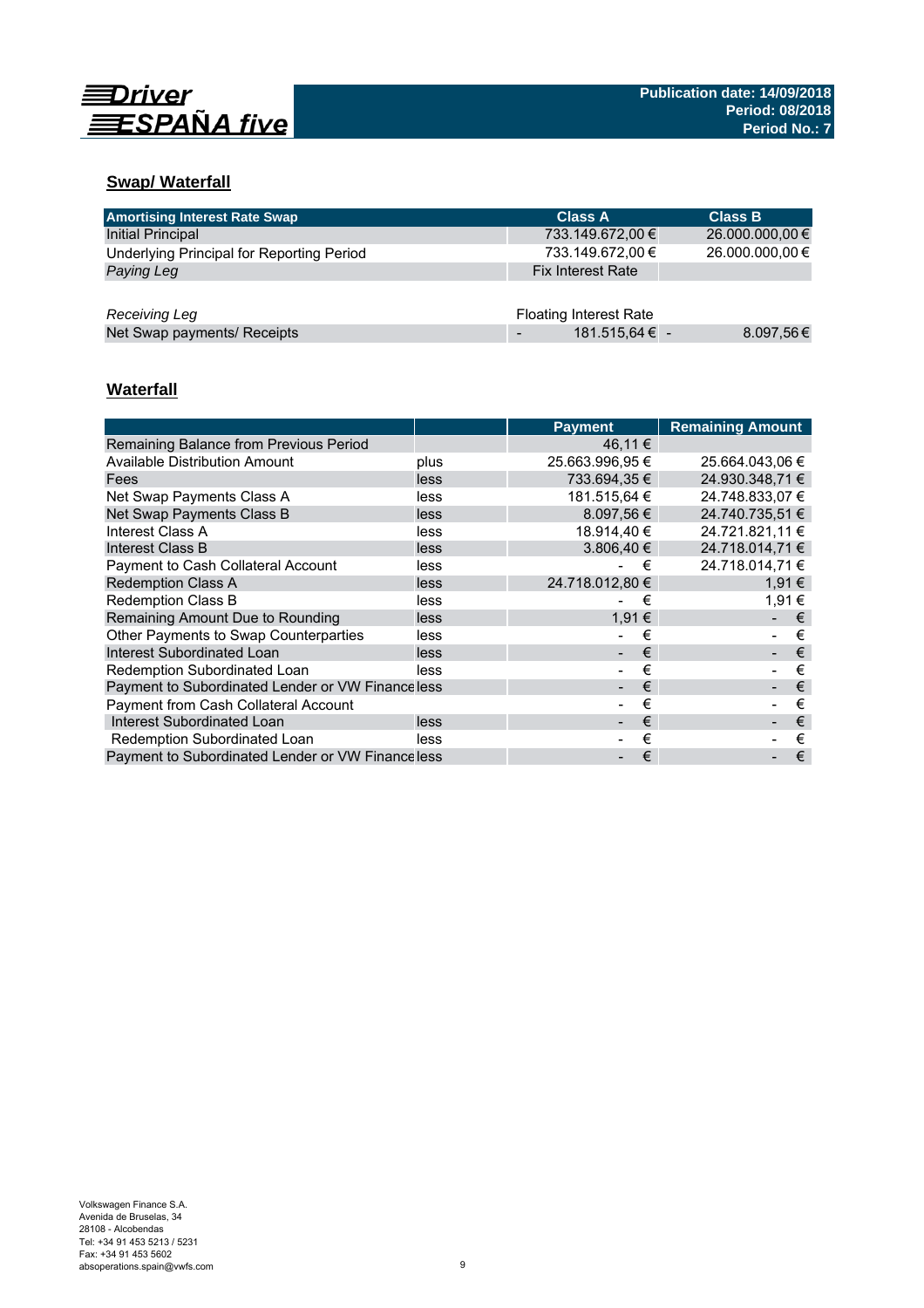

**Run Out Schedule**

|                       | At the End of Previous Reporting Period 31/07/2018 |                                         |                                            |                       | At the end of Reporting Period 31/08/2018   |                                         |                                            |
|-----------------------|----------------------------------------------------|-----------------------------------------|--------------------------------------------|-----------------------|---------------------------------------------|-----------------------------------------|--------------------------------------------|
| <b>Payment Period</b> | <b>ABS Remaining</b><br><b>Depreciation</b>        | <b>ABS Remaining</b><br><b>Interest</b> | <b>ABS Remaining</b><br><b>Instalments</b> | <b>Payment Period</b> | <b>ABS Remaining</b><br><b>Depreciation</b> | <b>ABS Remaining</b><br><b>Interest</b> | <b>ABS Remaining</b><br><b>Instalments</b> |
| Arrears               | 395.367,73€                                        | 10.539,15€                              | 405.906,88€                                | Arrears               | 608.881.82€                                 | 14.040.39€                              | 622.922.21€                                |
| 08/2018               | 23.768.134,83€                                     | 1.003.916,93€                           | 24.772.051.76€                             |                       |                                             |                                         |                                            |
| 09/2018               | 23.757.736.05€                                     | 975.692.07€                             | 24.733.428,12€                             | 09/2018               | 23.727.960,80€                              | 974.383.96€                             | 24.702.344.76€                             |
| 10/2018               | 23.764.123,67€                                     | 947.480,25€                             | 24.711.603,92€                             | 10/2018               | 23.734.138,64€                              | 946.207,44€                             | 24.680.346,08€                             |
| 11/2018               | 23.737.201,11€                                     | 919.261,67€                             | 24.656.462,78€                             | 11/2018               | 23.708.510,01€                              | 918.024,44€                             | 24.626.534,45€                             |
| 12/2018               | 23.562.126.14€                                     | 891.075,60€                             | 24.453.201,74€                             | 12/2018               | 23.534.373,74€                              | 889.872,48€                             | 24.424.246,22€                             |
| 01/2019               | 23.427.667,13€                                     | 863.095,11€                             | 24.290.762,24€                             | 01/2019               | 23.399.881,67€                              | 861.925,05€                             | 24.261.806,72€                             |
| 02/2019               | 23.329.551,20€                                     | 835.279,08€                             | 24.164.830,28€                             | 02/2019               | 23.301.732,79€                              | 834.141,97€                             | 24.135.874,76€                             |
| 03/2019               | 23.223.014,43€                                     | 807.570,93€                             | 24.030.585,36€                             | 03/2019               | 23.194.900,96€                              | 806.466,77€                             | 24.001.367,73€                             |
| 04/2019               | 23.145.268,99€                                     | 779.992,67€                             | 23.925.261,66€                             | 04/2019               | 23.117.352,04€                              | 778.922,01€                             | 23.896.274,05€                             |
| 05/2019               | 22.974.400,13€                                     | 752.509,50€                             | 23.726.909,63€                             | 05/2019               | 22.947.248,82€                              | 751.471,92€                             | 23.698.720,74€                             |
| 06/2019               | 22.856.004,01€                                     | 725.226,11€                             | 23.581.230,12€                             | 06/2019               | 22.828.913,73€                              | 724.220,73€                             | 23.553.134,46€                             |
| 07/2019               | 22.681.910,73€                                     | 698.083,53€                             | 23.379.994,26€                             | 07/2019               | 22.655.191,06€                              | 697.110,37€                             | 23.352.301,43€                             |
| 08/2019               | 22.498.599,53€                                     | 671.150,50€                             | 23.169.750,03€                             | 08/2019               | 22.472.566,49€                              | 670.209,03€                             | 23.142.775,52€                             |
| 09/2019               | 22.363.588.68€                                     | 644.432,49€                             | 23.008.021,17€                             | 09/2019               | 22.337.865.90€                              | 643.521.94 €                            | 22.981.387.84€                             |
| 10/2019               | 22.176.867,74€                                     | 617.876,19€                             | 22.794.743,93€                             | 10/2019               | 22.150.844,41€                              | 616.996,23€                             | 22.767.840,64€                             |
| 11/2019               | 21.923.356,72€                                     | 591.538,77€                             | 22.514.895,49€                             | 11/2019               | 21.897.302,52€                              | 590.689,68€                             | 22.487.992,20€                             |
| 12/2019               | 21.483.222,38€                                     | 565.505,31€                             | 22.048.727,69€                             | 12/2019               | 21.457.534,19€                              | 564.687,15€                             | 22.022.221,34€                             |
| 01/2020               | 20.980.666,62€                                     | 539.993,56€                             | 21.520.660,18€                             | 01/2020               | 20.955.216,53€                              | 539.205,95€                             | 21.494.422,48€                             |
| 02/2020               | 20.579.410.56€                                     | 515.080.39€                             | 21.094.490.95€                             | 02/2020               | 20.553.930.29€                              | 514.322.96€                             | 21.068.253.25€                             |
| 03/2020               | 20.162.112,09€                                     | 490.643,70€                             | 20.652.755,79€                             | 03/2020               | 20.137.001,71€                              | 489.916,58€                             | 20.626.918,29€                             |
| 04/2020               | 19.521.058,83€                                     | 466.700,08€                             | 19.987.758,91€                             | 04/2020               | 19.496.544,34€                              | 466.002,76€                             | 19.962.547,10€                             |
| 05/2020               | 18.822.777,55€                                     | 443.519,73€                             | 19.266.297,28€                             | 05/2020               | 18.798.516,37€                              | 442.851,48€                             | 19.241.367,85€                             |
| 06/2020               | 18.244.874,68€                                     | 421.169,62€                             | 18.666.044,30€                             | 06/2020               | 18.220.584,64€                              | 420.530,23€                             | 18.641.114.87€                             |
| 07/2020               | 17.561.359,29€                                     | 399.501,73€                             | 17.960.861,02€                             | 07/2020               | 17.538.289,00€                              | 398.891,19€                             | 17.937.180,19€                             |
| 08/2020               | 16.859.574,79€                                     | 378.649,62€                             | 17.238.224,41€                             | 08/2020               | 16.838.053,49€                              | 378.066,46€                             | 17.216.119,95€                             |
| 09/2020               | 16.407.859,87€                                     | 358.630,26€                             | 16.766.490,13€                             | 09/2020               | 16.387.210,32€                              | 358.072,62€                             | 16.745.282,94€                             |
| 10/2020               | 15.825.500,86€                                     | 339.145,73€                             | 16.164.646,59€                             | 10/2020               | 15.805.207,81€                              | 338.612,60€                             | 16.143.820,41€                             |
| 11/2020               | 15.270.197,16€                                     | 320.351,77€                             | 15.590.548,93€                             | 11/2020               | 15.250.571,79€                              | 319.842,79€                             | 15.570.414,58€                             |
| 12/2020               | 14.938.684,96€                                     | 302.215,26€                             | 15.240.900,22€                             | 12/2020               | 14.919.621,91€                              | 301.729,58€                             | 15.221.351,49€                             |
| 01/2021               | 14.615.380,30€                                     | 284.475,46€                             | 14.899.855,76€                             | 01/2021               | 14.596.294,64€                              | 284.012,39€                             | 14.880.307,03€                             |
| 02/2021               | 14.344.818.68€                                     | 267.116.97€                             | 14.611.935.65€                             | 02/2021               | 14.325.710.37€                              | 266.676,55€                             | 14.592.386.92€                             |
| 03/2021               | 13.973.442,88€                                     | 250.084,94€                             | 14.223.527,82€                             | 03/2021               | 13.954.457,31€                              | 249.667,27€                             | 14.204.124,58€                             |
| 04/2021               | 13.173.562,05€                                     | 233.492,83€                             | 13.407.054,88€                             | 04/2021               | 13.154.698,18€                              | 233.097,71€                             | 13.387.795,89€                             |
| 05/2021               | 12.242.535,28€                                     | 217.848,79€                             | 12.460.384,07€                             | 05/2021               | 12.225.211,03€                              | 217.476,00€                             | 12.442.687,03€                             |
| 06/2021               | 11.435.787,86€                                     | 203.309,50€                             | 11.639.097,36€                             | 06/2021               | 11.418.940,60€                              | 202.957,34 €                            | 11.621.897,94€                             |
| 07/2021               | 10.365.159.16€                                     | 189.729,13€                             | 10.554.888,29€                             | 07/2021               | 10.348.892.40€                              | 189.396.96€                             | 10.538.289,36€                             |
| 08/2021               | 9.336.037,05€                                      | 177.420,90€                             | 9.513.457,95€                              | 08/2021               | 9.319.894,41€                               | 177.108,05€                             | 9.497.002,46€                              |
| 09/2021               | 8.628.469,73€                                      | 166.333,55€                             | 8.794.803,28€                              | 09/2021               | 8.613.979,18€                               | 166.039,86€                             | 8.780.019,04€                              |
| 10/2021               | 7.714.413.19€                                      | 156.088,30€                             | 7.870.501,49€                              | 10/2021               | 7.699.905,41€                               | 155.811.84 €                            | 7.855.717.25€                              |
| 11/2021               | 6.935.222.87€                                      | 146.927,04€                             | 7.082.149,91€                              | 11/2021               | 6.921.190,33€                               | 146.667,78€                             | 7.067.858,11€                              |
| 12/2021               | 6.800.090,50€                                      | 138.692,26€                             | 6.938.782,76€                              | 12/2021               | 6.786.727,48€                               | 138.449,66€                             | 6.925.177,14€                              |
| 01/2022               | 6.643.344,75€                                      | 130.616,91€                             | 6.773.961,66€                              | 01/2022               | 6.629.965,83€                               | 130.390,21€                             | 6.760.356,04€                              |
| 02/2022               | 6.522.150,14€                                      | 122.727,35€                             | 6.644.877,49€                              | 02/2022               | 6.508.755,34€                               | 122.516,53€                             | 6.631.271,87€                              |
| 03/2022               | 6.388.473,33€                                      | 114.982,25€                             | 6.503.455,58€                              | 03/2022               | 6.375.761,32€                               | 114.787,33€                             | 6.490.548,65€                              |
| 04/2022               | 6.121.568,89€                                      | 107.396,53€                             | 6.228.965,42€                              | 04/2022               | 6.108.841,78€                               | 107.216,71€                             | 6.216.058,49€                              |
| 05/2022               | 5.783.426,87€                                      | 100.127,32€                             | 5.883.554,19€                              | 05/2022               | 5.770.968,37€                               | 99.962,61€                              | 5.870.930,98€                              |
| 06/2022               | 5.461.267,12€                                      | 93.259,52€                              | 5.554.526,64 €                             | 06/2022               | 5.449.623,14€                               | 93.109,59€                              | 5.542.732,73€                              |
| 07/2022               | 5.046.658.92€                                      | 86.774,04€                              | 5.133.432,96€                              | 07/2022               | 5.035.900.89€                               | 86.637.95€                              | 5.122.538,84 €                             |
| 08/2022               | 4.604.770,01€                                      | 80.781,62€                              | 4.685.551,63€                              | 08/2022               | 4.594.699,56€                               | 80.658,32€                              | 4.675.357,88€                              |
| <b>Subtotal</b>       | 782.378.798,04 €                                   | 21.544.012,52 €                         | 803.922.810,56 €                           | <b>Subtotal</b>       | 757.816.365,36 €                            | 20.513.577,42€                          | 778.329.942,78€                            |
| >08/2022              | 63.421.761,30 €                                    | 860.275,39€                             | 64.282.036,69€                             | >08/2022              | 63.327.985,81€                              | 859.064,37€                             | 64.187.050,18€                             |
|                       |                                                    |                                         |                                            |                       |                                             |                                         |                                            |
| <b>Total</b>          | 845.800.559,34 €                                   | 22.404.287,91 €                         | 868.204.847,25 €                           | Total                 | 821.144.351,17€                             | 21.372.641,79€                          | 842.516.992,96 €                           |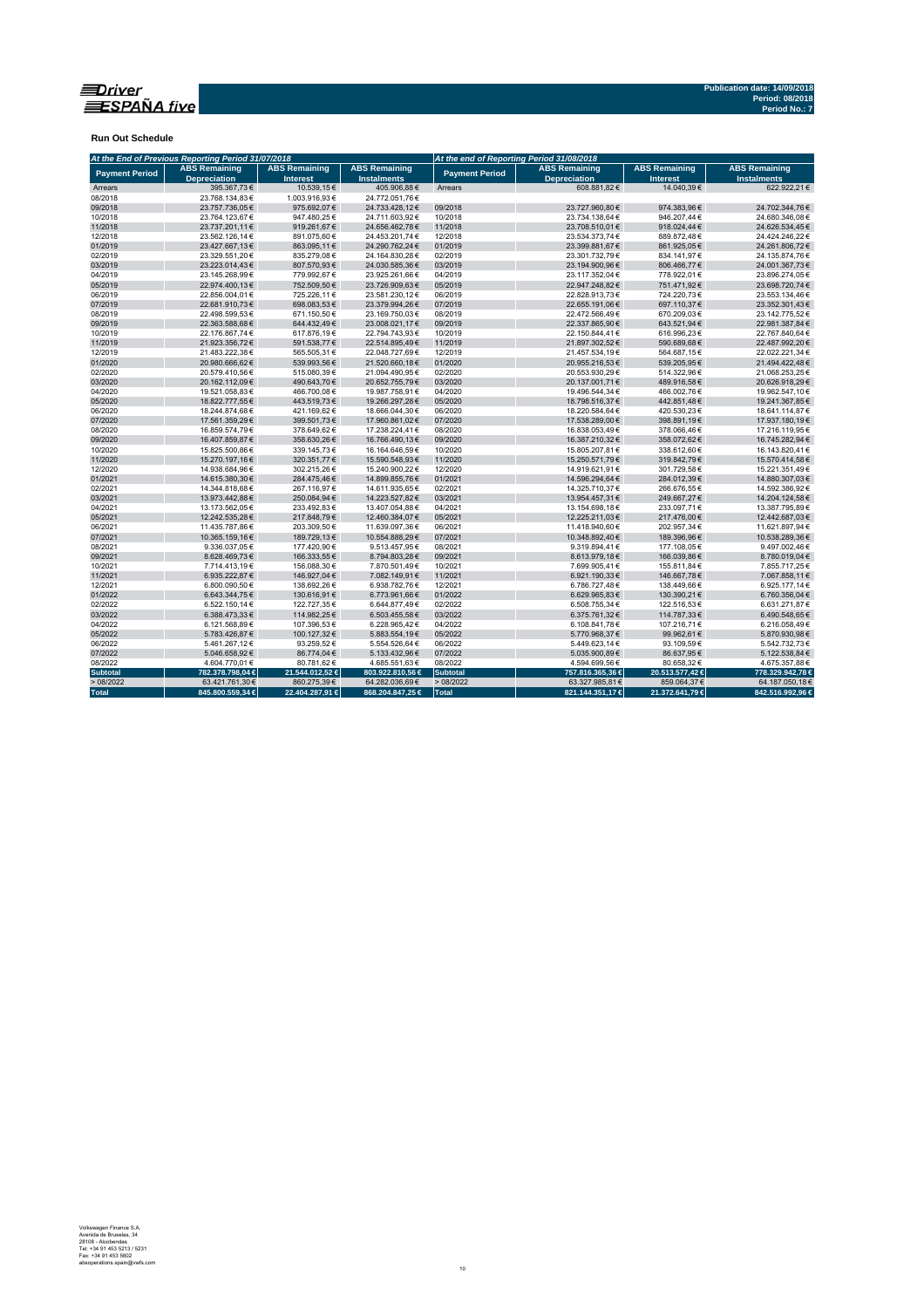

# **Amortisation Profile**

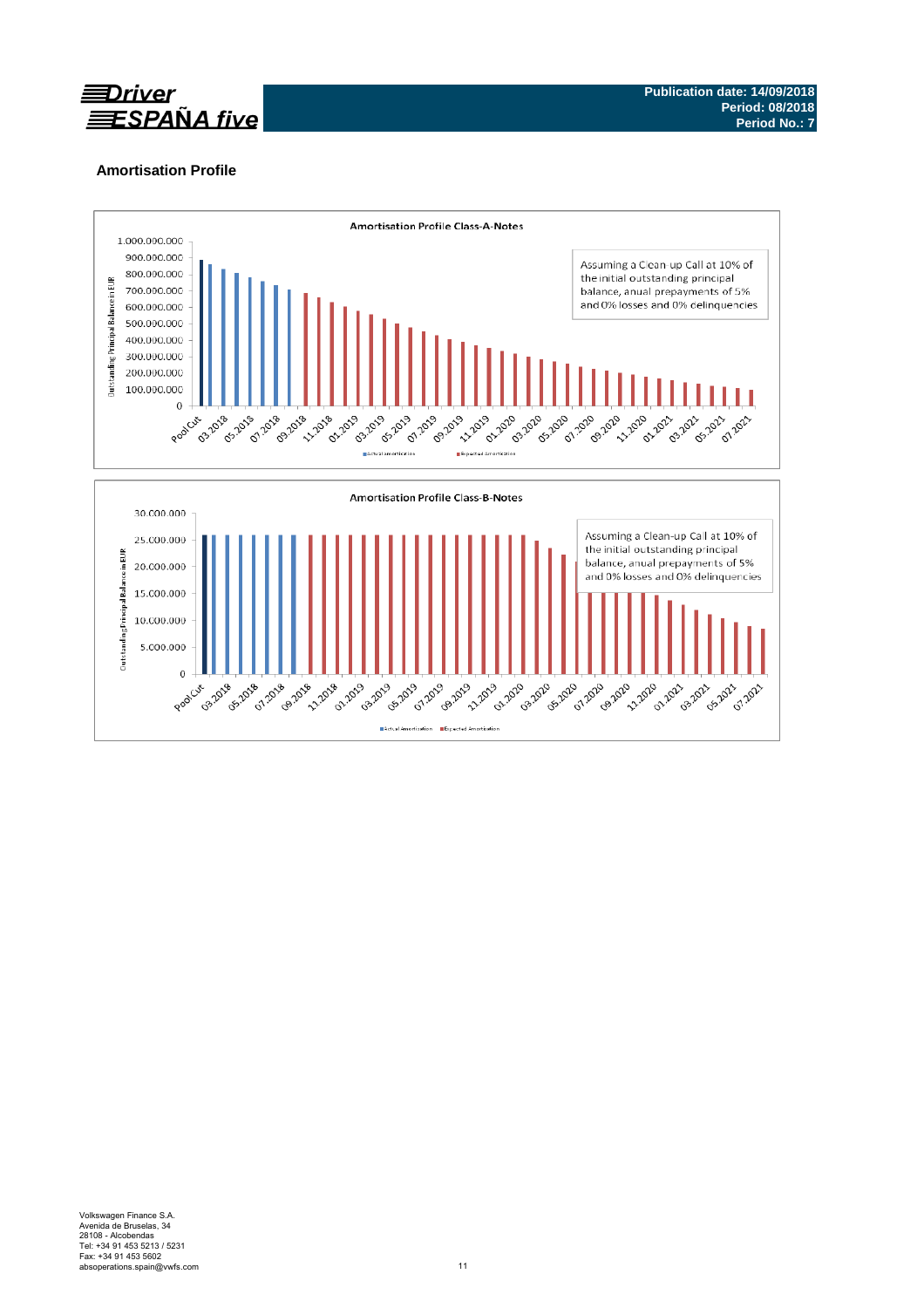

### **Defaults/ Performance Trigger**

| <b>Cumulative Gross Losses</b> |  |
|--------------------------------|--|
|                                |  |

|                 | <b>Number of Contracts</b> | Defaults - Discounted<br>principal balance b |
|-----------------|----------------------------|----------------------------------------------|
| Begin of Period | 20                         | 308.158.34                                   |
| Defaults        |                            | 174.383,25                                   |
| End of Period   | 28                         | 482.541.59                                   |
|                 |                            |                                              |

#### **Cumulative Gross Loss Ratio**

| -------------------------------                                                                 |         |
|-------------------------------------------------------------------------------------------------|---------|
| Cumulative Defaults as percentage of Discounted Principal Balance at Pool cut Date $(\epsilon)$ | 0.0483% |
|                                                                                                 |         |

### **Performance Triggers**

A Targeted Note Balance was implemented to assure on a monthly basis that no cash is paid to lower steps in the waterfall unless there is sufficient overcollateralization to support the notes.

The performance trigger in form of a credit enhancement increase condition will be activated when the cumulative Gross Loss Ratio exceeds the defined limits. In this case the overcollateralization will be increased accordingly.

|                                                            | <b>OC-Percentage</b> | <b>OC-Percentage</b> |
|------------------------------------------------------------|----------------------|----------------------|
|                                                            | <b>Class A Notes</b> | <b>Class B Notes</b> |
| Until a Credit Enhancement Increase condition is in place  | 21.00%               | 14.50%               |
| Level I Credit Enhancement Increase condition is in place  | 25.00%               | 18.00%               |
| Level II Credit Enhancement Increase condition is in place | 100.00%              | 100.00%              |

### *Performance Trigger*

| <b>Levels</b> | <b>Credit Enhancement increase condition</b>                                                                                                                                                                 | <b>Credit Enhancement</b><br>increase condition in<br>place? |
|---------------|--------------------------------------------------------------------------------------------------------------------------------------------------------------------------------------------------------------|--------------------------------------------------------------|
| Level 1       | Cumulative Gross Loss Ratio exceeds (i) 1.8% on any Payment Date prior to or<br>during May 2019 (included); or (ii) 4.00% for any Payment Date after May 2019<br>and until that for February 2020(inclusive) | No                                                           |
| Level 2       | Cumulative Gross Loss Ratio exceeds 8.0% for any Payment Date                                                                                                                                                | No                                                           |

### *Performance Pool vis-a-vis Triggers*

#### **Cumulated Grossloss**

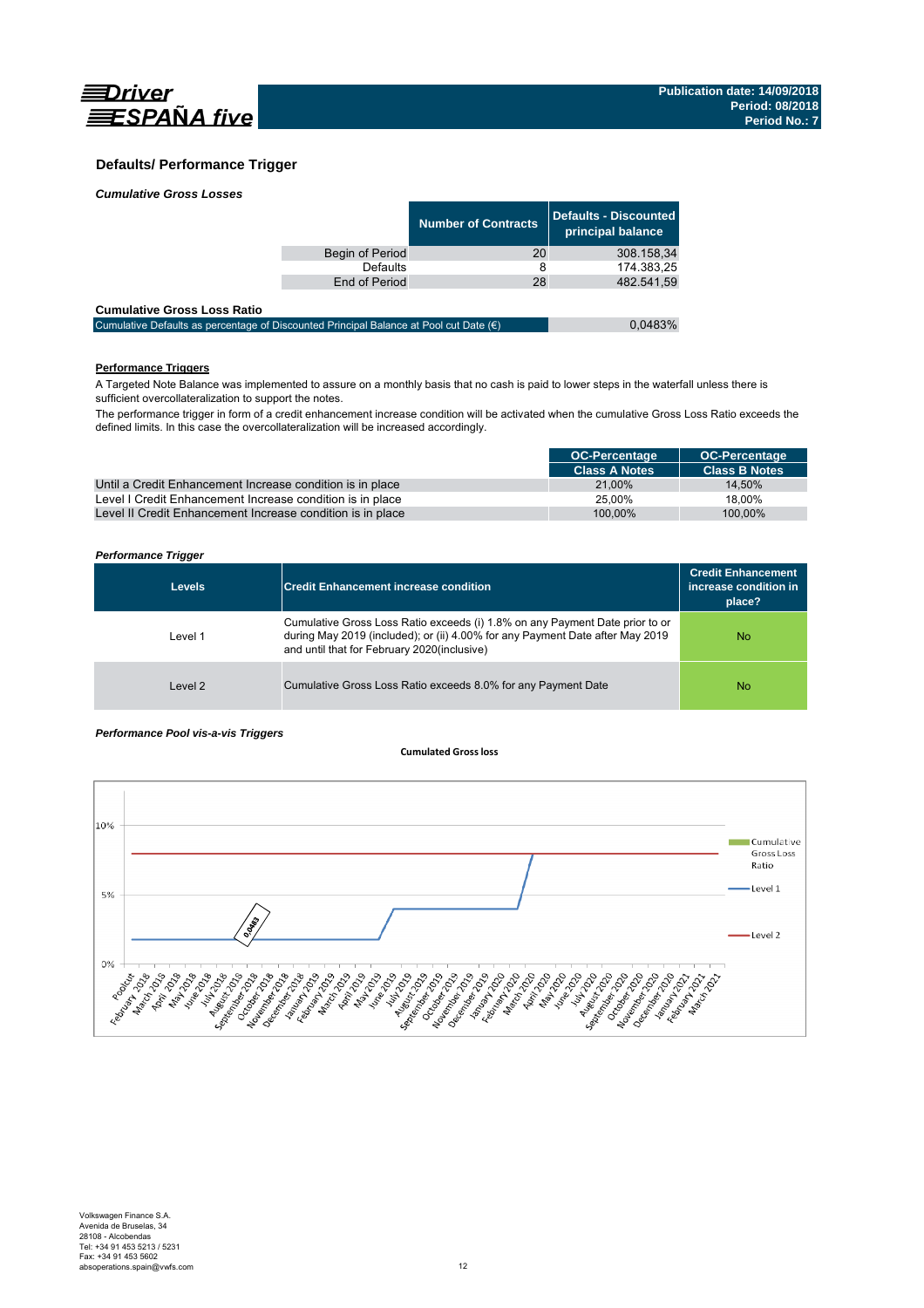

#### **Overview Outstanding Contracts**

#### *Development of Pool within Reporting Period*

|                                      | <b>Number of</b><br>contracts | <b>Adjustments</b> | <b>Outstanding Nominal</b><br><b>Balance</b> |
|--------------------------------------|-------------------------------|--------------------|----------------------------------------------|
| <b>Begin of Period</b>               |                               |                    | 868.204.847.25 €                             |
| <b>End of Period</b>                 |                               |                    | 842.516.992.96 €                             |
| Periodic reduction of Nominal        |                               | 25.687.854.29 €    | 25.687.854.29 €                              |
| Excess provision at pool cut         |                               | 0.00€              |                                              |
| Adjustment due to outdated arrears   |                               | 0.00€              |                                              |
| Cancelled interest in prepayments    |                               | -31.361,76 €       |                                              |
| Fees for prolongation                |                               | 0.00€              |                                              |
| Write Off / Write Down               | ٠                             | 0.00€              |                                              |
| Recoveries after Write Off           |                               | 0.00€              |                                              |
| Cancelation fees                     |                               | 6.223.09€          |                                              |
| Interest in arrears                  |                               | 1.281.33 €         |                                              |
| Net Swaps                            |                               | 0.00€              |                                              |
| <b>Available Distribution Amount</b> |                               | 25.663.996.95 €    |                                              |

#### *Status of Contracts*

| <b>Status of Contracts</b> | <b>Pool Balance at Poolcut</b>       |                                                           |                            | <b>Credit Type</b>                                           |                       | <b>Vehicle Status</b>                                        |                            |                                                              |                     |                                                                     |
|----------------------------|--------------------------------------|-----------------------------------------------------------|----------------------------|--------------------------------------------------------------|-----------------------|--------------------------------------------------------------|----------------------------|--------------------------------------------------------------|---------------------|---------------------------------------------------------------------|
|                            |                                      |                                                           | <b>Auto Credit</b>         |                                                              | <b>Classic Credit</b> |                                                              |                            | lew                                                          | <b>Used</b>         |                                                                     |
| <b>Status</b>              | <b>Number of</b><br><b>Contracts</b> | <b>Outstanding Discounted</b><br><b>Principal Balance</b> | <b>Number of Contracts</b> | Outstanding<br><b>Discounted Principal</b><br><b>Balance</b> | Number of Contracts   | Outstanding<br><b>Discounted Principal</b><br><b>Balance</b> | <b>Number of Contracts</b> | Outstanding<br><b>Discounted Principal</b><br><b>Balance</b> | Number of Contracts | <b>Outstanding</b><br><b>Discounted Principal</b><br><b>Balance</b> |
| Current                    | 86.320                               | 1.000.002.231,57 €                                        | 11.160                     | 88.987.892,58 €                                              | 75.160                | 911.014.338,99 €                                             | 71.700                     | 824.396.601,44 €                                             | 14.620              | 175.605.630,13 €                                                    |
| Delinquent                 |                                      |                                                           |                            |                                                              |                       |                                                              |                            |                                                              |                     |                                                                     |
| Defaulted                  |                                      | . .                                                       |                            | $\sim$                                                       |                       | $\sim$                                                       |                            |                                                              |                     | $-$                                                                 |
| Partial Prepayment         |                                      |                                                           |                            |                                                              |                       |                                                              |                            |                                                              |                     |                                                                     |
| End of Term                |                                      |                                                           |                            | $\sim$                                                       |                       | $\sim$                                                       |                            | $\sim$                                                       |                     | $-1$                                                                |
| Write Off                  |                                      |                                                           |                            | $\sim$                                                       |                       |                                                              |                            |                                                              |                     |                                                                     |
| <b>Full Prepayment</b>     |                                      | . .                                                       |                            | $ \pm$                                                       |                       | $\sim$                                                       |                            | $ -$                                                         |                     | $\sim$                                                              |
| Repurchase                 |                                      |                                                           |                            |                                                              |                       |                                                              |                            |                                                              |                     |                                                                     |
| <b>Total</b>               | 86.320                               | 1.000.002.231,57 €                                        | 11.160                     | 88.987.892,58 €                                              | 75.160                | 911.014.338,99 €                                             | 71.700                     | 824.396.601,44 €                                             | 14.620              | 175.605.630,13 €                                                    |

|                        |                                                   | Pool Balance at the End of Period |                     | <b>Credit Type</b> |                                                               |                  | <b>Vehicle Status</b> |                                                 |             |                             |  |
|------------------------|---------------------------------------------------|-----------------------------------|---------------------|--------------------|---------------------------------------------------------------|------------------|-----------------------|-------------------------------------------------|-------------|-----------------------------|--|
|                        |                                                   |                                   | <b>Auto Credit</b>  |                    | <b>Classic Credit</b>                                         |                  | <b>New</b>            |                                                 | <b>Used</b> |                             |  |
|                        | <b>Outstanding Discounted</b><br><b>Number of</b> |                                   |                     | Outstanding        | Outstanding                                                   |                  |                       | Outstanding                                     | Outstanding |                             |  |
| <b>Status</b>          | <b>Contracts</b>                                  | <b>Principal Balance</b>          | Number of Contracts |                    | Discounted Principal Number of Contracts Discounted Principal |                  | Number of Contracts   | <b>Discounted Principal Number of Contracts</b> |             | <b>Discounted Principal</b> |  |
|                        | (End of Period)                                   | (End of Period)                   |                     | <b>Balance</b>     |                                                               | <b>Balance</b>   |                       | <b>Balance</b>                                  |             | <b>Balance</b>              |  |
| Current                | 84.572                                            | 814.118.947.90 €                  | 10.914              | 69.255.613.34 €    | 73.658                                                        | 744.863.334.56 € | 70.303                | 668.861.335.48 €                                | 14.269      | 145.257.612.42 €            |  |
| Delinquent             | 509                                               | 6.604.601.79 €                    | 74                  | 608.399.94 €       | 435                                                           | 5.996.201,85 €   | 399                   | 5.138.891,03 €                                  | 110         | 1.465.710.76 €              |  |
| Defaulted              | 26                                                | 403.689.79 €                      |                     | 24.356.03 €        | 24                                                            | 379.333.76 €     | 20 <sup>1</sup>       | 344.722.77 €                                    | 6           | 58.967.02 €                 |  |
| Partial Prepayment     |                                                   | 17.111.69 €                       |                     | 0,00€              |                                                               | 17.111,69 €      |                       | 9.835.51 $\in$                                  |             | 7.276.18 €                  |  |
| End of Term            | 398                                               | $0,00 \in$                        | 56                  | $0,00 \in$         | 342                                                           | $0,00 \in$       | 333                   | $\sim$                                          | 65          | $ \epsilon$                 |  |
| Write Off              |                                                   | $0.00 \in$                        |                     | 0,00€              |                                                               | $0,00$ €         |                       |                                                 |             |                             |  |
| <b>Full Prepayment</b> | 810                                               | $0.00 \in$                        | 114                 | $0.00 \in$         | 696                                                           | $0.00 \in$       | 641                   | $\sim$                                          | 169         | $ \epsilon$                 |  |
| Repurchase             |                                                   | 0,00€                             |                     | 0,00€              |                                                               | $0,00 \in$       |                       |                                                 |             |                             |  |
| <b>Total</b>           | 86.320                                            | 821.144.351.17 €                  | 11.160              | 169.888.369,31 €   | 75.160                                                        | 751.255.981.86 € | 71.700                | 674.354.784.79 €                                | 14.620      | 146.789.566,38 €            |  |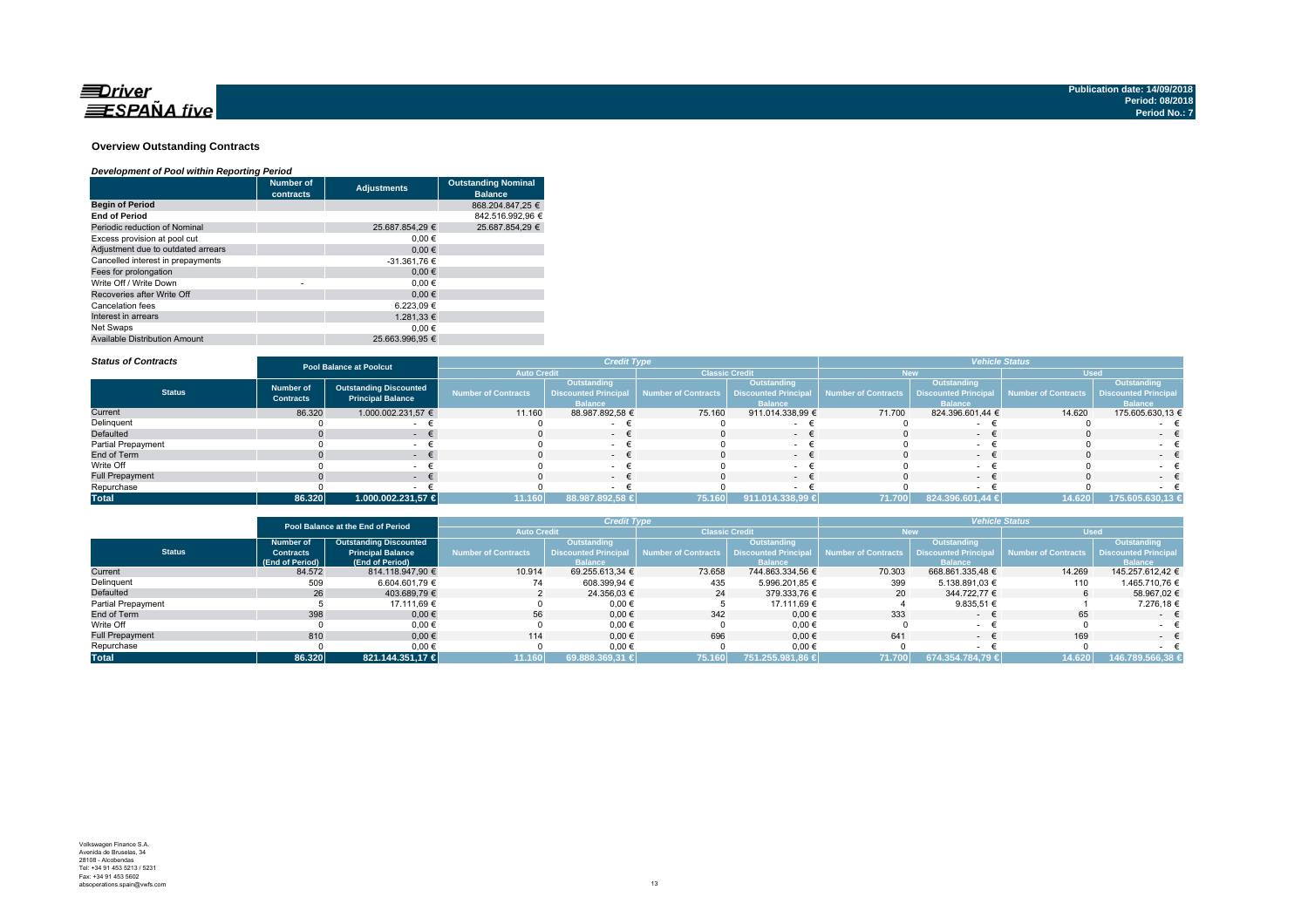### **Information on the retention of net economic interest**

### *Retention Amount at Poolcut*

| <b>Type of Asset</b>            | Number of<br><b>Loans</b> | Percentage of<br><b>Loans</b><br>$(\%)$ | <b>Outstanding Nominal</b><br><b>Balance</b> | Percentage of<br><b>Balance</b><br>(%) |
|---------------------------------|---------------------------|-----------------------------------------|----------------------------------------------|----------------------------------------|
| Portfolio sold to Fund          | 86.320                    | 94,94%                                  | 1.029.405.033,97 €                           | 95,00%                                 |
| Retention of Volkswagen Finance | 4.598                     | 5,06%                                   | 54.189.288,02 €                              | 5.00%                                  |
| <b>Total</b>                    | 90.918                    | 100,00%                                 | 1.083.594.321,99 €                           | 100,00%                                |
|                                 |                           |                                         |                                              |                                        |
| <b>Retention Amounts</b>        |                           |                                         |                                              |                                        |
| <b>Minimum Retention</b>        | 51.470.251,70 €           | 5,00%                                   |                                              |                                        |
| <b>Actual Retention</b>         | 54.189.288.02 €           | 5.00%                                   |                                              |                                        |

### *Retention Amount End of Period*

| <b>Number of</b><br>Loans | Percentage of<br><b>Loans</b><br>(%) | <b>Outstanding Nominal</b><br><b>Balance</b> | Percentage of<br><b>Balance</b><br>(%) |
|---------------------------|--------------------------------------|----------------------------------------------|----------------------------------------|
| 85.112                    | 94,95%                               | 842.516.992,96 €                             | 95,01%                                 |
| 4.526                     | 5.05%                                | 44.259.024,26 €                              | 4.99%                                  |
|                           |                                      | 886.776.017,22 €                             | 100,00%                                |
|                           |                                      | 89.638                                       | 100,00%                                |

| <b>Retention Amounts</b> |                 |       |
|--------------------------|-----------------|-------|
| Minimum Retention        | 44.338.800.86 € | 5.00% |
| <b>Actual Retention</b>  | 44.259.024.26 € | 4.99% |

In its capacity as originator and original lender, Volkswagen Finance, S.A. complies with the retention requirement of a material net economic interest in accordance with §122a CRD.

By adhering to option c) of the directive, Volkswagen Finance, S.A. will keep the exposures designated for retention on its balance sheet on an ongoing basis.

The latest end of month level of retention will be published on a monthly basis within the Investor Report.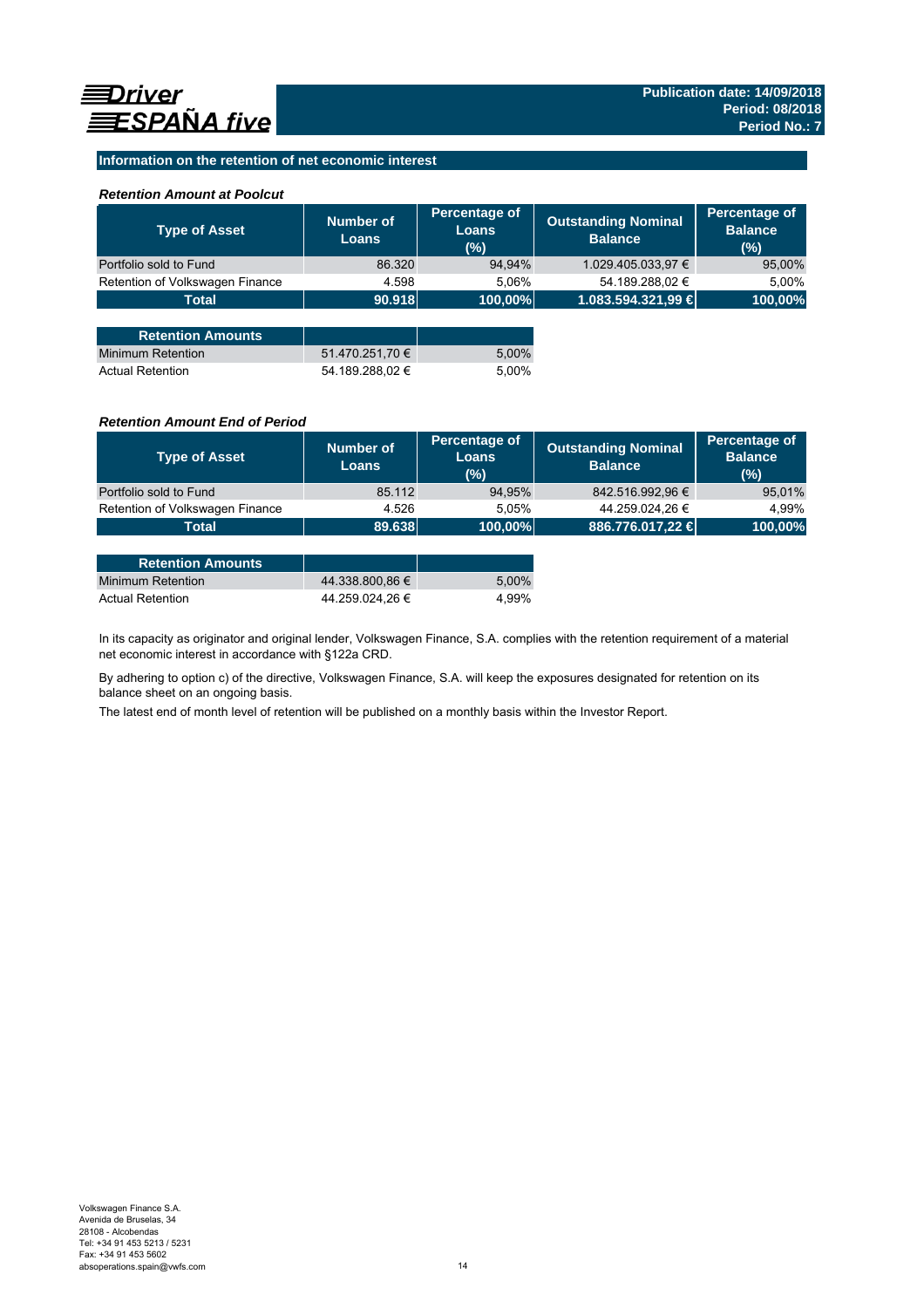### $\equiv$ Driver **ESPAÑA** five

#### **Delinquent Contracts**

|                 |                                      |                            | <b>Total Portfolio</b>                                    |                                                        |                                       |                                              |                               | <b>Credit Type</b>                                                  |                                      |                                                               | <b>Vehicle Status</b>         |                                                              |                                      |                                                                     |  |
|-----------------|--------------------------------------|----------------------------|-----------------------------------------------------------|--------------------------------------------------------|---------------------------------------|----------------------------------------------|-------------------------------|---------------------------------------------------------------------|--------------------------------------|---------------------------------------------------------------|-------------------------------|--------------------------------------------------------------|--------------------------------------|---------------------------------------------------------------------|--|
|                 |                                      |                            |                                                           |                                                        |                                       |                                              |                               | <b>Auto Credit</b>                                                  |                                      | <b>Classic Credit</b>                                         |                               | <b>New</b>                                                   |                                      | <b>Used</b>                                                         |  |
| Days in Arrears | <b>Number of</b><br><b>Contracts</b> | Number of<br>Contracts (%) | <b>Outstanding Discounted</b><br><b>Principal Balance</b> | <b>Outstanding Discounted</b><br>Principal Balance (%) | Outstanding<br><b>Nominal Balance</b> | Outstanding<br><b>Nominal Balance</b><br>(%) | Number of<br><b>Contracts</b> | <b>Outstanding</b><br><b>Discounted</b><br><b>Principal Balance</b> | <b>Number of</b><br><b>Contracts</b> | <b>Outstanding</b><br>Discounted<br><b>Principal Balance,</b> | Number of<br><b>Contracts</b> | Outstanding<br><b>Discounted</b><br><b>Principal Balance</b> | <b>Number of</b><br><b>Contracts</b> | <b>Outstanding</b><br><b>Discounted</b><br><b>Principal Balance</b> |  |
| $> 1 \le 30$    | 225                                  | 0,26%                      | 2.795.153,46 €                                            | 0,34%                                                  | 2.889.024,47 €                        | 0.33%                                        | 27                            | 197.762,98 €                                                        | 198                                  | 2.597.390.48 €                                                | 179                           | 2.206.627,10 €                                               | 46                                   | 588.526,36 €                                                        |  |
| $> 30 \le 60$   | 143                                  | 0,17%                      | 1.968.149,68 €                                            | 0,24%                                                  | 2.037.142,59 €                        | 0,23%                                        | 27                            | 232.446,32 €                                                        | 116                                  | 1.735.703,36 €                                                | 111                           | .510.864,50 €                                                | 32                                   | 457.285,18 €                                                        |  |
| $> 60 \le 90$   | 73                                   | 0,09%                      | 974.740,77 €                                              | 0,12%                                                  | 1.009.373,61 €                        | 0,11%                                        | 13                            | 122.446,97 €                                                        | 60                                   | 852.293,80 €                                                  | 58                            | 769.018,56 €                                                 | 15                                   | 205.722,21 €                                                        |  |
| $> 90 \le 120$  | 35                                   | 0.04%                      | 403.612,63 €                                              | 0,05%                                                  | 417.498,54 €                          | 0,05%                                        | 6                             | 37.313,81 €                                                         | 29                                   | 366.298,82 €                                                  | 27                            | 311.749,84 €                                                 |                                      | 91.862,79 €                                                         |  |
| $> 120 \le 150$ | 18                                   | 0,02%                      | 249.473,95 €                                              | 0,03%                                                  | 258.595,77 €                          | 0,03%                                        |                               | 18.429,86 €                                                         | 17                                   | 231.044,09 €                                                  | 14                            | 184.510,20 €                                                 |                                      | 64.963,75 €                                                         |  |
| $> 150 \le 180$ | 11                                   | 0,01%                      | 170.203,37 €                                              | 0,02%                                                  | 176.435,33 €                          | 0,02%                                        |                               | $\sim$                                                              |                                      | 170.203,37 €                                                  |                               | 132.749,99 €                                                 |                                      | 37.453,38 €                                                         |  |
| <b>Subtotal</b> | 505                                  | 0,59%                      | $6.561.333,86 \in$                                        | 0.80%                                                  | $6.788.070.31 \in$                    | 0,77%                                        |                               | 74<br>99.94 €<br>608.3                                              | 431                                  | .952.933.92 €                                                 | 397                           | 115.520.19 €                                                 | 108                                  | 45.813.67 €                                                         |  |
| $> 180 \le 210$ |                                      | 0,00%                      | 43.267,93 €                                               | 0,01%                                                  | 44.539,68 €                           | 0.01%                                        | $\Omega$                      | $\sim$                                                              |                                      | 43.267,93 €                                                   |                               | 23.370,84 €                                                  |                                      | 19.897,09 €                                                         |  |
| > 210 < 240     |                                      | 0,00%                      | $\sim$                                                    | 0,00%                                                  | $\sim$                                | 0,00%                                        |                               | $\sim$                                                              |                                      | $\sim$                                                        |                               | $\sim$                                                       |                                      | $\sim$ 10 $\pm$                                                     |  |
| $> 240 \le 270$ | $\Omega$                             | 0.00%                      | $ \epsilon$                                               | 0,00%                                                  | $ \epsilon$                           | 0.00%                                        | $\Omega$                      | $-1$                                                                |                                      | $ \epsilon$                                                   |                               | $ \epsilon$                                                  |                                      | - +                                                                 |  |
| $> 270 \le 300$ |                                      | 0,00%                      | <b>Service</b>                                            | 0,00%                                                  | - <del>t</del>                        | 0,00%                                        |                               | $\sim$                                                              |                                      | - 1                                                           |                               | ۰                                                            |                                      | $\sim$                                                              |  |
| $>$ 300 <= 330  | $\Omega$                             | 0,00%                      | $ \epsilon$                                               | 0,00%                                                  | $ \epsilon$                           | 0,00%                                        | $\mathbf{0}$                  | $\sim$ 100 $\mu$                                                    |                                      | $ \epsilon$                                                   | $\Omega$                      | $ \epsilon$                                                  |                                      | $\sim$                                                              |  |
| $> 330 \le 360$ |                                      | 0,00%                      | $\sim$                                                    | 0,00%                                                  | - €                                   | 0,00%                                        |                               | $\sim$                                                              |                                      | $\sim$                                                        |                               | ۰                                                            |                                      | $\sim$                                                              |  |
| > 360           |                                      | 0.00%                      | $\sim$                                                    | 0,00%                                                  | $\epsilon$<br>$\sim$                  | 0.00%                                        |                               | $\sim$                                                              |                                      | $ \epsilon$                                                   |                               | $ \epsilon$                                                  |                                      | $\sim$                                                              |  |
| <b>Subtotal</b> |                                      | $0.00\%$                   | 43.267,93 €                                               | 0,01%                                                  | 44.539,68 €                           | 0,01%                                        |                               | $0.00*$                                                             |                                      | 43.267.93 €                                                   |                               | 23.370.84 €                                                  |                                      | 19.897.09                                                           |  |
| <b>Total</b>    | 509                                  | 0,59%                      | 6.604.601.79 €                                            | 0.81%                                                  | $6.832.609.99 \in$                    | 0,78%                                        | 74                            | 608.399.94 €                                                        | 435                                  | 5.996.201.85 €                                                | 399                           | 5.138.891.03 €                                               | 110 <sup>1</sup>                     | 1.465.710.76 €                                                      |  |

#### *Performance Delinquencies*

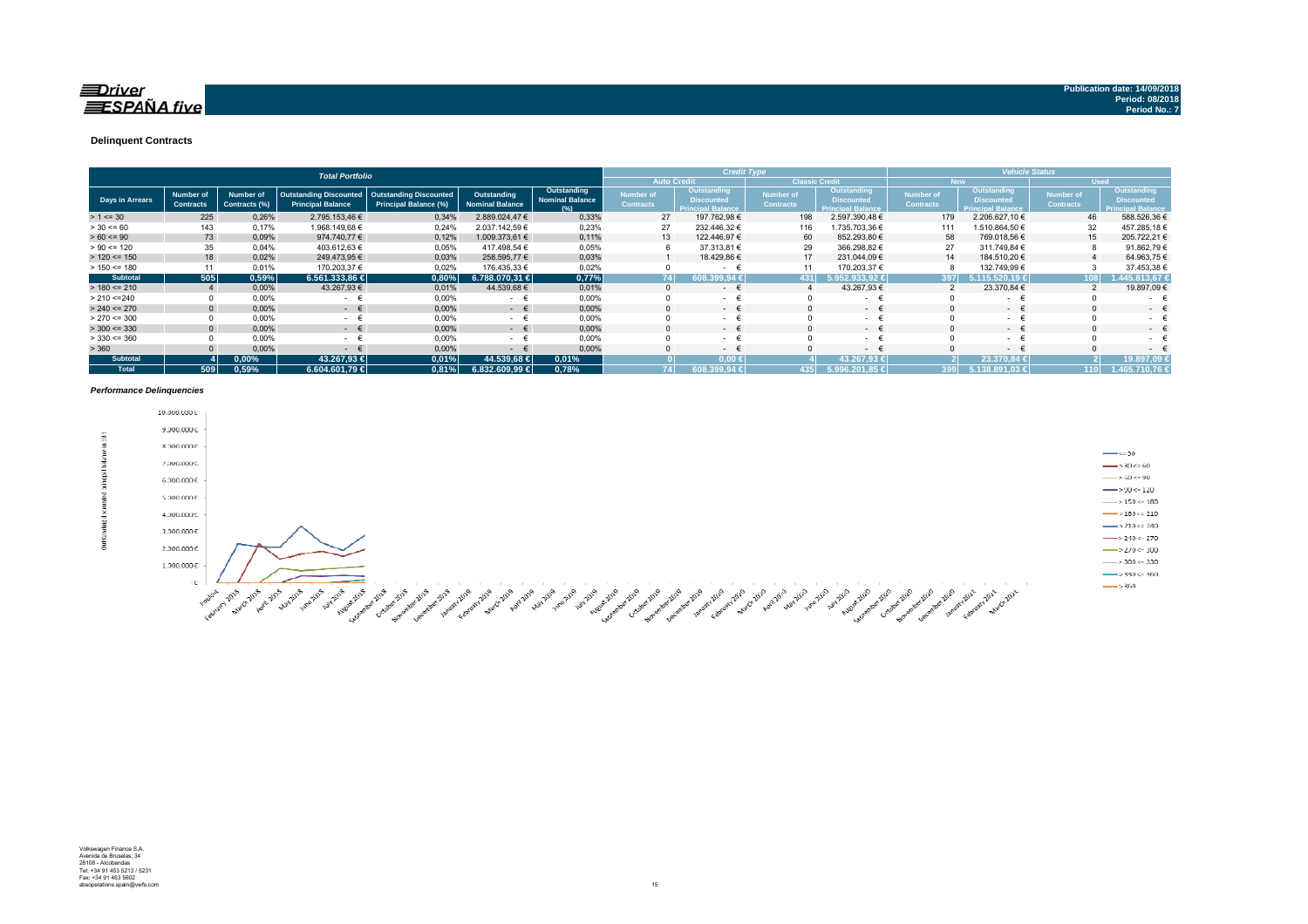### $\equiv$ Driver  $ESPA\tilde{N}A$  five

**Defaulted Contracts** 

|                        |                                      |                                   | <b>Defaulted Profile Total Portfolio</b>                     |                                                        |                                       |                                       |                               |                                                              | <b>Credit Type</b>            |                                                                     | <b>Vehicle Status</b>                |                                                             |                                      |                                                                     |  |
|------------------------|--------------------------------------|-----------------------------------|--------------------------------------------------------------|--------------------------------------------------------|---------------------------------------|---------------------------------------|-------------------------------|--------------------------------------------------------------|-------------------------------|---------------------------------------------------------------------|--------------------------------------|-------------------------------------------------------------|--------------------------------------|---------------------------------------------------------------------|--|
|                        |                                      |                                   |                                                              |                                                        |                                       |                                       | <b>Auto Credit</b>            |                                                              |                               | <b>Classic Credit</b>                                               |                                      | New.                                                        |                                      | <b>Used</b>                                                         |  |
| <b>Days in Arrears</b> | <b>Number of</b><br><b>Contracts</b> | <b>Number of</b><br>Contracts (%) | Outstanding<br><b>Discounted Principal</b><br><b>Balance</b> | <b>Outstanding Discounted</b><br>Principal Balance (%) | Outstanding<br><b>Nominal Balance</b> | Outstanding<br>Nominal<br>Balance (%) | Number of<br><b>Contracts</b> | Outstanding<br><b>Discounted Principal</b><br><b>Balance</b> | Number of<br><b>Contracts</b> | <b>Outstanding</b><br><b>Discounted Principal</b><br><b>Balance</b> | <b>Number of</b><br><b>Contracts</b> | Outstanding<br><b>Discounted Principa</b><br><b>Balance</b> | <b>Number of</b><br><b>Contracts</b> | <b>Outstanding</b><br><b>Discounted Principal</b><br><b>Balance</b> |  |
| $= 30$                 |                                      | 0,00%                             | $0,00$ €                                                     | 0,00%                                                  | $ \epsilon$                           | 0,00%                                 |                               | $0,00 \in$                                                   |                               | $0,00 \in$                                                          |                                      | $0,00 \in$                                                  |                                      | $0,00 \in$                                                          |  |
| $> 30 \le 60$          |                                      | 0,00%                             | $0,00$ €                                                     | 0,00%                                                  | 0,00€                                 | 0,00%                                 |                               | $0,00 \in$                                                   |                               | $0,00 \in$                                                          |                                      | $0,00 \in$                                                  |                                      | $0,00 \in$                                                          |  |
| $> 60 \le 90$          |                                      | 0,00%                             | $0,00$ €                                                     | 0,00%                                                  | $ \in$                                | 0,00%                                 |                               | $0.00 \in$                                                   |                               | $0,00 \in$                                                          |                                      | $0,00 \in$                                                  |                                      | $0,00 \in$                                                          |  |
| $> 90 \le 120$         |                                      | 0,01%                             | 116.253,79€                                                  | 0,01%                                                  | 116.777.17 €                          | 0.01%                                 |                               | $0,00 \in$                                                   | 6                             | 116.253,79€                                                         |                                      | 114.610,02 €                                                |                                      | 1.643,77 €                                                          |  |
| $> 120 \le 150$        |                                      | 0,00%                             | 26.443,09€                                                   | 0.00%                                                  | 26.584.79€                            | 0.00%                                 |                               | $0.00 \in$                                                   | 3                             | 26.443.09€                                                          |                                      | 18.938.33 €                                                 |                                      | 7.504,76€                                                           |  |
| $> 150 \le 180$        |                                      | 0.01%                             | 105.986,51 €                                                 | 0.01%                                                  | 106.559,51 €                          | 0.01%                                 |                               | 14.441,76 €                                                  | 6                             | 91.544,75 €                                                         |                                      | 71.275,74 €                                                 |                                      | 34.710,77€                                                          |  |
| <b>Subtotal</b>        | 16 I                                 | 0,02%                             | 248.683,39 €                                                 | 0,02%                                                  | 249.921.47 €                          | 0,02%                                 |                               | 14.441.76 €                                                  | 15 <sup>1</sup>               | 234.241.63 €                                                        |                                      | 11  <br>204.824.09 €                                        |                                      | 43.859.30                                                           |  |
| $> 180 \le 210$        | 10                                   | 0.01%                             | 155.006,40 €                                                 | 0,02%                                                  | 155.923,89 €                          | 0.02%                                 |                               | 9.914,27€                                                    |                               | 145.092,13€                                                         |                                      | 139.898,68€                                                 |                                      | 15.107,72€                                                          |  |
| $> 210 \le 240$        |                                      | 0,00%                             | $0,00$ €                                                     | 0,00%                                                  | - +                                   | 0.00%                                 |                               | $0,00 \in$                                                   |                               | $0,00 \in$                                                          |                                      | $0,00 \in$                                                  |                                      | $0,00 \in$                                                          |  |
| $> 240 \le 270$        |                                      | 0,00%                             | $0,00$ €                                                     | 0,00%                                                  | $ \epsilon$                           | 0.00%                                 |                               | $0,00 \in$                                                   | $\Omega$                      | $0,00 \in$                                                          |                                      | $0,00 \in$                                                  |                                      | $0,00 \in$                                                          |  |
| $> 270 \le 300$        |                                      | 0,00%                             | $0,00$ €                                                     | 0,00%                                                  | $ \epsilon$                           | 0,00%                                 |                               | $0,00 \in$                                                   |                               | $0,00 \in$                                                          |                                      | $0,00 \in$                                                  |                                      | $0,00 \in$                                                          |  |
| $> 300 \le 330$        |                                      | 0,00%                             | $0,00$ €                                                     | 0,00%                                                  | $ \in$                                | 0.00%                                 |                               | $0,00 \in$                                                   | $\Omega$                      | $0,00 \in$                                                          |                                      | $0,00 \in$                                                  |                                      | $0,00 \in$                                                          |  |
| $>$ 330 <= 360         |                                      | 0,00%                             | $0,00$ €                                                     | $0.00\%$                                               | 0.00€                                 | 0.00%                                 |                               | $0.00 \in$                                                   |                               | $0.00 \in$                                                          |                                      | $0.00 \in$                                                  |                                      | $0,00 \in$                                                          |  |
| > 360                  |                                      | 0,00%                             | $0,00$ €                                                     | 0,00%                                                  | 0,00€                                 | 0,00%                                 |                               | $0.00 \in$                                                   |                               | $0,00 \in$                                                          |                                      | $0,00 \in$                                                  |                                      | $0,00$ €                                                            |  |
| <b>Subtotal</b>        | 10I                                  | 0,01%                             | 155.006,40 €                                                 | 0,02%                                                  | 155.923,89 €                          | 0,02%                                 |                               | 9.914.27 €                                                   |                               | 145.092.13 €                                                        |                                      | 139.898.68 €                                                |                                      | 15.107,72                                                           |  |
| <b>Total</b>           | 26 <sup>1</sup>                      | 0,03%                             | 403.689,79 €                                                 | 0,04%                                                  | 405.845,36 €                          | 0,04%                                 |                               | 24.356,03 €                                                  |                               | 379.333,76 €                                                        |                                      | 344.722.77 €                                                |                                      | 58.967,02                                                           |  |

#### **Performance Defaults**

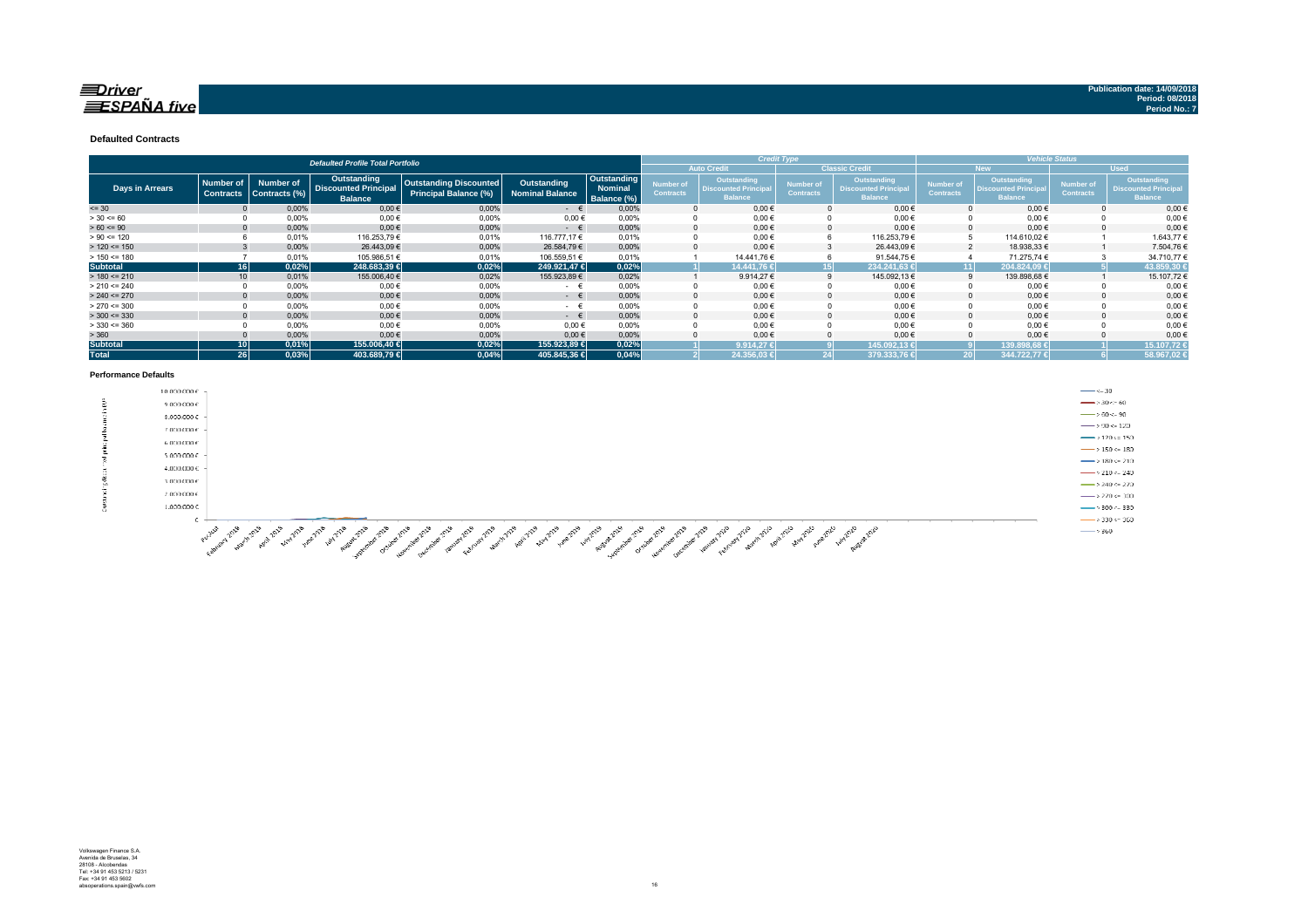



### **Prepayments**

| <b>Unscheduled Prepayments</b>                                                       | <b>Number of Contracts</b> |                                      | <b>Outstanding Discounted</b><br><b>Balance as of the Beginning</b><br>of the Period | <b>Unscheduled</b><br><b>Prepayments</b> | <b>Outstanding Discounted</b><br>Balance as of the End of the<br>Period |
|--------------------------------------------------------------------------------------|----------------------------|--------------------------------------|--------------------------------------------------------------------------------------|------------------------------------------|-------------------------------------------------------------------------|
| <b>Full and Partial Prepayments</b>                                                  | 92                         |                                      | 969.258,71€                                                                          | 936.615,04€                              | 17.111,69€                                                              |
| Full and Partial Prepayments<br>with another status at the end of<br>the month $(*)$ | 3                          |                                      | 19.494.00 €                                                                          | 18.659.78€                               | 683.14 €                                                                |
| <b>Total</b>                                                                         | 95                         |                                      | 988.752,71 €                                                                         | 955,274,82 €                             | 17.794.83 €                                                             |
| <b>Partial Prepayments</b>                                                           |                            |                                      |                                                                                      |                                          |                                                                         |
| <b>Credit type</b>                                                                   | Type of vehicle            | <b>Number of</b><br><b>Contracts</b> | <b>Outstanding Discounted</b><br><b>Balance as of the Beginning</b><br>of the Period | <b>Unscheduled</b><br><b>Prepayments</b> | <b>Outstanding Discounted</b><br>Balance as of the End of the<br>Period |
| AutoCredit                                                                           | New Car                    | $\overline{0}$                       | $0.00 \in$                                                                           | $0.00 \in$                               | $0.00 \in$                                                              |
|                                                                                      | <b>Used Car</b>            | 0                                    | $0,00 \in$                                                                           | $0.00 \in$                               | 0.00€                                                                   |
|                                                                                      | <b>Subtotal AC</b>         | $\mathbf{0}$                         | $0.00 \in$                                                                           | $0.00 \in$                               | 0.00 ∈                                                                  |
| <b>Classic Credit</b>                                                                | New Car                    | $\overline{4}$                       | 26.124,63€                                                                           | 15.492,31€                               | 9.835,51€                                                               |
|                                                                                      | <b>Used Car</b>            | 1                                    | 13.021,07€                                                                           | 5.325,62€                                | 7.276,18€                                                               |
|                                                                                      | <b>Subtotal CC</b>         | 5                                    | 39.145,70 €                                                                          | 20.817,93 €                              | 17.111,69 €                                                             |
| <b>Total</b>                                                                         |                            | 5                                    | 39.145,70 €                                                                          | 20.817,93 €                              | 17.111,69 €                                                             |
| <b>Full Prepayments</b>                                                              |                            |                                      |                                                                                      |                                          |                                                                         |
| <b>Credit type</b>                                                                   | <b>Type of vehicle</b>     | <b>Number of</b><br><b>Contracts</b> | <b>Outstanding Discounted</b><br><b>Principal Balance</b>                            | <b>Unscheduled</b><br><b>Prepayments</b> | <b>Outstanding Discounted</b><br>Balance as of the End of the<br>Period |
| AutoCredit                                                                           | New Car                    | 20                                   | 97.857,12€                                                                           | 94.321,01€                               | $0.00 \in$                                                              |
|                                                                                      | <b>Used Car</b>            | $\overline{2}$                       | 838,92€                                                                              | 678,66€                                  | 0.00€                                                                   |
|                                                                                      | <b>Subtotal AC</b>         | 22                                   | 98,696.04 €                                                                          | 94.999.67 €                              | $0.00 \in$                                                              |
| <b>Classic Credit</b>                                                                | New Car                    | 55                                   | 694.129,86€                                                                          | 684.995,99€                              | 0.00€                                                                   |
|                                                                                      | <b>Used Car</b>            | 10                                   | 137.287,11€                                                                          | 135.801,45€                              | $0.00 \in$                                                              |
|                                                                                      | <b>Subtotal CC</b>         | 65                                   | 831.416,97€                                                                          | 820.797,44 €                             | $0,00 \in$                                                              |
| <b>Total</b>                                                                         |                            | 87                                   | 930.113,01 €                                                                         | 915.797,11 €                             | $0.00 \in$                                                              |
|                                                                                      |                            |                                      |                                                                                      |                                          |                                                                         |
| <b>Full and Partial Prepayments</b>                                                  |                            |                                      |                                                                                      |                                          |                                                                         |
| <b>Credit type</b>                                                                   | Type of vehicle            | <b>Number of</b><br><b>Contracts</b> | <b>Outstanding Discounted</b><br><b>Balance as of the Beginning</b><br>of the Period | <b>Unscheduled</b><br><b>Prepayments</b> | <b>Outstanding Discounted</b><br>Balance as of the End of the<br>Period |
| AutoCredit                                                                           | New Car                    | 20                                   | 97.857,12€                                                                           | 94.321,01€                               | $0,00 \in$                                                              |
|                                                                                      | Used Car                   | $\overline{2}$                       | 838.92€                                                                              | 678.66€                                  | 0.00€                                                                   |
|                                                                                      | <b>Subtotal AC</b>         | 22                                   | 98,696.04 €                                                                          | 94.999.67 €                              | $0.00 \in$                                                              |
| <b>Classic Credit</b>                                                                | New Car                    | 59                                   | 720.254,49€                                                                          | 700.488.30€                              | 9.835.51 $\in$                                                          |
|                                                                                      | Used Car                   | 11                                   | 150.308,18€                                                                          | 141.127,07€                              | 7.276.18€                                                               |
|                                                                                      | <b>Subtotal CC</b>         | 70                                   | 870.562,67 €                                                                         | 841.615,37 €                             | 17.111,69 €                                                             |
| <b>Total</b>                                                                         |                            | 92                                   | 969.258,71 €                                                                         | 936.615,04 €                             | 17.111,69 €                                                             |

(\*) Contracts with unscheduled payment during the period but classified as delinquent, default or write off as of the end of the month.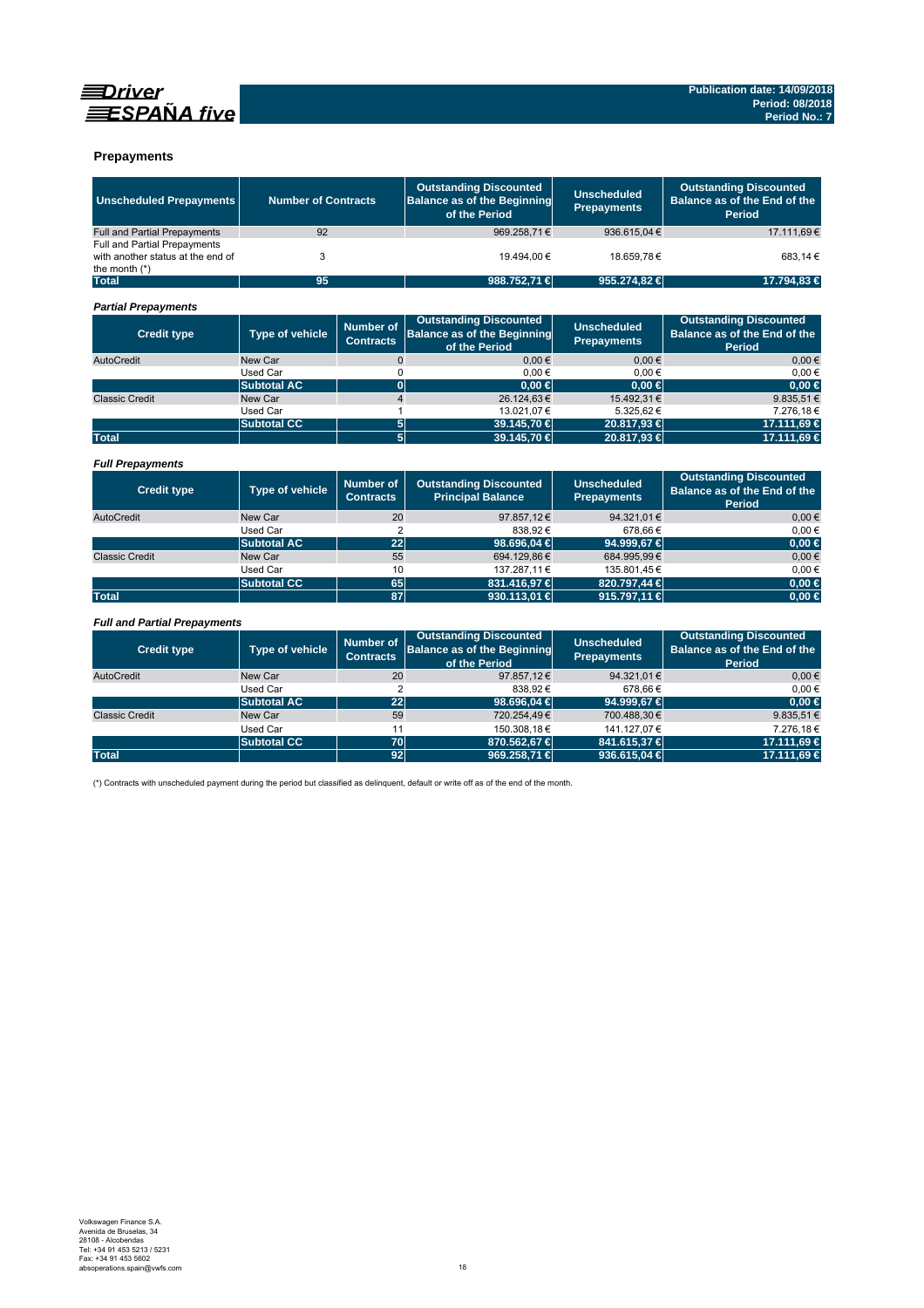

### **Recovery Contracts**

### *Recoveries - after Default before Write Off*

| <b>Credit Type</b>    | <b>Vehicle Status</b> | Number of<br><b>Contracts</b> | Outstanding<br>Nominal Balance at Total Recoveries<br>Day of Default |             | <b>Total Write</b><br><b>Down</b> | <b>Outstanding Nominal</b><br><b>Balance End of</b><br><b>Reporting Period</b> |
|-----------------------|-----------------------|-------------------------------|----------------------------------------------------------------------|-------------|-----------------------------------|--------------------------------------------------------------------------------|
| AutoCredit            | <b>New</b>            |                               | 24.496.70 €                                                          | $0.00 \in$  | $0.00 \in$                        | 24.496,70 €                                                                    |
|                       | Used                  |                               | 0.00€                                                                | 0.00€       | 0.00€                             | 0.00€                                                                          |
|                       | <b>Subtotal AC</b>    |                               | 24,496.70 €                                                          | $0.00 \in$  | $0.00 \in$                        | 24.496.70 €                                                                    |
| <b>Classic Credit</b> | <b>New</b>            | 18                            | 396.526.66 €                                                         | 74.473.92 € | $0.00 \in$                        | 322.052.74 €                                                                   |
|                       | Used                  | 6                             | 63.949.20 €                                                          | 4.653.28 €  | 0.00€                             | 59.295.92 €                                                                    |
|                       | <b>Subtotal CC</b>    | 24                            | 460.475.86 €                                                         | 79.127.20 € | $0.00 \in$                        | 381.348.66 €                                                                   |
| <b>Total</b>          |                       | 26                            | 484.972.56 €                                                         | 79.127.20 € | $0.00 \in$                        | 405.845.36 €                                                                   |

#### *Recoveries - after Write Off \*\**

| <b>Credit Type</b> | <b>Vehicle Status</b> | Number of<br><b>Contracts</b> | Outstanding<br>Nominal Balance at Total Recoveries<br>Day of Write Off |            | <b>Total Write</b><br><b>Down</b> | <b>Outstanding Nominal</b><br><b>Balance End of</b><br><b>Reporting Period</b> |
|--------------------|-----------------------|-------------------------------|------------------------------------------------------------------------|------------|-----------------------------------|--------------------------------------------------------------------------------|
| AutoCredit         | <b>New</b>            |                               | $0,00 \in$                                                             | $0.00 \in$ | $0,00 \in$                        | $0,00 \in$                                                                     |
|                    | Used                  |                               | 0.00€                                                                  | 0.00€      | 0.00€                             | 0,00€                                                                          |
|                    | <b>Subtotal AC</b>    |                               | $0.00 \in$                                                             | $0,00 \in$ | $0.00 \in$                        | $0,00 \in$                                                                     |
| Classic Credit     | <b>New</b>            |                               | $0,00 \in$                                                             | $0.00 \in$ | $0,00 \in$                        | $0,00 \in$                                                                     |
|                    | Used                  |                               | 0.00€                                                                  | 0.00€      | 0.00€                             | 0,00€                                                                          |
|                    | <b>Subtotal AC</b>    | 01                            | $0.00 \in$                                                             | $0,00 \in$ | $0.00 \in$                        | $0,00 \in$                                                                     |
| <b>Total</b>       |                       |                               | $0.00 \in$                                                             | $0,00 \in$ | $0.00 \in$                        | $0,00 \in$                                                                     |

**Classification by end of term & defaulted write off:**

### *Recoveries - after Write Off (contracts previously defaulted) \*\**

| <b>Credit Type</b> | Vehicle Status     | Number of<br><b>Contracts</b> | <b>Outstanding</b><br>Nominal Balance at Total Recoveries<br>Day of Write Off |            | <b>Total Write</b><br><b>Down</b> | <b>Outstanding Nominal</b><br><b>Balance End of</b><br><b>Reporting Period</b> |
|--------------------|--------------------|-------------------------------|-------------------------------------------------------------------------------|------------|-----------------------------------|--------------------------------------------------------------------------------|
| AutoCredit         | <b>New</b>         |                               | 0.00€                                                                         | 0.00€      | 0.00€                             | $0.00 \in$                                                                     |
|                    | Used               |                               | 0.00€                                                                         | 0.00€      | 0.00€                             | $0.00 \in$                                                                     |
|                    | <b>Subtotal AC</b> | 0                             | $0.00 \in$                                                                    | $0,00 \in$ | $0.00 \in$                        | $0,00 \in$                                                                     |
| Classic Credit     | <b>New</b>         |                               | 0.00€                                                                         | 0.00€      | 0.00€                             | $0,00 \in$                                                                     |
|                    | Used               |                               | 0.00€                                                                         | 0.00€      | 0.00€                             | $0.00 \in$                                                                     |
|                    | <b>Subtotal CC</b> | 0                             | 0.00 ∈                                                                        | $0.00 \in$ | $0.00 \in$                        | $0,00 \in$                                                                     |
| <b>Total</b>       |                    | 0                             | $0.00 \in$                                                                    | $0,00 \in$ | $0.00 \in$                        | $0,00 \in$                                                                     |

*Recoveries - after Write Off (contracts directly written off) \*\**

| <b>Credit Type</b> | <b>Vehicle Status</b> | Number of<br><b>Contracts</b> | Outstanding<br>Nominal Balance at   Total Recoveries<br>Day of Write Off |            | <b>Total Write</b><br><b>Down</b> | <b>Outstanding Nominal</b><br><b>Balance End of</b><br><b>Reporting Period</b> |
|--------------------|-----------------------|-------------------------------|--------------------------------------------------------------------------|------------|-----------------------------------|--------------------------------------------------------------------------------|
| AutoCredit         | <b>New</b>            |                               | 0.00€                                                                    | $0.00 \in$ | 0.00€                             | $0,00 \in$                                                                     |
|                    | Used                  |                               | 0.00€                                                                    | 0.00€      | 0.00€                             | $0.00 \in$                                                                     |
|                    | <b>Subtotal AC</b>    |                               | $0.00 \in$                                                               | $0,00 \in$ | $0,00 \in$                        | $0,00 \in$                                                                     |
| Classic Credit     | <b>New</b>            |                               | 0.00€                                                                    | $0.00 \in$ | 0.00€                             | $0,00 \in$                                                                     |
|                    | Used                  |                               | 0.00€                                                                    | 0.00€      | 0.00€                             | $0.00 \in$                                                                     |
|                    | <b>Subtotal CC</b>    | 01                            | $0.00 \in$                                                               | $0.00 \in$ | $0.00 \in$                        | $0,00 \in$                                                                     |
| <b>Total</b>       |                       | Юľ                            | $0.00 \in$                                                               | $0,00 \in$ | $0.00 \in$                        | $0,00 \in$                                                                     |

\*\* This table exclusively covers contracts with the Status Write off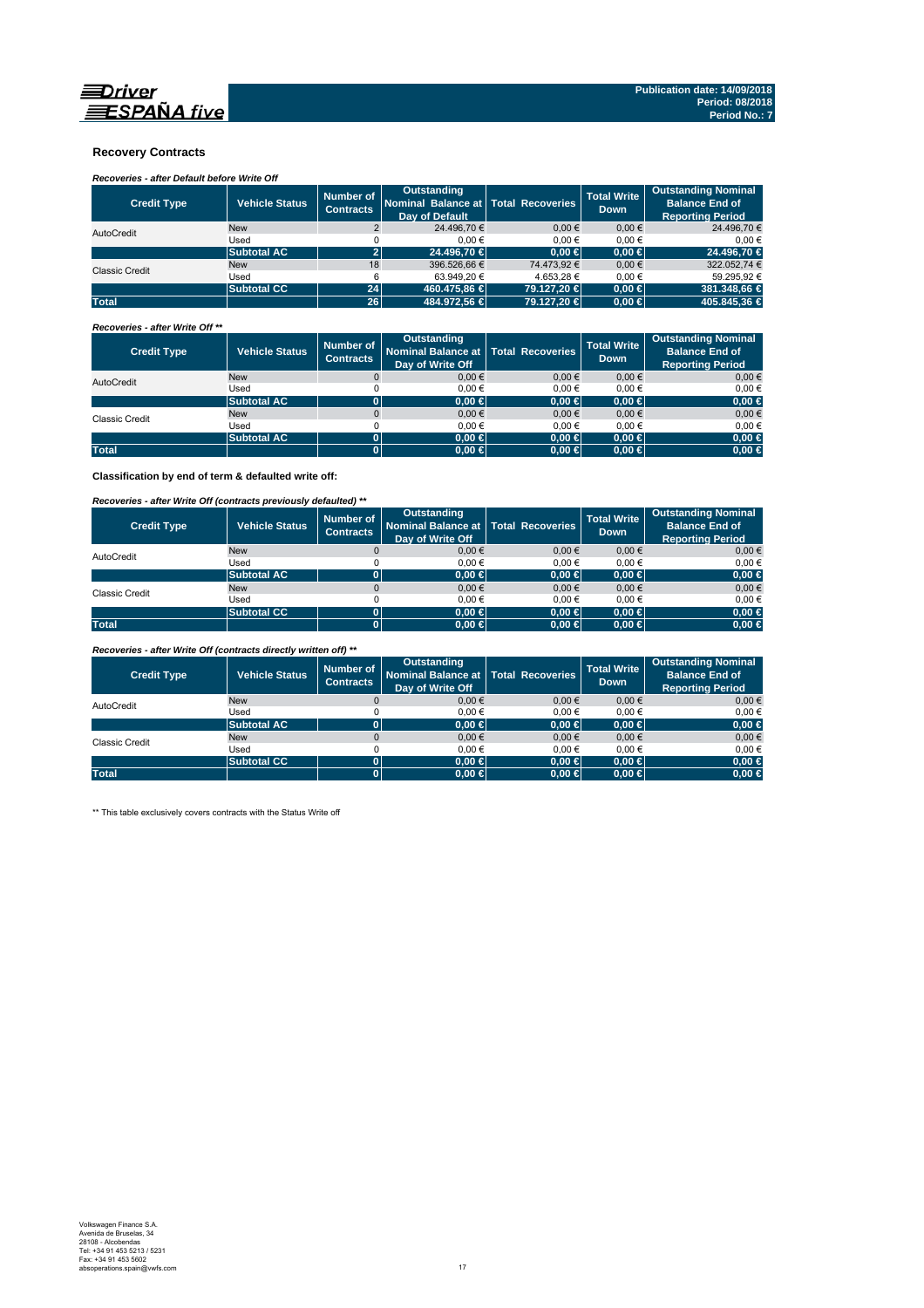#### <u>=Driver</u> ESPAÑA five

**Publication date: 14/09/20** 

#### **Poolinformation I. - Down Payments**

|                       |                |                            | <b>Down Payments Total Porfolio</b>                |                              |                                      | ______ |                                             |                    |                              |                         |             |                 |                             |                    |               |                 |                |
|-----------------------|----------------|----------------------------|----------------------------------------------------|------------------------------|--------------------------------------|--------|---------------------------------------------|--------------------|------------------------------|-------------------------|-------------|-----------------|-----------------------------|--------------------|---------------|-----------------|----------------|
|                       |                |                            |                                                    |                              |                                      |        | <b>Auto Credit</b>                          |                    |                              | <b>Classic Credit</b>   |             |                 |                             |                    |               | <b>Head</b>     |                |
| <b>Down Payment</b>   | umber of Loan: | Percentage of<br>Loans (%) | Outstanding Discounted<br><b>Princinal Balance</b> | Percentage of<br>Balance (%) | Down Payment/<br>Purchase Price in % |        | <b>Cutstanding Discounted</b><br>al Balance | <b>Rownpayment</b> | <b>Jumber</b> c<br>Contracts | <i><b>Iscounted</b></i> | Downpayment | mber of Contrac | <b>Outstanding Discount</b> | <b>Downpayment</b> | nber of Contr | Principa        | rchase Price % |
| No downpayment        | 3.214          | 3.78%                      | 42.747.904.03 €                                    | 5.21%                        | 0.00%                                | 295    | 2.375.309.13 €                              | 0.00%              | 2.919                        | 40.372.594.90 €         | 0.00%       | 2.557           | 34.071.103.08 €             | 0.00%              | 657           | 8.676.800.95 €  | 0.00%          |
| $0.01 - 1.000.00$     | 5.554          | 6.53%                      | 63.150.998.80 6                                    | 7.69%                        | 4.39%                                | 469    | 3.330.264,51 €                              | 4.12%              | 5.085                        | 59.820.734.29 €         | 4.42%       | 4.355           | 48.415.201.08 €             | 4.34%              | 1.199         | 14.735.797.72 € | 4,55%          |
| $1.000.01 - 2.000.00$ | 6.704          | 7.88%                      | 70.442.834.46 €                                    | 8.58%                        | 11.17%                               | 752    | 5.004.747.61 €                              | 9.88%              | 5.952                        | 65.438.086.85 €         | 11.37%      | 4.903           | 51.591.305.04 €             | 11.01%             | 1.801         | 18.851.529.42 € | 11.62%         |
| 2.000.01 - 3.000.00   | 7.109          | 8.35%                      | 71.478.655.30 €                                    | 8.70%                        | 16.75%                               | 1.195  | 7.541.504.40 €                              | 15.06%             | 5.914                        | 63.937.150.90 €         | 17.15%      | 5.753           | 56.918.672.54 €             | 16.75%             | 1.356         | 14.559.982.76 € | 16.74%         |
| $3.000.01 - 4.000.00$ | 6.672          | 7.84%                      | 64.059.927.76 €                                    | 7.80%                        | 21.48%                               | 1.171  | 7.034.938.06 €                              | 18.95%             | 5.501                        | 57.024.989.70 €         | 22.13%      | 5.504           | 51.724.392.51 €             | 21.45%             | 1.168         | 12.335.535.25 € | 21.64%         |
| 4.000.01 - 5.000.00   | 6.209          | 7.30%                      | 60.311.083.43 €                                    | 7.34%                        | 25.26%                               | 1.116  | 7.400.161.81 €                              | 21.42%             | 5.093                        | 52.910.921.62 €         | 26.32%      | 5.121           | 49.023.109.73 €             | 25.06%             | 1.088         | 11.287.973.70 € | 26.24%         |
| $5.000.01 - 6.000.00$ | 5.712          | 6.71%                      | 54.673.861.73 €                                    | 6.66%                        | 28.95%                               | 1.065  | 6.905.080.09 €                              | 24.35%             | 4.647                        | 47.768.781.64 €         | 30.29%      | 4.706           | 44.539.642.13 €             | 28.67%             | 1.006         | 10.134.219.60 € | 30,36%         |
| 6.000.01 - 7.000.00   | 4.901          | 5.76%                      | 45.467.997.49 €                                    | 5.54%                        | 32.61%                               | 829    | 5.072.169.51 €                              | 27.56%             | 4.072                        | 40.395.827.98 €         | 33.90%      | 4.134           | 38.256.905.60 €             | 32.32%             |               | 7.211.091.89 €  | 34,22%         |
| 7.000.01 - 8.000.00   | 4.564          | 5.36%                      | 41.146.304.06 €                                    | 5.01%                        | 35.66%                               | 792    | 4.762.629.94 €                              | 29.66%             | 3.772                        | 36.383.674.12 €         | 37.26%      | 3.855           | 34.717.496.32 €             | 35.28%             | 709           | 6.428.807.74 €  | 37,88%         |
| 8.000.01 - 9.000.00   | 3.968          | 4.66%                      | 34.515.772.23 €                                    | 4.20%                        | 39.19%                               | 577    | 3.285.184.77 €                              | 32.56%             | 3.391                        | 31.230.587.46 €         | 40.62%      | 3.312           | 28.896.683.36 €             | 38.79%             | 656           | 5.619.088.87 €  | 41.31%         |
| 9.000.01 - 10.000.00  | 4.185          | 4.92%                      | 38.317.570.73 €                                    | 4.67%                        | 40.37%                               | 748    | 4.872.214.48 €                              | 32.71%             | 3.437                        | 33.445.356.25 €         | 42.58%      | 3.558           | 32.523.725.46 €             | 39.97%             |               | 5.793.845.27 €  | 42.84%         |
| 10.000.01 - 11.000.00 | 3.195          | 3.75%                      | 29.193.783.31 €                                    | 3.56%                        | 43.95%                               | 36'    | 2.038.749.59 €                              | 36.38%             | 2.834                        | 27.155.033.72 €         | 45.15%      | 2.728           | 24.882.646.30 €             | 43.75%             | 467           | 4.311.137.01 €  | 45.17%         |
| 11.000.01 - 12.000.00 | 3.134          | 3.68%                      | 28.572.778.78 €                                    | 3.48%                        | 45.73%                               | 381    | 2.544.372.49 €                              | 36.00%             | 2.753                        | 26.028.406.29 €         | 47.54%      | 2.702           | 24.387.502.38 €             | 45.61%             | 432           | 4.185.276.40 €  | 46.49%         |
| 12.000.01 - 13.000.00 | 2.746          | 3.23%                      | 24.418.279.99 €                                    | 2.97%                        | 48.85%                               | 228    | 1.410.235.70 €                              | 38.49%             | 2.518                        | 23.008.044.29 €         | 50.07%      | 2.347           | 20.744.816.56 €             | 48.79%             | 399           | 3.673.463.43 €  | 49,20%         |
| 13.000.01 - 14.000.00 | 2.506          | 2.94%                      | 22.363.196.35 €                                    | 2.72%                        | 50.83%                               | 199    | 1.155.499.78 €                              | 40.85%             | 2.307                        | 21.207.696.57 €         | 51.93%      | 2.181           | 19.419.517.01 €             | 50.77%             | 325           | 2.943.679.34 €  | 51,25%         |
| 14.000.01 - 15.000.00 | 2.441          | 2.87%                      | 22.348.506.32 €                                    | 2.72%                        | 51.20%                               | 260    | 1.517.708.84 €                              | 40.88%             | 2.181                        | 20.830.797.48 €         | 52.82%      | 2.135           | 19.414.906.02 €             | 51.06%             |               | 2.933.600.30 €  | 52.24%         |
| >15.000,00            | 12.298         | 14.45%                     | 107.934.896.40 €                                   | 13.14%                       | 61.85%                               | 55     | 3.637.598.60 €                              | 45.65%             | 11,746                       | 104.297.297.80 €        | 62.84%      | 10.875          | 94.827.159.67 €             | 61.93%             | 1.423         | 13.107.736.73 € | 61.24%         |
| <b>Total</b>          | 85.112         | 100%                       | 821.144.351.17 €                                   | 100%                         |                                      | 10.990 | $39.888.369.31 \in$                         |                    | 74.122                       | 751.255.981.86 €        |             | 70.726          | 674.354.784.79€             |                    | 14.386        | 146,789,566,38€ |                |

| <b>Statistics</b>                                              |              |
|----------------------------------------------------------------|--------------|
| Minimum Down Payment                                           | 0.01€        |
| Maximum Down Payment                                           | 100 422 31 6 |
| Weighted Average Down Payment (Customers who did Down Payment) | 8.065.71 €   |
| Weighted Average Down Payment                                  | 764582€      |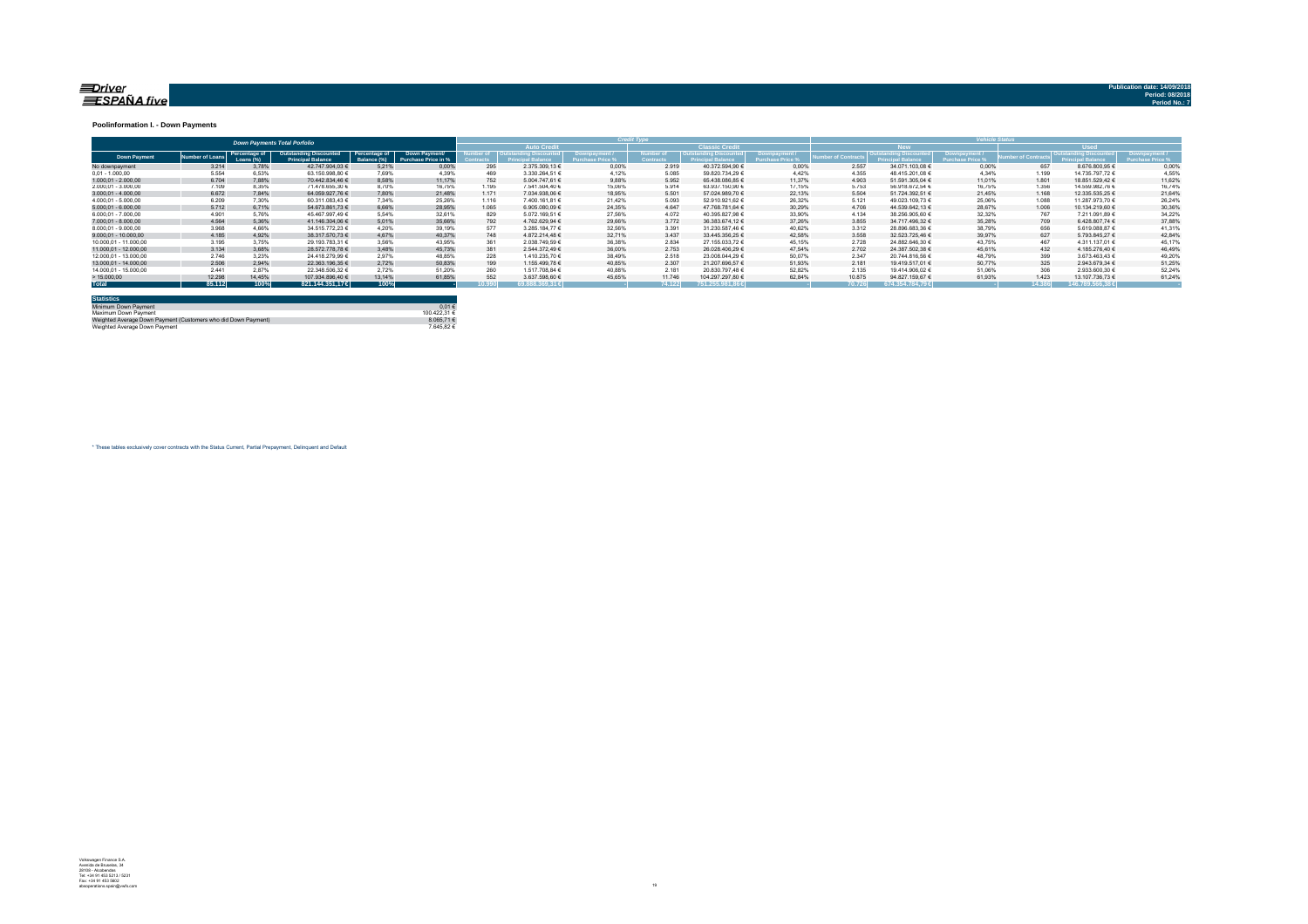

### **Poolinformation II. - Customer Type\_Type of Payment**

|                      |                    | <b>Customer Type Total Portfolio</b> |                                                                                    |             |                               |                                                              | Credit Type                          |                               | <b>Vehicle Status</b> |                                                                                                                                 |             |                                                           |  |
|----------------------|--------------------|--------------------------------------|------------------------------------------------------------------------------------|-------------|-------------------------------|--------------------------------------------------------------|--------------------------------------|-------------------------------|-----------------------|---------------------------------------------------------------------------------------------------------------------------------|-------------|-----------------------------------------------------------|--|
|                      |                    |                                      |                                                                                    |             | <b>Auto Credit</b>            |                                                              | <b>Classic Credit</b>                |                               | <b>New</b>            |                                                                                                                                 | <b>Used</b> |                                                           |  |
| <b>Customer Type</b> | Number of<br>Loans | Loans (%)                            | Percentage of   Outstanding Discounted   Percentage of<br><b>Principal Balance</b> | Balance (%) | Number of<br><b>Contracts</b> | Outstanding<br><b>Discounted Principal</b><br><b>Balance</b> | <b>Number of</b><br><b>Contracts</b> | Outstanding<br><b>Balance</b> |                       | <b>Outstanding</b><br>Discounted Principal   Number of Contracts   Discounted Principal   Number of Contracts<br><b>Balance</b> |             | <b>Outstanding Discounted</b><br><b>Principal Balance</b> |  |
| Private              | 72.376             | 85.04%                               | 690.563.321.90€                                                                    | 84,10%      | 9.001                         | 56.084.711.02€                                               | 63.375                               | 634.478.610.88€               | 59.934                | 564.505.165.96€                                                                                                                 | 12.442      | 126.058.155,94€                                           |  |
| Company              | 12.736             | 14,96%                               | 130.581.029.27€                                                                    | 15,90%      | 1.989                         | 13.803.658.29€                                               | 10.747                               | 116.777.370.98€               | 10.792                | 109.849.618.83€                                                                                                                 | 1.944       | 20.731.410.44€                                            |  |
| <b>Total</b>         | 85.112             | 100%                                 | 821.144.351.17 €                                                                   | 100%        | 10.990                        | 69.888.369,31 €                                              | 74.122                               | 751.255.981,86 €              |                       | 70.726 674.354.784,79 €                                                                                                         | 14.386      | 146.789.566,38 €                                          |  |

|                              |        | <b>Type of Payment Total Portfolio</b> |                                                                                          |             |                                      | <b>Credit Type</b>                                          |                               |                                                                 | <i><b>Vehicle Status</b></i> |                                                         |                              |                                                    |
|------------------------------|--------|----------------------------------------|------------------------------------------------------------------------------------------|-------------|--------------------------------------|-------------------------------------------------------------|-------------------------------|-----------------------------------------------------------------|------------------------------|---------------------------------------------------------|------------------------------|----------------------------------------------------|
|                              |        |                                        |                                                                                          |             | <b>Auto Credi</b>                    |                                                             | Classic Credit                |                                                                 | New                          |                                                         | <b>Used</b>                  |                                                    |
| Type of Payment              | Loans  | Loans (%)                              | Number of Percentage of Outstanding Discounted Percentage of<br><b>Principal Balance</b> | Balance (%) | <b>Number of</b><br><b>Contracts</b> | Outstanding<br><b>Discounted Principa</b><br><b>Balance</b> | Number of<br><b>Contracts</b> | Outstanding<br><b>L. Discounted Principal</b><br><b>Balance</b> | A Number of Contracts        | Outstanding<br>- Discounted Principal<br><b>Balance</b> | <b>I</b> Number of Contracts | Outstanding Discounted<br><b>Principal Balance</b> |
| Direct Borrower Account DeUt | 85.112 | 100,00%                                | 821.144.351.17€                                                                          | 100,00%     | 10.990                               | 69.888.369.31€                                              | 74.122                        | 751.255.981.86€                                                 | 70.726                       | 674.354.784.79€                                         | 14.386                       | 146.789.566,38€                                    |
| Other                        |        | $0.00\%$                               |                                                                                          | 0.00%       |                                      | $0.00 \in$                                                  |                               | 0.006                                                           |                              | $0.00 \in$                                              |                              | $0.00 \in$                                         |
| <b>Total</b>                 | 85.112 | 100%                                   | 821.144.351.17 €                                                                         | 100%        | 10.990                               | 69.888.369.31 €                                             | 74.122                        | 1,751.255.981.86 €                                              | 70.7261                      | 674.354.784.79 €                                        | 14.386                       | 146.789.566,38 €                                   |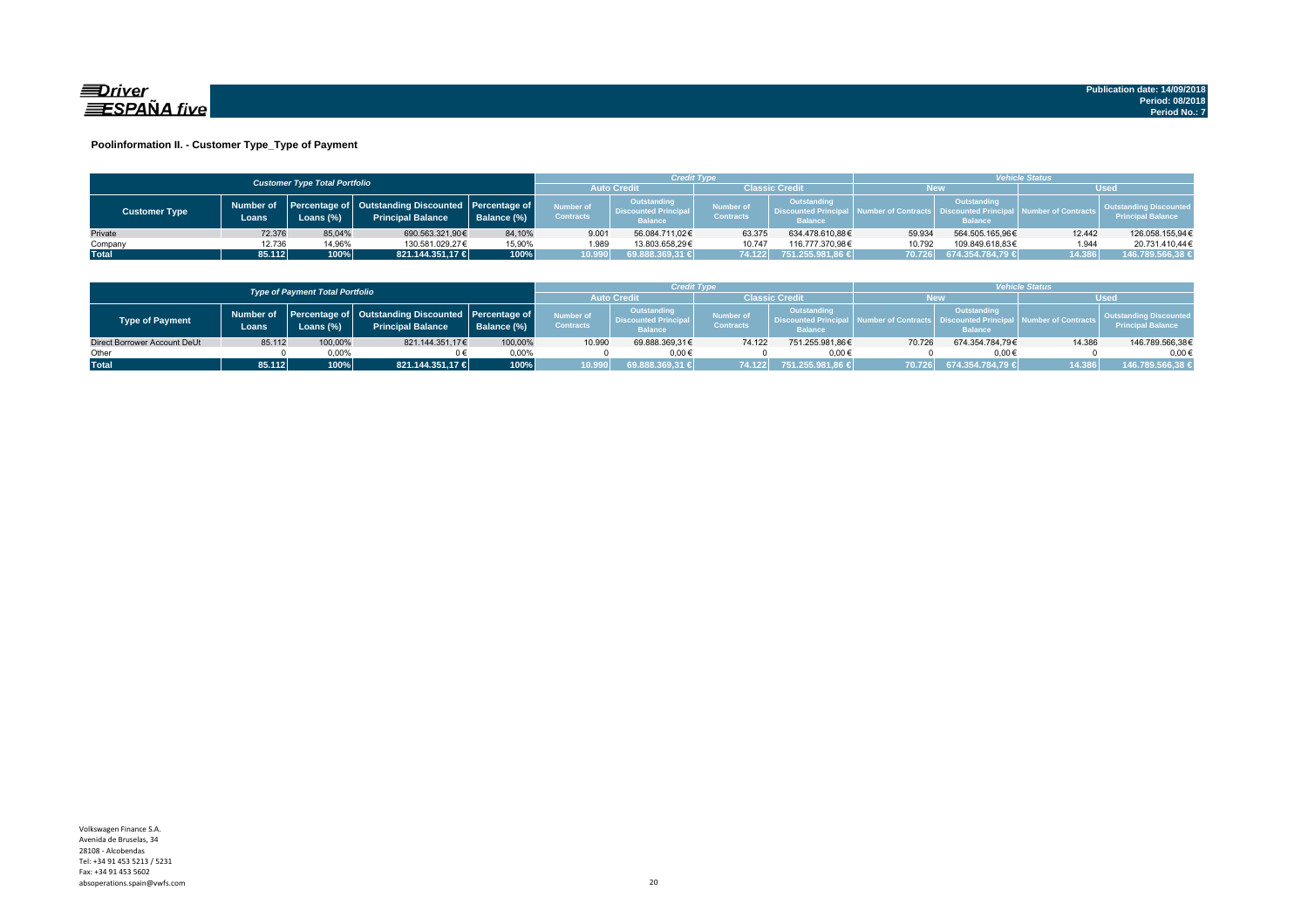

# **Poolinformation III. - Obligor Concentration**

# *Top 20 Borrower*

| <b>Number</b>   | <b>Number of</b><br><b>Loans</b> | <b>Percentage of</b><br><b>Contracts (%)</b> | <b>Outstanding</b><br><b>Discounted Principal</b><br><b>Balance</b> | Percentage of<br>Balance (%) |
|-----------------|----------------------------------|----------------------------------------------|---------------------------------------------------------------------|------------------------------|
| 1               | 2                                | 0,0023%                                      | 100.496,18€                                                         | $0,0122\%$ *                 |
| 2               | 1                                | 0,0012%                                      | 72.116,74 €                                                         | 0,0088%                      |
| 3               | 3                                | 0,0035%                                      | 58.408,36 €                                                         | 0,0071%                      |
| 4               | 2                                | 0,0023%                                      | 56.395,53 €                                                         | 0,0069%                      |
| 5               | $\mathbf{1}$                     | 0.0012%                                      | 55.306,10 €                                                         | 0,0067%                      |
| 6               | 1                                | 0,0012%                                      | 53.476,88 €                                                         | 0,0065%                      |
| $\overline{7}$  | $\mathbf{1}$                     | 0,0012%                                      | 53.066,57 €                                                         | 0,0065%                      |
| 8               | 1                                | 0,0012%                                      | 51.976,52 €                                                         | 0,0063%                      |
| 9               | $\mathbf{1}$                     | 0,0012%                                      | 49.530,30 €                                                         | 0,0060% *                    |
| 10              | 3                                | 0,0035%                                      | 49.275,28 €                                                         | 0,0060%                      |
| 11              | 1                                | 0,0012%                                      | 48.161,36€                                                          | 0,0059%                      |
| 12              | 1                                | 0,0012%                                      | 47.614,77 €                                                         | 0,0058%                      |
| 13              | $\mathbf{1}$                     | 0,0012%                                      | 47.113,48 €                                                         | 0,0057%                      |
| 14              | 1                                | 0,0012%                                      | 46.511,00 €                                                         | 0,0057%                      |
| 15              | $\mathbf{1}$                     | 0,0012%                                      | 46.508,83 €                                                         | 0,0057%                      |
| 16              | 1                                | 0,0012%                                      | 45.598.53 €                                                         | 0,0056%                      |
| 17              | $\mathbf{1}$                     | 0,0012%                                      | 45.578,53 €                                                         | 0,0056% *                    |
| 18              | 1                                | 0,0012%                                      | 45.497,45€                                                          | 0,0055% *                    |
| 19              | $\mathbf{1}$                     | 0,0012%                                      | 45.160,82 €                                                         | 0,0055% *                    |
| 20              |                                  | 0,0012%                                      | 44.056,84 €                                                         | 0,0054%                      |
| <b>Subtotal</b> | 26                               | 0,03%                                        | 1.061.850,07 €                                                      | 0,13%                        |
| >20             | 85.086                           | 99,97%                                       | 820.082.501                                                         | 99,87%                       |
| <b>Total</b>    | 85.112                           | 100%                                         | 821.144.351,17 €                                                    | 100%                         |

\* The calculation of borrower exposure is based on the first titular/customer per contract exclusively This table exclusively covers contracts with the Status Current, Partial Prepayment, Delinquent and Default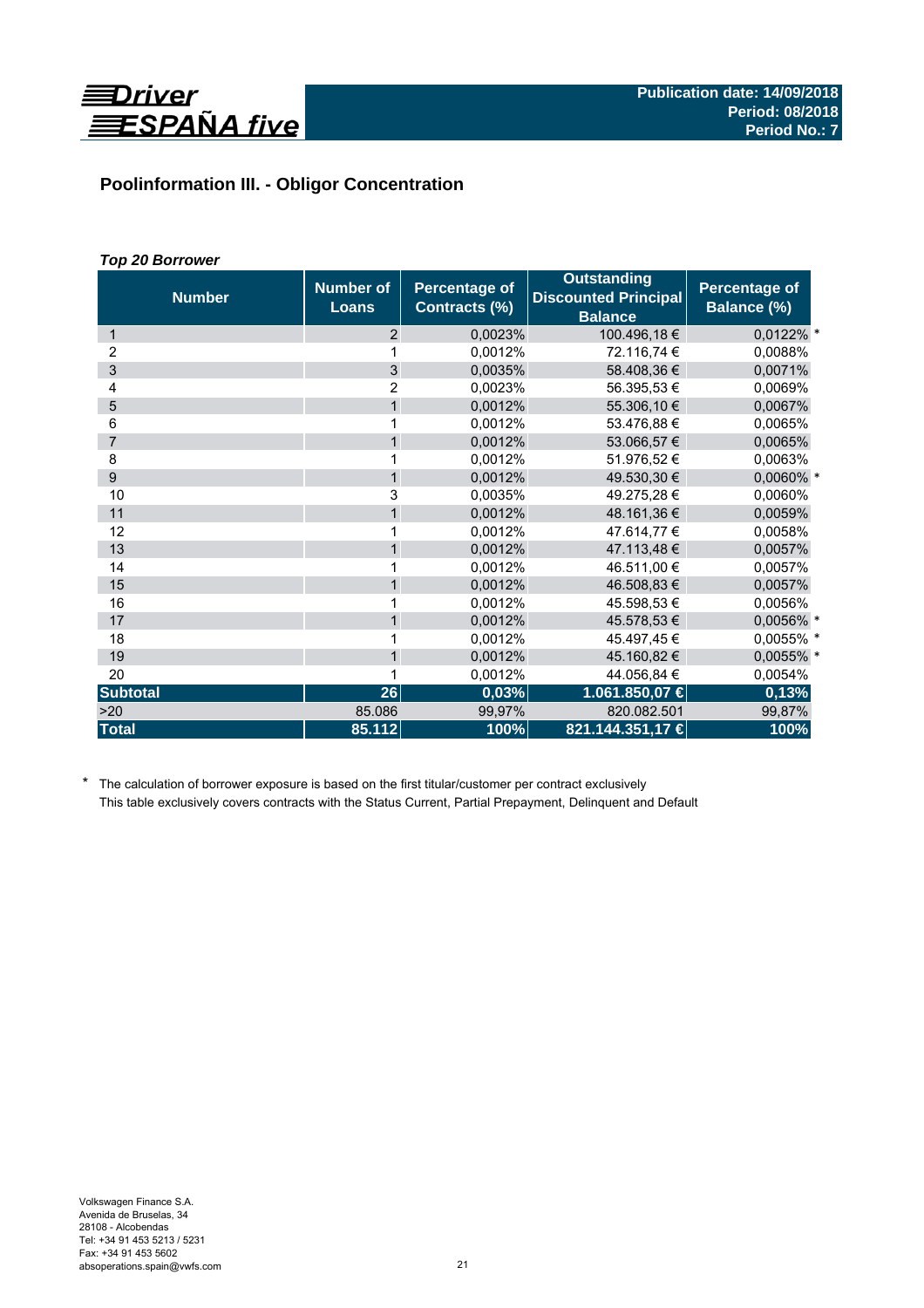

### **Poolinformation IV. - Distribution by Outstanding Discounted Balance and Original**

|                                                                              |                    | Distribution by Outstanding Discounted Principal Balance |                                                                     |                              |                               | <b>Credit Type</b>                                          |                                      |                                                                     | <b>Vehicle Status</b>                |                                                             |                                      |                                                                    |
|------------------------------------------------------------------------------|--------------------|----------------------------------------------------------|---------------------------------------------------------------------|------------------------------|-------------------------------|-------------------------------------------------------------|--------------------------------------|---------------------------------------------------------------------|--------------------------------------|-------------------------------------------------------------|--------------------------------------|--------------------------------------------------------------------|
|                                                                              |                    |                                                          |                                                                     |                              |                               | <b>Auto Credit</b>                                          | <b>Classic Credit</b>                |                                                                     | <b>New</b>                           |                                                             | <b>Used</b>                          |                                                                    |
| <b>Distribution by Outstanding Discounted</b><br><b>Principal Balance (€</b> | Number of<br>Loans | Percentage of<br>Loans $(\%)$                            | <b>Outstanding</b><br><b>Discounted Principal</b><br><b>Balance</b> | Percentage of<br>Balance (%) | Number of<br><b>Contracts</b> | <b>Outstanding</b><br><b>Discounted Principa</b><br>Ralance | <b>Number of</b><br><b>Contracts</b> | <b>Outstanding</b><br><b>Discounted Principal</b><br><b>Ralance</b> | <b>Number of</b><br><b>Contracts</b> | Outstanding<br><b>Discounted Principa</b><br><b>Ralance</b> | <b>Number of</b><br><b>Contracts</b> | <b>Outstanding</b><br><b>Discounted Principa</b><br><b>Ralance</b> |
| $0.01 - 5000.00$                                                             | 14.425             | 16,95%                                                   | 47.184.093.11 €                                                     | 5.75%                        | 4.600                         | 14.195.393.92 €                                             | 9.825                                | 32.988.699.19 €                                                     | 12.560                               | 40.809.667.80 €                                             | 1.865                                | 6.374.425.31 €                                                     |
| 5.000.01 - 10.000.00                                                         | 37.294             | 43.82%                                                   | 288.458.232.83 €                                                    | 35.13%                       | 4.668                         | 32.947.864.15 €                                             | 32.626                               | 255.510.368.68 €                                                    | 31.208                               | 240.955.681.77 €                                            | 6.086                                | 47.502.551.06 €                                                    |
| 10.000.01 - 15.000.00                                                        | 22.257             | 26.15%                                                   | 269.741.172.74 €                                                    | 32,85%                       | 1.351                         | 16.084.649.20 €                                             | 20.906                               | 253.656.523.54 €                                                    | 17.876                               | 216.550.987.50 €                                            | 4.381                                | 53.190.185.24 €                                                    |
| 15.000.01 - 20.000.00                                                        | 7.467              | 8.77%                                                    | 127.343.271.40 €                                                    | 15,51%                       | 303                           | 5.073.491.93 €                                              | 7.164                                | 122.269.779.47 €                                                    | 6.064                                | 103.431.773.72 €                                            | 1.403                                | 23.911.497.68 €                                                    |
| 20.000,01 - 25.000,00                                                        | 2.608              | 3,06%                                                    | 57.392.397.87 €                                                     | 6,99%                        | 54                            | 1.149.841.82 €                                              | 2.554                                | 56.242.556.05 €                                                     | 2.154                                | 47.416.779.50 €                                             | 454                                  | 9.975.618.37 €                                                     |
| 25.000.01 - 30.000.00                                                        | 759                | 0,89%                                                    | 20.569.320.44 €                                                     | 2,51%                        |                               | 197.830.82 €                                                | 752                                  | 20.371.489.62 €                                                     | 619                                  | 16.752.139.65 €                                             | 140                                  | 3.817.180.79 €                                                     |
| > 30.000,00                                                                  | 302                | 0,35%                                                    | 10.455.862.78 €                                                     | 1.27%                        |                               | 239.297.47 €                                                | 295                                  | 10.216.565.31 €                                                     | 245                                  | 8.437.754.85 €                                              | 57                                   | 2.018.107.93 €                                                     |
| <b>Total</b>                                                                 | 85.112             | 100%                                                     | 821.144.351.17 €                                                    | 100%                         | 10.990                        | 69.888.369.31 €                                             | 74.122                               | 751.255.981.86 €                                                    | 70.726                               | 674.354.784.79 €                                            | 14.386                               | 146.789.566.38 €                                                   |

| <b>Statistics</b>                                |  |             |
|--------------------------------------------------|--|-------------|
| Minimum Outstanding Discounted Principal Balance |  | 120.59€     |
| Maximum Outstanding Discounted Principal Balance |  | 72.116.74 € |
| Average Outstanding Discounted Principal Balance |  | 9.647.81 €  |

|                                             |                                                 |                               |                                                              |                              |                               |                                                                     | <b>Credit Type</b>                   |                                                              |                               | <b>Vehicle Status</b>                                               |                               |                                                             |
|---------------------------------------------|-------------------------------------------------|-------------------------------|--------------------------------------------------------------|------------------------------|-------------------------------|---------------------------------------------------------------------|--------------------------------------|--------------------------------------------------------------|-------------------------------|---------------------------------------------------------------------|-------------------------------|-------------------------------------------------------------|
|                                             | <b>Distribution by Original Nominal Balance</b> |                               |                                                              |                              |                               | <b>Auto Credit</b>                                                  | <b>Classic Credit</b>                |                                                              | <b>New</b>                    |                                                                     | <b>Used</b>                   |                                                             |
| Distribution by Original Nominal Balance (O | <b>Number of</b><br>Loans                       | Percentage of<br>Loans $(\%)$ | Outstanding<br><b>Discounted Principal</b><br><b>Balance</b> | Percentage of<br>Balance (%) | Number of<br><b>Contracts</b> | <b>Outstanding</b><br><b>Discounted Principal</b><br><b>Balance</b> | <b>Number of</b><br><b>Contracts</b> | Outstanding<br><b>Discounted Principal</b><br><b>Balance</b> | Number of<br><b>Contracts</b> | <b>Outstanding</b><br><b>Discounted Principal</b><br><b>Balance</b> | Number of<br><b>Contracts</b> | <b>Outstanding</b><br>Discounted Principa<br><b>Balance</b> |
| $0.01 - 5.000.00$                           | 709                                             | 0,83%                         | 1.358.017.73 €                                               | 0,17%                        | 697                           | 1.330.773.48 €                                                      | 12                                   | 27.244.25 €                                                  | 675                           | 1.286.303.42 €                                                      | 34                            | 71.714.31 €                                                 |
| 5.000,01 - 10.000,00                        | 9.734                                           | 11,44%                        | 41.154.368,92 €                                              | 5,01%                        | 4.820                         | 19.830.945.96 €                                                     | 4.914                                | 21.323.422.96 €                                              | 8.999                         | 38.326.145.86 €                                                     | 735                           | 2.828.223.06 €                                              |
| 10.000.01 - 15.000.00                       | 38.583                                          | 45,33%                        | 289.237.949,30 €                                             | 35.22%                       | 3.489                         | 25.080.658.05 €                                                     | 35.094                               | 264.157.291.25 €                                             | 31.595                        | 236.145.186.18 €                                                    | 6.988                         | 53.092.763.12 €                                             |
| 15.000.01 - 20.000.00                       | 21.876                                          | 25,70%                        | 240.609.883.05 €                                             | 29,30%                       | 1.386                         | 14.509.966.43 €                                                     | 20.490                               | 226.099.916.62 €                                             | 17.628                        | 193.008.047.27 €                                                    | 4.248                         | 47.601.835.78 €                                             |
| 20.000.01 - 25.000.00                       | 8.833                                           | 10,38%                        | 132.534.702.91 €                                             | 16.14%                       | 434                           | 6.072.482.23 €                                                      | 8.399                                | 126.462.220.68 €                                             | 7.350                         | 109.164.552.70 €                                                    | 1.483                         | 23.370.150.21 €                                             |
| 25.000.01 - 30.000.00                       | 3.478                                           | 4,09%                         | 67.815.910.68 €                                              | 8.26%                        | 110                           | 1.905.610.78 €                                                      | 3.368                                | 65.910.299.90 €                                              | 2.903                         | 56.505.911.79 €                                                     | 575                           | 11.309.998.89 €                                             |
| >30.000,00                                  | 1.899                                           | 2,23%                         | 48.433.518.58 €                                              | 5,90%                        | 54                            | 1.157.932.38 €                                                      | 1.845                                | 47.275.586.20 €                                              | 1.576                         | 39.918.637.57 €                                                     | 323                           | 8.514.881.01 €                                              |
| <b>Total</b>                                | 85.112                                          | 100%                          | 821.144.351.17 €                                             | 100%                         | 10.990                        | 69.888.369,31 €                                                     | 74.122                               | 751.255.981.86 €                                             | 70.726                        | 674.354.784.79 €                                                    | 14.386                        | 146.789.566,38                                              |

| <b>Statistics</b>                |                 |
|----------------------------------|-----------------|
| Minimum Original Nominal Balance | 2.185.05 €      |
| Maximum Original Nominal Balance | 95.682.72 $\in$ |
| Average Original Nominal Balance | 15.232.40 €     |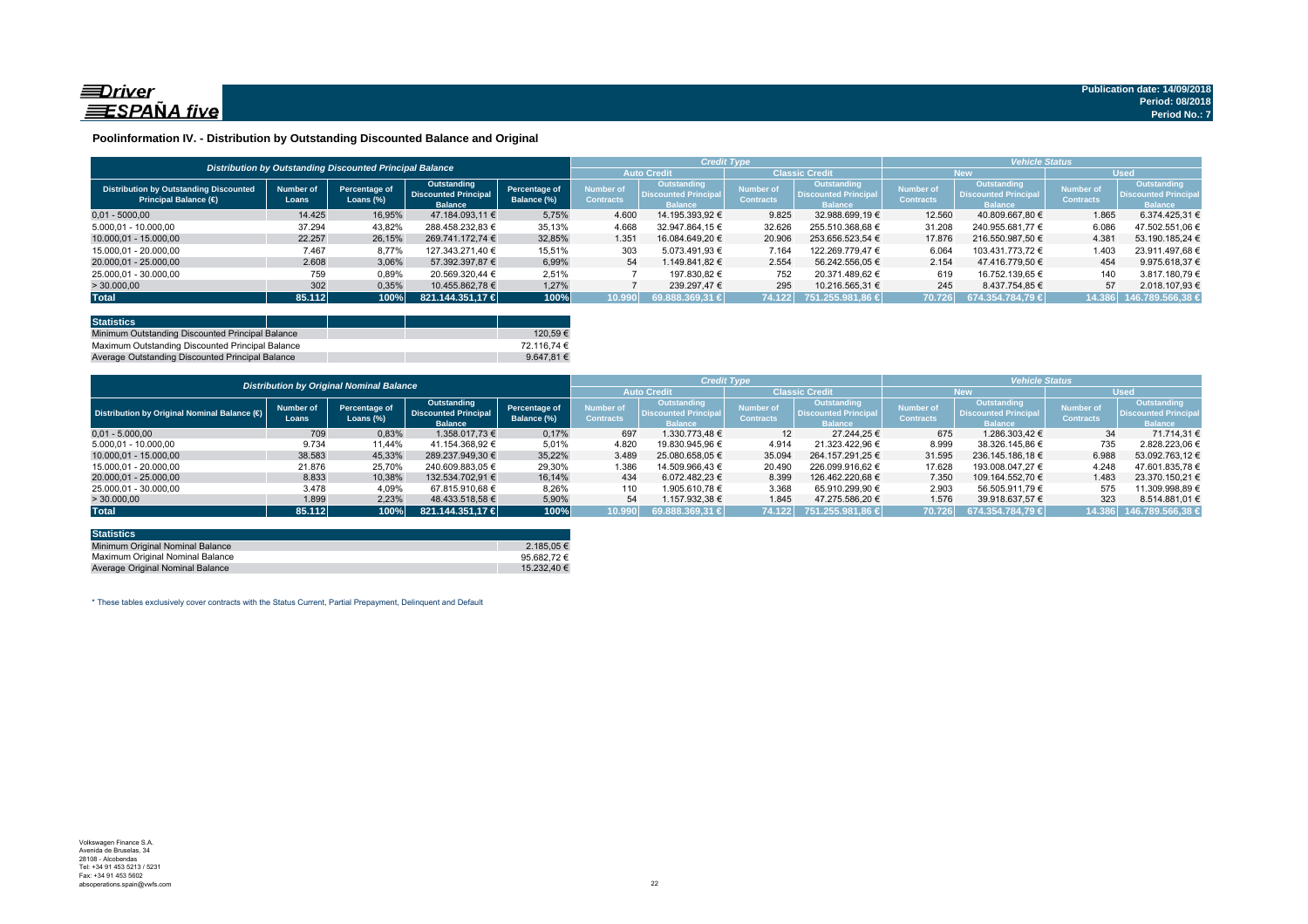

### **Poolinformation V. - Interest Rate paid by the Receivable Debtor**

| Interest Rate paid by the Receivable Debtor           |                           |                                      |                                                           |                                     | <b>Credit Type</b>                   | <b>Vehicle Status</b>                                     |                               |                                                                    |                               |                                                             |                               |                                                            |
|-------------------------------------------------------|---------------------------|--------------------------------------|-----------------------------------------------------------|-------------------------------------|--------------------------------------|-----------------------------------------------------------|-------------------------------|--------------------------------------------------------------------|-------------------------------|-------------------------------------------------------------|-------------------------------|------------------------------------------------------------|
|                                                       |                           |                                      |                                                           |                                     |                                      | <b>Auto Credit</b>                                        |                               | <b>Classic Credit</b>                                              |                               | <b>New</b>                                                  | <b>Used</b>                   |                                                            |
| Interest Rate paid by the Receivable<br><b>Debtor</b> | <b>Number of</b><br>Loans | <b>Percentage of Loans</b><br>$(\%)$ | <b>Outstanding Discounted</b><br><b>Principal Balance</b> | <b>Percentage of</b><br>Balance (%) | <b>Number of</b><br><b>Contracts</b> | <b>Outstanding Discounted</b><br><b>Principal Balance</b> | Number of<br><b>Contracts</b> | <b>Outstanding</b><br><b>Discounted Principa</b><br><b>Balance</b> | Number of<br><b>Contracts</b> | Outstanding<br><b>Discounted Principa</b><br><b>Ralance</b> | Number of<br><b>Contracts</b> | Outstanding<br><b>Discounted Princip</b><br><b>Balance</b> |
| $0\% \leq -\leq 0.5\%$                                | 49                        | 0.06%                                | 191.140.24€                                               | 0.02%                               |                                      | $0.00 \in$                                                | 49                            | 191.140.24€                                                        | 49                            | 191.140.24€                                                 | $\Omega$                      | $0.00 \in$                                                 |
| $0.5\% < -5.1\%$                                      | $\Omega$                  | 0.00%                                | $0.00 \in$                                                | 0.00%                               |                                      | $0.00 \in$                                                |                               | $0.00 \in$                                                         |                               | $0.00 \in$                                                  |                               | $0.00 \in$                                                 |
| $1\% < - \leq 1.5\%$                                  | $\Omega$                  | 0,00%                                | $0.00 \in$                                                | 0,00%                               |                                      | $0,00 \in$                                                |                               | $0,00 \in$                                                         | $\Omega$                      | $0,00 \in$                                                  |                               | $0,00 \in$                                                 |
| $1.5\% < -5.2\%$                                      |                           | 0.01%                                | 9.934.60€                                                 | 0.00%                               |                                      | $0,00 \in$                                                |                               | 9.934.60€                                                          | 5                             | 9.934,60€                                                   |                               | $0,00 \in$                                                 |
| $2\% < - \leq 2.5\%$                                  |                           | 0,00%                                | 6.666,18€                                                 | 0,00%                               |                                      | $0.00 \in$                                                |                               | 6.666,18€                                                          |                               | 6.666,18€                                                   |                               | $0.00 \in$                                                 |
| $2.5\% < -5.3\%$                                      | $\Omega$                  | 0.00%                                | $0.00 \in$                                                | 0.00%                               |                                      | $0.00 \in$                                                |                               | $0.00 \in$                                                         | $\Omega$                      | $0.00 \in$                                                  |                               | $0.00 \in$                                                 |
| $3\% < - \leq 3.5\%$                                  | $\Omega$                  | 0,00%                                | $0.00 \in$                                                | 0,00%                               |                                      | $0.00 \in$                                                |                               | $0.00 \in$                                                         | $\Omega$                      | $0,00 \in$                                                  |                               | $0.00 \in$                                                 |
| $3.5\% < -5.4\%$                                      | $\overline{2}$            | 0.00%                                | 8.878.15€                                                 | 0.00%                               |                                      | $0.00 \in$                                                | $\overline{2}$                | 8.878.15€                                                          | $\overline{2}$                | 8.878,15€                                                   |                               | $0.00 \in$                                                 |
| $4\% < - \leq 4.5\%$                                  | $\Omega$                  | 0.00%                                | $0.00 \in$                                                | 0.00%                               |                                      | $0.00 \in$                                                | $\Omega$                      | $0.00 \in$                                                         | $\Omega$                      | $0.00 \in$                                                  |                               | $0,00 \in$                                                 |
| $4.5\% < -5\%$                                        | 410                       | 0.48%                                | 6.157.156.85€                                             | 0.75%                               |                                      | 4.514.61€                                                 | 409                           | 6.152.642.24€                                                      | 403                           | 6.072.715.24€                                               |                               | 84.441.61€                                                 |
| $5\% < - \leq 5.5\%$                                  | 25                        | 0,03%                                | 325.263.35€                                               | 0,04%                               |                                      | 33.844.23€                                                | 19                            | 291.419.12€                                                        | 25                            | 325.263.35€                                                 | $\Omega$                      | $0,00 \in$                                                 |
| $5.5\% < -5.6\%$                                      | 165                       | 0,19%                                | 2.165.384,70€                                             | 0,26%                               |                                      | 9.158,64 $\in$                                            | 163                           | 2.156.226,06€                                                      | 51                            | 915.939,22€                                                 | 114                           | 1.249.445.48€                                              |
| $6\% < - \leq 6.5\%$                                  | 164                       | 0,19%                                | 1.903.251,16€                                             | 0,23%                               | 49                                   | 543.141,49€                                               | 115                           | 1.360.109.67€                                                      | 136                           | 1.662.752.70€                                               | 28                            | 240.498.46€                                                |
| $6.5\% < -5.7\%$                                      | 112                       | 0.13%                                | 1.434.251.40€                                             | 0.17%                               |                                      | 49.742.48€                                                | 104                           | 1.384.508.92€                                                      | 75                            | 1.205.042.48€                                               | 37                            | 229.208.92€                                                |
| $7\% < - \leq 7.5\%$                                  | 294                       | 0,35%                                | 3.656.913.38€                                             | 0,45%                               | 24                                   | 149.977.79€                                               | 270                           | 3.506.935.59€                                                      | 251                           | 3.151.064.67€                                               | 43                            | 505.848,71€                                                |
| $7.5\% < -5.8\%$                                      | 553                       | 0.65%                                | 4.200.054.21€                                             | 0.51%                               |                                      | 8.879.84€                                                 | 548                           | 4.191.174.37€                                                      | 512                           | 3.924.520.78€                                               | 41                            | 275.533.43€                                                |
| $8\% < - \leq 8.5\%$                                  | 4.130                     | 4,85%                                | 25.479.231,62€                                            | 3,10%                               | 299                                  | 2.548.614.45€                                             | 3.831                         | 22.930.617.17€                                                     | 4.040                         | 24.974.536.44€                                              | 90                            | 504.695.18€                                                |
| $8.5\% < -5.9\%$                                      | 1.547                     | 1.82%                                | 13.529.901.59€                                            | 1.65%                               | 517                                  | 2.392.480.40€                                             | 1.030                         | 11.137.421.19€                                                     | 1.320                         | 11.500.103.70€                                              | 227                           | 2.029.797.89€                                              |
| $9\% < - \leq 9.5\%$                                  | 8.511                     | 10.00%                               | 77.895.743.33€                                            | 9,49%                               | 5.781                                | 42.071.571.13€                                            | 2.730                         | 35.824.172.20€                                                     | 8.456                         | 77.445.526.86€                                              | 55                            | 450.216.47€                                                |
| $9.5\% < -5.10\%$                                     | 12,838                    | 15.08%                               | 151.869.278,73€                                           | 18.49%                              | 2.807                                | 12.270.819.16€                                            | 10.031                        | 139.598.459.57€                                                    | 10.903                        | 121.276.300.40€                                             | 1.935                         | 30.592.978.33€                                             |
| $10\% < -\leq 10.5\%$                                 | 20.347                    | 23,91%                               | 218.526.261.97€                                           | 26,61%                              | 657                                  | 4.634.489,47€                                             | 19,690                        | 213.891.772.50€                                                    | 14,496                        | 153.319.248.95€                                             | 5.851                         | 65.207.013.02€                                             |
| $10.5\% < -5.11\%$                                    | 20.060                    | 23,57%                               | 187.382.317.09€                                           | 22,82%                              | 657                                  | 4.289.898,70€                                             | 19.403                        | 183.092.418.39€                                                    | 15.126                        | 149.212.075.84€                                             | 4.934                         | 38.170.241,25€                                             |
| $11\% < - \leq 11.5\%$                                | 13.664                    | 16,05%                               | 114.515.256.24€                                           | 13,95%                              | 174                                  | 874.208,76€                                               | 13.490                        | 113.641.047,48€                                                    | 12.683                        | 107.432.528.32€                                             | 981                           | 7.082.727,92€                                              |
| $11.5\% < -5.12\%$                                    | 2.083                     | 2.45%                                | 11.553.099.94€                                            | 1.41%                               |                                      | 7.028,16€                                                 | 2.080                         | 11.546.071.78€                                                     | 2.045                         | 11.398.696.93€                                              | 38                            | 154.403.01€                                                |
| $12\% < -512.5\%$                                     | 66                        | 0,08%                                | 247.872,44€                                               | 0,03%                               |                                      | $0,00 \in$                                                | 66                            | 247.872,44€                                                        | 62                            | 235.667,24€                                                 |                               | 12.205,20€                                                 |
| $12.5\% < -5.13\%$                                    | 82                        | 0.10%                                | 86.182.50€                                                | 0.01%                               |                                      | $0.00 \in$                                                | 82                            | 86.182,50€                                                         | 82                            | 86.182,50€                                                  |                               | $0,00 \in$                                                 |
| $13\% < -513.5\%$                                     |                           | 0,00%                                | $0.00 \in$                                                | 0,00%                               |                                      | $0,00 \in$                                                |                               | $0,00 \in$                                                         | $\Omega$                      | $0,00 \in$                                                  |                               | $0,00 \in$                                                 |
| $13.5\% < -5.14\%$                                    |                           | 0.00%                                | 311.50€                                                   | 0.00%                               |                                      | $0.00 \in$                                                |                               | 311.50€                                                            | $\Omega$                      | $0.00 \in$                                                  |                               | 311,50€                                                    |
| $14\% < -5.14.5\%$                                    |                           | 0.00%                                | $0.00 \in$                                                | 0.00%                               |                                      | $0.00 \in$                                                |                               | $0.00 \in$                                                         | $\Omega$                      | $0.00 \in$                                                  |                               | $0,00 \in$                                                 |
| $14.5\% < -5.15\%$                                    |                           | 0.00%                                | $0.00 \in$                                                | 0.00%                               |                                      | $0.00 \in$                                                |                               | $0.00 \in$                                                         | $\Omega$                      | $0.00 \in$                                                  |                               | $0.00 \in$                                                 |
| >15%                                                  |                           | 0,00%                                | $0.00 \in$                                                | 0,00%                               |                                      | $0,00 \in$                                                |                               | $0,00 \in$                                                         |                               | $0.00 \in$                                                  |                               | $0,00 \in$                                                 |
| <b>Total</b>                                          | 85.112                    | 100%                                 | 821.144.351,17 €                                          | 100%                                | 10.990                               | 69.888.369.31 €                                           | 74.122                        | 751.255.981.86 €                                                   | 70.726                        | 674.354.784.79 €                                            |                               | 14.386 146.789.566.38 €                                    |

| <b>Statistics</b>                     |        |
|---------------------------------------|--------|
| Minimum Interest Rate Debtor          | 0.00%  |
| Maximum Interest Rate Debtor          | 0.00%  |
| Weighted Average Interest Rate Debtor | 10.19% |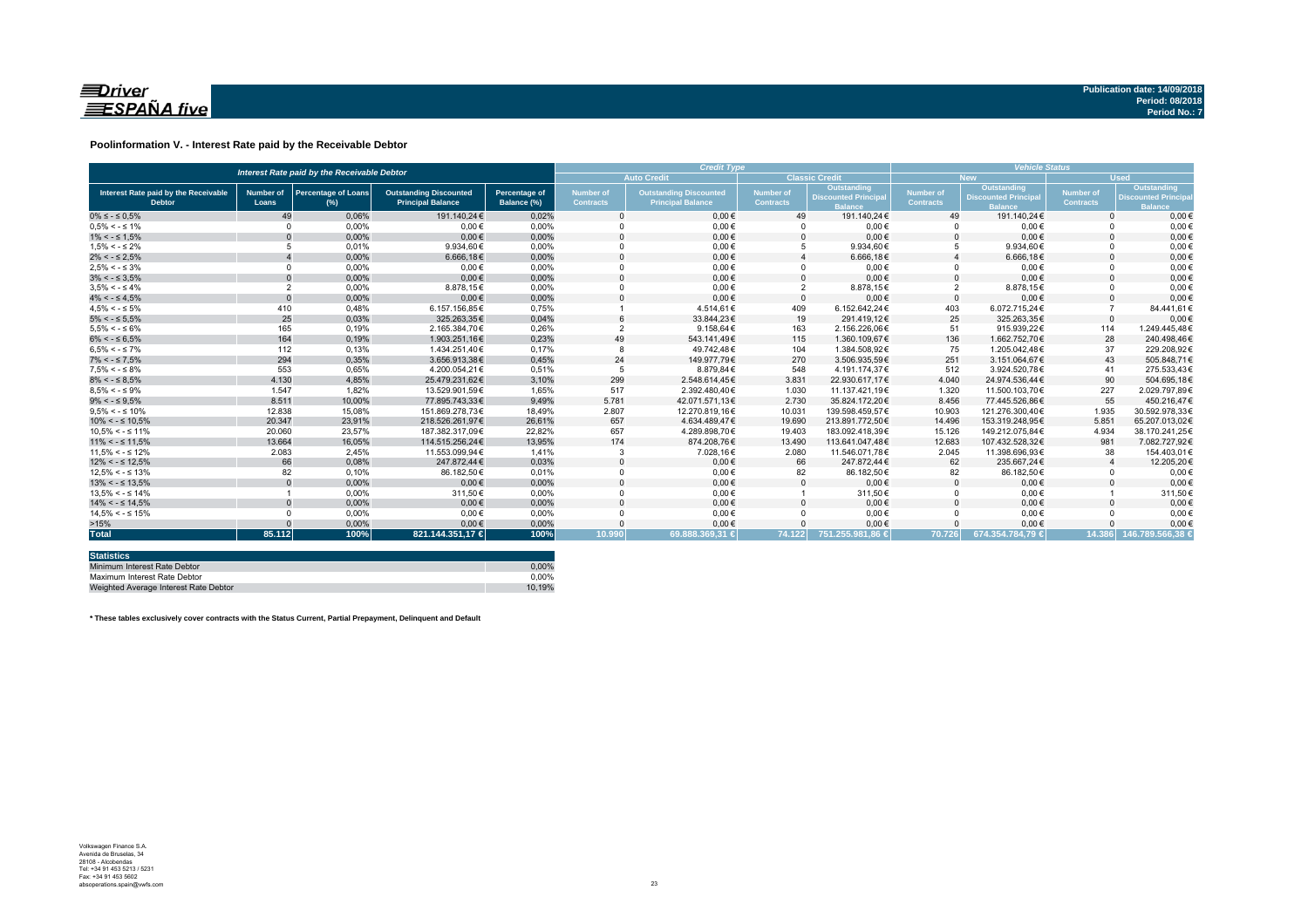

#### **Poolinformation VI. - Distribution by Original Term, Remaining Term and Seasoning**

|                                                  |                 | <b>Distribution by Original Term</b> |                                                           |                              |                                      | <b>Credit Type</b>                                          |                               |                                                             |                                      | <b>Vehicle Status</b>                                       |                                      |                                                             |
|--------------------------------------------------|-----------------|--------------------------------------|-----------------------------------------------------------|------------------------------|--------------------------------------|-------------------------------------------------------------|-------------------------------|-------------------------------------------------------------|--------------------------------------|-------------------------------------------------------------|--------------------------------------|-------------------------------------------------------------|
|                                                  |                 |                                      |                                                           |                              | <b>Auto Credit</b>                   |                                                             | <b>Classic Credit</b>         |                                                             | <b>New</b>                           |                                                             | <b>Used</b>                          |                                                             |
| Length of Original Term (monthly<br>instalments) | Number of Loans | Percentage of Loans (%)              | <b>Outstanding Discounted</b><br><b>Principal Balance</b> | Percentage of Balance<br>(%) | <b>Number of</b><br><b>Contracts</b> | Outstanding<br><b>Discounted Principa</b><br><b>Balance</b> | Number of<br><b>Contracts</b> | Outstanding<br><b>Discounted Principa</b><br><b>Balance</b> | <b>Number of</b><br><b>Contracts</b> | Outstanding<br><b>Discounted Principa</b><br><b>Ralance</b> | <b>Number of</b><br><b>Contracts</b> | Outstanding<br><b>Discounted Principa</b><br><b>Balance</b> |
| $01 - 12$                                        |                 | 0.00%                                | 311.50 €                                                  | 0.00%                        |                                      | $0.00 \in$                                                  |                               | 311.50 €                                                    |                                      | $0.00 \in$                                                  |                                      | 311.50 €                                                    |
| $13 - 24$                                        | 28              | 0,03%                                | 90.078.68 €                                               | 0.01%                        |                                      | 6.953.05 €                                                  | 22                            | 83.125.63 €                                                 |                                      | 50.151.49 €                                                 | 18                                   | 39.927.19 €                                                 |
| $25 - 36$                                        | 18.854          | 22.15%                               | 102.586.863.08 €                                          | 12.49%                       | 3.598                                | 13.122.363.39 €                                             | 15.256                        | 89.464.499.69 €                                             | 16.908                               | 93.349.512.08 €                                             | 1.946                                | 9.237.351.00 €                                              |
| $37 - 48$                                        | 36.013          | 42.31%                               | 305.191.087.38 €                                          | 37.17%                       | 6.705                                | 47.446.322.34 €                                             | 29.308                        | 257.744.765.04 €                                            | 30.418                               | 256.776.352.52 €                                            | 5.595                                | 48.414.734.86 €                                             |
| $49 - 60$                                        | 13.320          | 15.65%                               | 156.084.875.37 €                                          | 19.01%                       | 681                                  | 9.312.730.53 €                                              | 12.639                        | 146.772.144.84 €                                            | 10.401                               | 123.985.260.17 €                                            | 2.919                                | 32.099.615.20 €                                             |
| $61 - 72$                                        | 7.606           | 8,94%                                | 105.217.814.64 €                                          | 12.81%                       |                                      | $0.00 \in$                                                  | 7.606                         | 105.217.814.64 €                                            | 5.920                                | 83.030.953,11 €                                             | 1.686                                | 22.186.861.53 €                                             |
| $73 - 84$                                        | 6.202           | 7.29%                                | 99.162.832.88 €                                           | 12.08%                       |                                      | $0.00 \in$                                                  | 6.202                         | 99.162.832.88 €                                             | 4.286                                | 70.972.886.40 €                                             | 1.916                                | 28.189.946.48 €                                             |
| $85 - 96$                                        | 3.088           | 3,63%                                | 52.810.487.64 €                                           | 6.43%                        |                                      | $0,00 \in$                                                  | 3.088                         | 52.810.487.64 €                                             | 2.783                                | 46.189.669,02 €                                             | 305                                  | 6.620.818,62 €                                              |
| <b>Total</b>                                     | 85.112          | 100%                                 | 821.144.351,17 €                                          | 100%                         | 10.990                               | $69.888.369.31 \in$                                         | 74.122                        | 751.255.981.86 €                                            | 70.726                               | 1674.354.784.79 €                                           | 14.386                               | 146.789.566,38 €                                            |

| <b>Statistics</b>                                     |       |
|-------------------------------------------------------|-------|
| Minimum Original Term in monthly instalments          |       |
| Maximum Original Term in monthly instalments          | 96    |
| Weighted Average Original Term in monthly instalments | 59.17 |

Weighted Average Original Term in monthly install

|                                                          |                        | <b>Distribution by Remaining Term</b> |                                                           |                              |                               | <b>Credit Type</b>                                           |                               |                                                       |                                      | <b>Vehicle Status</b>                                        |                               |                                                                     |
|----------------------------------------------------------|------------------------|---------------------------------------|-----------------------------------------------------------|------------------------------|-------------------------------|--------------------------------------------------------------|-------------------------------|-------------------------------------------------------|--------------------------------------|--------------------------------------------------------------|-------------------------------|---------------------------------------------------------------------|
|                                                          |                        |                                       |                                                           |                              | <b>Auto Credit</b>            |                                                              | <b>Classic Credita</b>        |                                                       |                                      | <b>New</b>                                                   | <b>Used</b>                   |                                                                     |
| <b>Lenght of Remaining Term</b><br>(monthly instalments) | <b>Number of Loans</b> | Percentage of Loans (%)               | <b>Outstanding Discounted</b><br><b>Principal Balance</b> | Percentage of Balance<br>(%) | Number of<br><b>Contracts</b> | Outstanding<br><b>Discounted Principal</b><br><b>Balance</b> | Number of<br><b>Contracts</b> | Outstanding<br>Discounted Principal<br><b>Balance</b> | <b>Number of</b><br><b>Contracts</b> | Outstanding<br><b>Discounted Principal</b><br><b>Balance</b> | Number of<br><b>Contracts</b> | <b>Outstanding</b><br><b>Discounted Principal</b><br><b>Balance</b> |
| $00 - 01$                                                | 31                     | 0,04%                                 | 405.700.19 €                                              | 0.05%                        |                               | 24.356.03 €                                                  | 29                            | 381.344.16 €                                          | 24                                   | 346.574.74 €                                                 |                               | 59.125.45 €                                                         |
| $01 - 12$                                                | 5.622                  | 6,61%                                 | 12.610.587.27 €                                           | 1.54%                        | 1.147                         | 1.669.845.21 €                                               | 4.475                         | 10.940.742.06 €                                       | 4.895                                | 10.921.976.81 €                                              | 727                           | 1.688.610.46 6                                                      |
| $13 - 24$                                                | 19.948                 | 23.44%                                | 118.853.622.18 €                                          | 14.47%                       | 4.025                         | 18.734.016.01 €                                              | 15.923                        | 100.119.606.17 €                                      | 17.658                               | 106.020.867.64 €                                             | 2.290                         | 12.832.754.54 €                                                     |
| $25 - 36$                                                | 27.445                 | 32.25%                                | 245.865.168.83 €                                          | 29,94%                       | 4.624                         | 35.416.443.09 €                                              | 22.821                        | 210.448.725.74 €                                      | 23.088                               | 206.935.746.66 €                                             | 4.357                         | 38.929.422,17 €                                                     |
| $37 - 48$                                                | 15.164                 | 17.82%                                | 177.820.106.67 €                                          | 21.66%                       | 1.029                         | 11.717.161.15 €                                              | 14.135                        | 166.102.945.52 €                                      | 12.026                               | 142.615.807.83 €                                             | 3.138                         | 35.204.298.84 €                                                     |
| $49 - 60$                                                | 8.043                  | 9,45%                                 | 114.435.075.62 €                                          | 13.94%                       | 163                           | 2.326.547.82 €                                               | 7.880                         | 112.108.527.80 €                                      | 6.190                                | 89.844.311.30 €                                              | 1.853                         | 24.590.764.32 €                                                     |
| $61 - 72$                                                | 5.598                  | 6,58%                                 | 91.109.721.66 €                                           | 11.10%                       |                               | $0.00 \in$                                                   | 5.598                         | 91.109.721.66 €                                       | 4.082                                | 67.657.488.29 €                                              | 1.516                         | 23.452.233.37 €                                                     |
| $73 - 84$                                                | 2.772                  | 3,26%                                 | 50.753.202.82 €                                           | 6,18%                        |                               | $0.00 \in$                                                   | 2.772                         | 50.753.202.82 €                                       | 2.315                                | 41.692.456.40 €                                              | 457                           | 9.060.746,42 €                                                      |
| $85 - 94$                                                | 489                    | 0.57%                                 | 9.291.165.93 €                                            | 1.13%                        |                               | $0.00 \in$                                                   | 489                           | 9.291.165.93 €                                        | 448                                  | 8.319.555.12 €                                               | 41                            | 971.610.81 €                                                        |
| <b>Total</b>                                             | 85.112                 | 100%                                  | 821.144.351,17 €                                          | 100%                         | 10.990                        | $69.888.369.31 \in$                                          | 74.122                        | 751.255.981.86 €                                      | 70.726                               | 674.354.784,79 €                                             | 14.386                        | 146.789.566,38 €                                                    |

| <b>Statistics</b>                                      |       |
|--------------------------------------------------------|-------|
| Minimum Remaining Term in monthly instalments          |       |
| Maximum Remaining Term in monthly instalments          |       |
| Weighted Average Remaining Term in monthly instalments | 42.40 |

|                                        |                        | <b>Distribution by Seasoning</b> |                                                           |                              |                                      | <b>Credit Type</b>                                    |                                      |                                                              |                                      | <b>Vehicle Status</b>                                       |                                      |                                                              |
|----------------------------------------|------------------------|----------------------------------|-----------------------------------------------------------|------------------------------|--------------------------------------|-------------------------------------------------------|--------------------------------------|--------------------------------------------------------------|--------------------------------------|-------------------------------------------------------------|--------------------------------------|--------------------------------------------------------------|
|                                        |                        |                                  |                                                           | <b>Auto Credit</b>           |                                      | <b>Classic Credit</b>                                 |                                      | New.                                                         |                                      | <b>Used</b>                                                 |                                      |                                                              |
| <b>Seasoning (monthly instalments)</b> | <b>Number of Loans</b> | Percentage of Loans (%)          | <b>Outstanding Discounted</b><br><b>Principal Balance</b> | Percentage of Balance<br>(%) | <b>Number of</b><br><b>Contracts</b> | Outstanding<br>Discounted Principal<br><b>Balance</b> | <b>Number of</b><br><b>Contracts</b> | Outstanding<br><b>Discounted Principal</b><br><b>Balance</b> | <b>Number of</b><br><b>Contracts</b> | Outstanding<br><b>Discounted Principa</b><br><b>Balance</b> | <b>Number of</b><br><b>Contracts</b> | Outstanding<br><b>Discounted Principal</b><br><b>Balance</b> |
| $01 - 12$                              | 17.321                 | 20,35%                           | 213.840.945.60 €                                          | 26,04%                       | 2.317                                | 19.733.342.47 €                                       | 15.004                               | 194.107.603.13 €                                             | 14.492                               | 177.861.096.00 €                                            | 2.829                                | 35.979.849.60 €                                              |
| $13 - 24$                              | 49.182                 | 57,79%                           | 491.591.638.40 €                                          | 59,87%                       | 6.148                                | 41.704.106.87 €                                       | 43.034                               | 449.887.531.53 €                                             | 40.539                               | 400.584.781.84 €                                            | 8.643                                | 91.006.856,56 €                                              |
| $25 - 36$                              | 17.630                 | 20,71%                           | 111.297.010.28 €                                          | 13,55%                       | 2.482                                | 8.382.891.40 €                                        | 15.148                               | 102.914.118.88 €                                             | 14.920                               | 92.447.228.22 €                                             | 2.710                                | 18.849.782.06 €                                              |
| $37 - 48$                              | 647                    | 0,76%                            | 3.097.994.70 €                                            | 0,38%                        | 43                                   | 68.028.57 €                                           | 604                                  | 3.029.966.13 €                                               | 519                                  | 2.411.143.43 €                                              | 128                                  | 686.851.27 €                                                 |
| $49 - 60$                              | 243                    | 0.29%                            | 1.021.864.02 €                                            | 0.12%                        |                                      | $0.00 \in$                                            | 243                                  | 1.021.864.02 €                                               | 187                                  | 810.804.19 €                                                | 56                                   | 211.059.83 €                                                 |
| $61 - 72$                              | 63                     | 0,07%                            | 239.305,89 €                                              | 0,03%                        |                                      | $0.00 \in$                                            | 63                                   | 239.305.89 €                                                 | 48                                   | 192.034.53 €                                                |                                      | 47.271.36 €                                                  |
| > 72                                   | 26                     | 0.03%                            | 55.592.28 €                                               | 0,01%                        |                                      | $0.00 \in$                                            | 26                                   | 55.592.28 €                                                  |                                      | 47.696.58 €                                                 |                                      | 7.895.70 €                                                   |
| <b>Total</b>                           | 85.112                 | 100%                             | 821.144.351.17 €                                          | 100%                         | 10.990                               | 69.888.369.31 €                                       | 74.122                               | l 751.255.981.86 € '                                         | 70.726                               | $674.354.784.79 \in$                                        | 14.386                               | 146.789.566,38                                               |

| <b>Statistics</b>                                      |       |
|--------------------------------------------------------|-------|
| Minimum Seasoning Term in monthly instalments          |       |
| Maximum Seasoning Term in monthly instalments          | 96    |
| Weighted Average Seasoning Term in monthly instalments | 16.74 |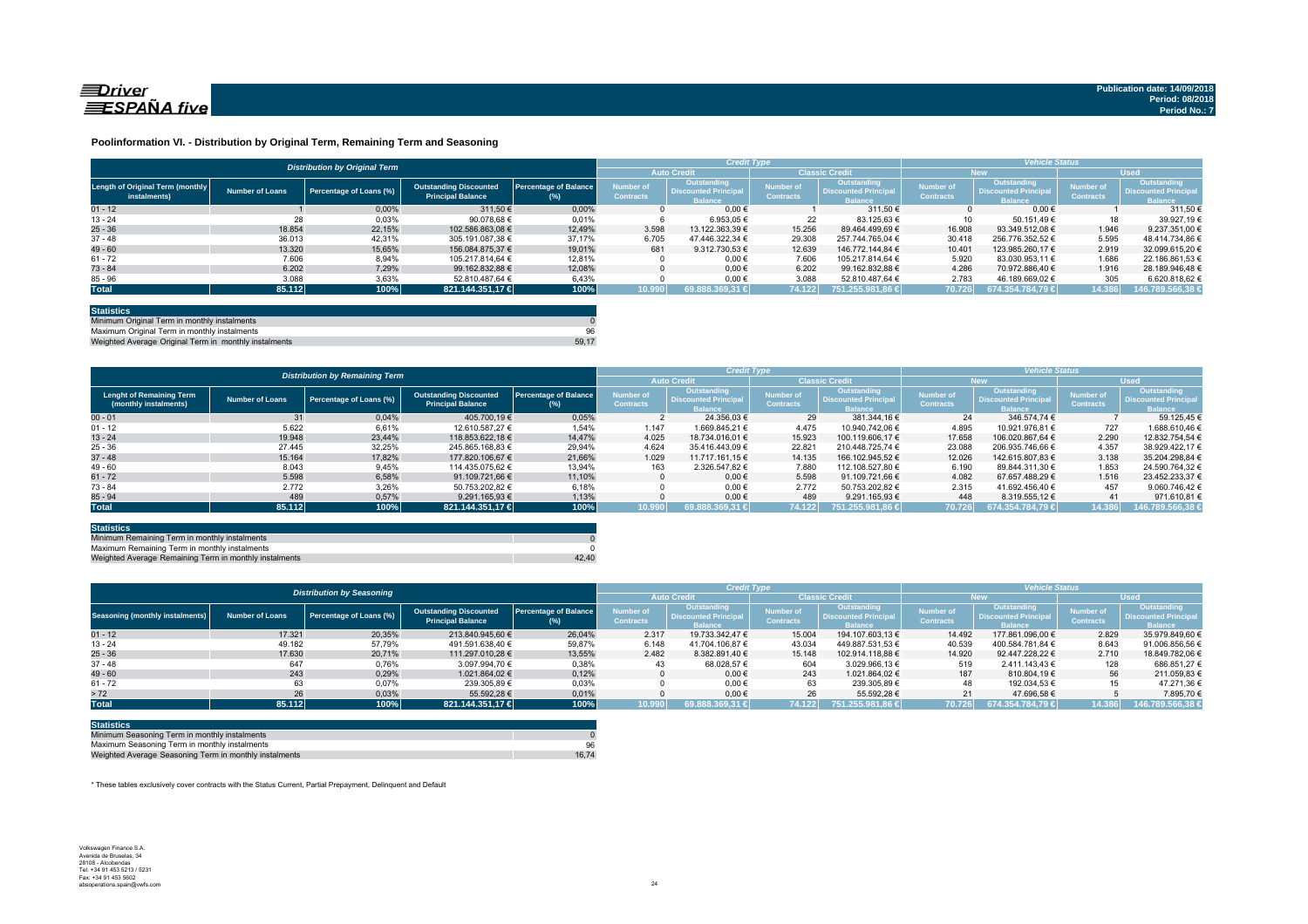

## **Poolinformation VII. - Credit Type and Type of Car**

### *Credit Type*

| <b>Credit Type</b> | <b>Number of Loans</b> | (%)    | Percentage of Loans   Outstanding Discounted<br>l Principal Balance <sup>'</sup> | Percentage of<br>Balance (%) |
|--------------------|------------------------|--------|----------------------------------------------------------------------------------|------------------------------|
| Auto Credit        | 10.990                 | 12.91% | 69.888.369.31 €                                                                  | 8,51%                        |
| Classic Credit     | 74.122                 | 87.09% | 751.255.981.86 €                                                                 | 91.49%                       |
| <b>Total</b>       | 85.112                 | 100%   | 821.144.351,17 €                                                                 | 100%                         |

### *Type of Car*

| <b>Type of Car</b> | <b>Number of Loans</b> | (%)    | Percentage of Loans   Outstanding Discounted<br><b>Principal Balance</b> | Percentage of<br>Balance (%) |
|--------------------|------------------------|--------|--------------------------------------------------------------------------|------------------------------|
| New Cars           | 70.726                 | 83.10% | 674.354.784.79€                                                          | 82,12%                       |
| Used Cars          | 14.386                 | 16.90% | 146.789.566.38 €                                                         | 17,88%                       |
| <b>Total</b>       | 85.112                 | 100%   | 821.144.351.17 €                                                         | 100%                         |

### *Type of Car: only Auto Credit*

| <b>Type of Car</b> | <b>Number of Loans</b> | (% )   | Percentage of Loans   Outstanding Discounted<br><b>Principal Balance</b> | Percentage of<br>Balance (%) |
|--------------------|------------------------|--------|--------------------------------------------------------------------------|------------------------------|
| New Cars           | 10.759                 | 97.90% | 68.659.664.99 €                                                          | 98,24%                       |
| Used Cars          | 231                    | 2.10%  | 1.228.704.32 €                                                           | 1.76%                        |
| <b>Total</b>       | 10.990                 | 100%   | 69.888.369,31 €                                                          | 100%                         |

### *Type of Car: only Classic Credit*

| <b>Type of Car</b> | <b>Number of Loans</b> | (%)    | Percentage of Loans   Outstanding Discounted<br><b>Principal Balance</b> | Percentage of<br>Balance (%) |
|--------------------|------------------------|--------|--------------------------------------------------------------------------|------------------------------|
| New Cars           | 59.967                 | 80.90% | 605.695.119.80 €                                                         | 80,62%                       |
| Used Cars          | 14.155                 | 19.10% | 145.560.862.06 €                                                         | 19,38%                       |
| <b>Total</b>       | 74.122                 | 100%   | 751.255.981,86 €                                                         | 100%                         |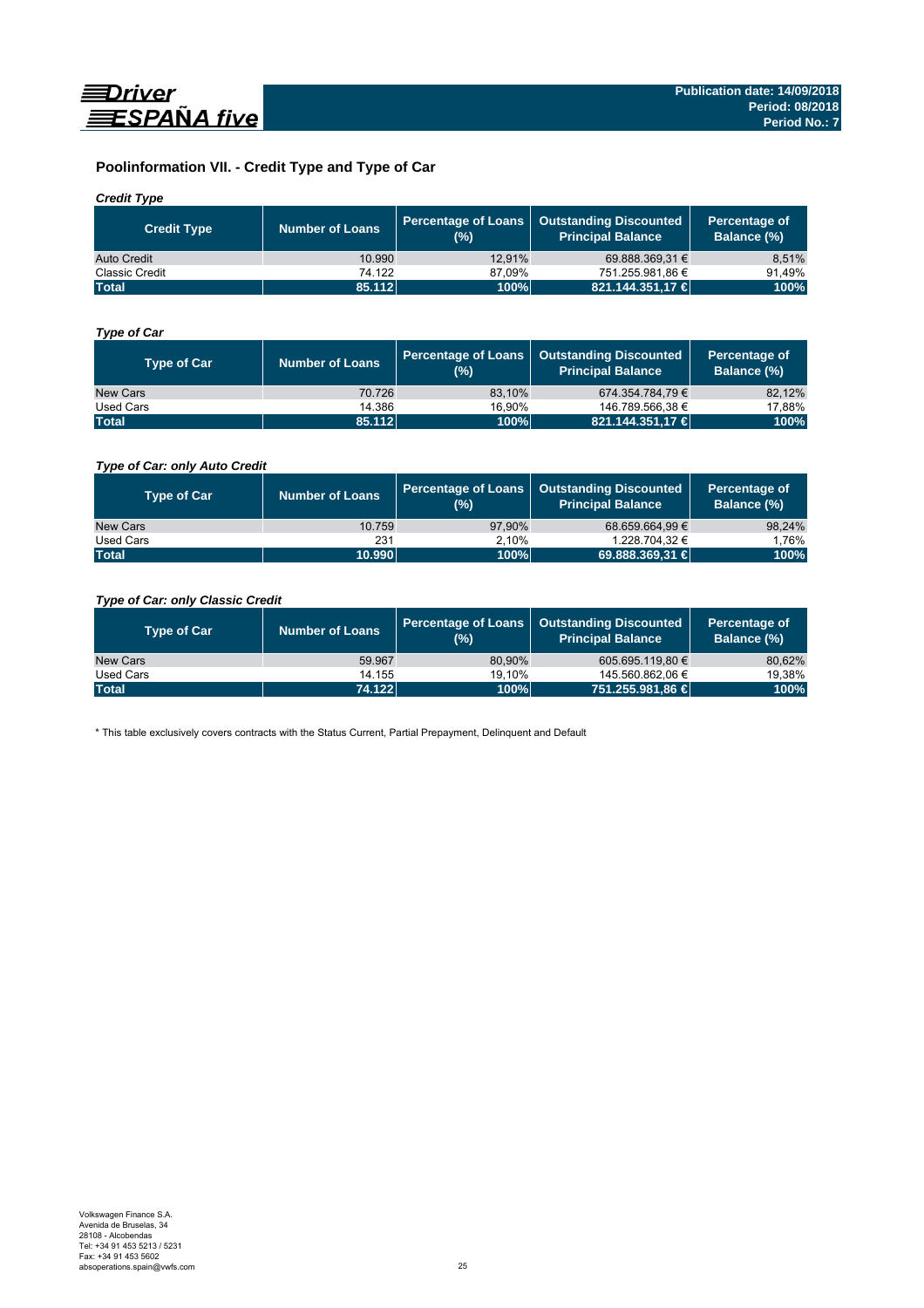### $\equiv$ Driver ESPAÑA five

**Poolinformation VIII. - Distribution by Vehicle Makes and Models**

|                              |                                | <b>Make and Model Total Portfolio</b> |                      |                                  |                | <b>Credit Type</b> |                                   |                                   | <b>Vehicle Status</b><br><b>Used</b><br><b>New</b> |                                |                                  |                                      |                                  |  |  |
|------------------------------|--------------------------------|---------------------------------------|----------------------|----------------------------------|----------------|--------------------|-----------------------------------|-----------------------------------|----------------------------------------------------|--------------------------------|----------------------------------|--------------------------------------|----------------------------------|--|--|
|                              |                                |                                       |                      |                                  |                |                    | <b>Auto Credit</b><br>Outstanding |                                   | <b>Classic Credit</b><br>Outstanding               |                                | Outstanding                      |                                      | <b>Outstanding</b>               |  |  |
| <b>Make</b>                  | <b>Model</b>                   | <b>Number of Loans</b>                | <b>Percentage of</b> | <b>Outstanding Discounted</b>    | Percentage of  | <b>Number of</b>   | <b>Discounted Principa</b>        | Number of                         | <b>Discounted Principa</b>                         | Number of<br><b>Contracts</b>  | <b>Discounted Principal</b>      | <b>Number of</b><br><b>Contracts</b> | <b>Discounted Principal</b>      |  |  |
|                              |                                |                                       | Loans (%)            | <b>Principal Balance</b>         | Balance (%)    | <b>Contracts</b>   |                                   | <b>Contracts</b>                  |                                                    |                                |                                  |                                      |                                  |  |  |
| Audi                         | A1                             | 2.630                                 | 3,09%                | 23.060.282,43 €                  | 2,81%          | 537                | 2.462.385,35 €                    | 2.093                             | 20.597.897,08 €                                    | 1.751                          | 13.454.761,53 €                  | 879                                  | 9.605.520,90 €                   |  |  |
|                              | A <sub>3</sub>                 | 4.208                                 | 4,94%                | 43.802.039,20 €                  | 5,33%          | 873                | 4.891.856,57 €                    | 3.335                             | 38.910.182,63 €                                    | 2.620                          | 24.873.332,62 €                  | 1.588                                | 18.928.706,58 €                  |  |  |
|                              | A4                             | 2.483                                 | 2,92%                | 29.308.979,16 €                  | 3,57%          | 419                | 2.860.663,30 €                    | 2.064                             | 26.448.315,86 €                                    | 1.638                          | 18.293.404,53 €                  | 845                                  | 11.015.574,63 €                  |  |  |
|                              | A5<br>A <sub>6</sub>           | 648<br>379                            | 0,76%<br>0,45%       | 7.814.832,63 €<br>4.965.927,34 € | 0,95%<br>0,60% | 171<br>71          | 1.432.019,32 €<br>616.085,28€     | 477<br>308                        | 6.382.813,31 €<br>4.349.842,06 €                   | 550<br>219                     | 6.635.844,67 €<br>2.876.094,70 € | 98<br>160                            | 1.178.987,96 €<br>2.089.832,64 € |  |  |
|                              | A7                             | 40                                    | 0,05%                | 523.836,80 €                     | 0,06%          | 11                 | 105.478,21 €                      | 29                                | 418.358,59€                                        | 18                             | 251.363,98 €                     | 22                                   | 272.472,82 €                     |  |  |
|                              | A8                             | 10                                    | 0,01%                | 184.936,55 €                     | 0,02%          | $\mathbf{0}$       | $0,00 \in$                        | 10                                | 184.936,55 €                                       | $\overline{0}$                 | $0,00 \in$                       | 10                                   | 184.936,55 €                     |  |  |
|                              | Q2                             | 1.031                                 | 1,21%                | 11.219.234,56 €                  | 1,37%          | 367                | 2.545.348,89 €                    | 664                               | 8.673.885,67 €                                     | 910                            | 9.643.392,97 €                   | 121                                  | 1.575.841,59 €                   |  |  |
|                              | Q3                             | 2.190                                 | 2,57%                | 22.859.226,91 €                  | 2,78%          | 459                | 2.930.705,00 €                    | 1.731                             | 19.928.521,91 €                                    | 1.764                          | 17.780.840,89 €                  | 426                                  | 5.078.386,02 €                   |  |  |
|                              | Q <sub>5</sub>                 | 1.535                                 | 1,80%                | 18.466.525,75 €                  | 2,25%          | 325                | 2.639.833,30 €                    | 1.210                             | 15.826.692,45 €                                    | 1.358                          | 16.017.325,55 €                  | 177                                  | 2.449.200,20 €                   |  |  |
|                              | Q7                             | 155                                   | 0,18%                | 2.215.326,75 €                   | 0,27%          | 53                 | 678.966,84 €                      | 102                               | 1.536.359,91 €                                     | 110                            | 1.523.540,57 €                   | 45                                   | 691.786,18€                      |  |  |
|                              | <b>TT</b>                      | 41                                    | 0,05%                | 523.973,97 €                     | 0,06%          | 11                 | 108.327,65 €                      | 30                                | 415.646,32 €                                       | 14                             | 145.346,99 €                     | 27                                   | 378.626,98€                      |  |  |
|                              | <b>OTHER AUDI</b>              | $6\phantom{1}6$                       | 0,01%                | 99.123,77 €                      | 0,01%          | $\mathbf{0}$       | $0,00 \in$                        | 6                                 | 99.123,77 €                                        | $\overline{1}$                 | 10.791,92 €                      | 5                                    | 88.331,85 €                      |  |  |
|                              | <b>Subtotal</b>                | 15.356                                | 18,04%               | 165.044.245,82 €                 | 20,10%         | 3.297              | 21.271.669.71 €                   | 12.059                            | 143.772.576,11 €                                   | 10.953                         | 111.506.040.92 €                 | 4.403                                | 53.538.204,90 €                  |  |  |
| <b>Seat</b>                  | MII<br>ALHAMBRA                | 290<br>393                            | 0,34%<br>0,46%       | 1.804.226,78 €                   | 0,22%<br>0,45% | 11<br>10           | 45.597,58 €                       | 279<br>383                        | 1.758.629,20 €<br>3.630.873,31 €                   | 244<br>301                     | 1.504.014,06 €                   | 46<br>92                             | 300.212,72 €<br>874.529,01 €     |  |  |
|                              | <b>ALTEA</b>                   | 106                                   | 0,12%                | 3.691.467,43 €<br>711.495,20 €   | 0,09%          | $\mathbf 0$        | 60.594,12€<br>0,00€               | 106                               | 711.495,20 €                                       | 57                             | 2.816.938,42 €<br>325.177,02 €   | 49                                   | 386.318,18€                      |  |  |
|                              | <b>AROSA</b>                   | $\mathbf 0$                           | 0,00%                | $0,00 \in$                       | 0,00%          | $\mathbf 0$        | $0,00 \in$                        | $\overline{0}$                    | $0,00 \in$                                         | $\overline{0}$                 | $0,00 \in$                       | $\Omega$                             | $0,00 \in$                       |  |  |
|                              | <b>ATECA</b>                   | 5.779                                 | 6,79%                | 62.223.620,21 €                  | 7,58%          | 276                | 2.708.937,71 €                    | 5.503                             | 59.514.682,50 €                                    | 5.601                          | 60.187.647,90 €                  | 178                                  | 2.035.972,31 €                   |  |  |
|                              | CORDOBA                        | $\mathbf 0$                           | 0,00%                | $0,00 \in$                       | 0,00%          | $\mathsf 0$        | $0,00 \in$                        | $\overline{\mathbf{0}}$           | $0,00 \in$                                         | $\overline{0}$                 | $0,00 \in$                       | $\mathbf 0$                          | $0,00 \in$                       |  |  |
|                              | <b>EXEO</b>                    | 5                                     | 0,01%                | 17.051,70 €                      | 0,00%          | $\Omega$           | $0,00 \in$                        | $5\overline{5}$                   | 17.051,70 €                                        |                                | 3.245,29€                        |                                      | 13.806,41€                       |  |  |
|                              | <b>IBIZA</b>                   | 12.970                                | 15,24%               | 116.466.801,87 €                 | 14,18%         | 311                | 1.867.571,22 €                    | 12.659                            | 114.599.230,65 €                                   | 10.844                         | 98.230.868,26 €                  | 2.126                                | 18.235.933,61 €                  |  |  |
|                              | <b>LEON</b>                    | 11.373                                | 13,36%               | 111.503.990,12 €                 | 13,58%         | 335                | 2.320.791,71 €                    | 11.038                            | 109.183.198,41 €                                   | 9.388                          | 92.341.825,11 €                  | 1.985                                | 19.162.165,01 €                  |  |  |
|                              | <b>TOLEDO</b>                  | 1.303                                 | 1,53%                | 11.750.631,39 €                  | 1,43%          | 20                 | 119.437,44 €                      | 1.283                             | 11.631.193,95 €                                    | 1.176                          | 10.573.405,20 €                  | 127                                  | 1.177.226,19€                    |  |  |
|                              | OTHER SEAT                     | 17                                    | 0,02%                | 206.608,64 €                     | 0,03%          | $\overline{1}$     | 9.003,60 $\in$                    | 16                                | 197.605,04 €                                       | 14                             | 178.378,47 €                     | $\overline{\mathbf{3}}$              | 28.230,17€                       |  |  |
|                              | <b>Subtotal</b>                | 32.236                                | 37,87%               | 308.375.893,34 €                 | 37,55%         | 964                | 7.131.933,38 €                    | 31.272                            | 301.243.959,96 €                                   | 27.626                         | 266.161.499,73 €                 | 4.610                                | 42.214.393,61 €                  |  |  |
| Skoda                        | <b>CITIGO</b>                  | 53                                    | 0,06%                | 288.996,39€                      | 0,04%          | $\overline{1}$     | 4.080,85 €                        | 52                                | 284.915,54 €                                       | 46                             | 251.338,38 €                     | $\overline{7}$                       | 37.658,01 €                      |  |  |
|                              | FABIA                          | 2.999                                 | 3,52%                | 24.158.673,99 €                  | 2,94%          | 196                | 790.326,51 €                      | 2.803                             | 23.368.347,48 €                                    | 2.759                          | 21.992.385,67 €                  | 240                                  | 2.166.288,32 €                   |  |  |
|                              | <b>RAPID</b><br><b>OCTAVIA</b> | 1.254                                 | 1,47%<br>1,96%       | 11.501.557,05 €                  | 1,40%<br>2,39% | 41<br>61           | 198.283,04 €                      | 1.213                             | 11.303.274,01 €                                    | 1.125<br>1.346                 | 10.147.038,38 €                  | 129<br>319                           | 1.354.518,67 €<br>3.358.541,34 € |  |  |
|                              | <b>ROOMSTER</b>                | 1.665                                 | 0,00%                | 19.590.664,61 €<br>428,85€       | 0,00%          | $\overline{1}$     | 392.644,60 €<br>428,85€           | 1.604<br>$\overline{\phantom{0}}$ | 19.198.020,01 €<br>$0,00 \in$                      | $\overline{\phantom{0}}$       | 16.232.123,27 €<br>428,85 €      | $\mathbf 0$                          | $0,00 \in$                       |  |  |
|                              | <b>SPACEBACK</b>               | 198                                   | 0,23%                | 2.017.729,81 €                   | 0,25%          | 12                 | 50.376,13€                        | 186                               | 1.967.353,68 €                                     | 191                            | 1.934.907,98 €                   | $\overline{7}$                       | 82.821,83 €                      |  |  |
|                              | <b>SUPERB</b>                  | 445                                   | 0,52%                | 5.349.749,46 €                   | 0,65%          | 28                 | 199.760,37 €                      | 417                               | 5.149.989,09 €                                     | 396                            | 4.850.780,78 €                   | 49                                   | 498.968,68€                      |  |  |
|                              | <b>YETI</b>                    | 864                                   | 1,02%                | 9.769.524,66 €                   | 1,19%          | 44                 | 300.388,37 €                      | 820                               | 9.469.136,29€                                      | 755                            | 8.622.199,84 €                   | 109                                  | 1.147.324,82 €                   |  |  |
|                              | OTHER SKODA                    | 465                                   | 0,55%                | 6.171.371,10 €                   | 0,75%          | 36                 | 380.720,37 €                      | 429                               | 5.790.650,73 €                                     | 430                            | 5.806.563,04 €                   | 35                                   | 364.808,06 €                     |  |  |
|                              | <b>Subtotal</b>                | 7.944                                 | 9,33%                | 78.848.695,92 €                  | 9,60%          | 420                | 2.317.009,09 €                    | 7.524                             | 76.531.686,83 €                                    | 7.049                          | 69.837.766,19 €                  | 895                                  | 9.010.929,73 €                   |  |  |
| <b>VW</b>                    | <b>UP</b>                      | 88                                    | 0,10%                | 553.819,72 €                     | 0,07%          | 28                 | 114.756,50 €                      | 60                                | 439.063,22 €                                       | 65                             | 388.407,03 €                     | 23                                   | 165.412,69 €                     |  |  |
|                              | FOX                            | $\overline{0}$                        | 0,00%                | $0,00 \in$                       | 0,00%          | $\mathbf 0$        | $0,00 \in$                        | $\overline{0}$                    | $0,00 \in$                                         | $\overline{0}$                 | $0,00 \in$                       | $\overline{0}$                       | $0,00$ €                         |  |  |
|                              | <b>POLO</b>                    | 6.151                                 | 7,23%                | 43.074.895,17 €                  | 5,25%          | 1.511              | 6.568.604,22 €                    | 4.640                             | 36.506.290,95 €                                    | 5.225                          | 35.824.643,76 €                  | 926                                  | 7.250.251,41 €                   |  |  |
|                              | GOLF                           | 9.493                                 | 11,15%               | 83.367.578,40 €                  | 10,15%         | 2.244              | 13.429.330,78 €                   | 7.249                             | 69.938.247,62 €                                    | 7.609                          | 65.983.364,18 €                  | 1.884                                | 17.384.214,22 €                  |  |  |
|                              | <b>JETTA</b><br>PASSAT         | 63                                    | 0,07%                | 421.617,23 €                     | 0,05%          | 9<br>358           | 40.146,83 €                       | 54                                | 381.470,40 €                                       | 46                             | 297.447,97 €                     | 17                                   | 124.169,26€<br>3.457.988,70 €    |  |  |
|                              | <b>EOS</b>                     | 1.847<br>$\overline{2}$               | 2,17%<br>0,00%       | 18.154.178,18 €<br>27.393,14 €   | 2,21%<br>0,00% | $\mathbf 0$        | 2.582.232,03 €<br>$0,00 \in$      | 1.489<br>$\overline{2}$           | 15.571.946,15 €<br>27.393,14 €                     | 1.507                          | 14.696.189,48 €<br>$0,00 \in$    | 340<br>$\overline{2}$                | 27.393,14 €                      |  |  |
|                              | NEW BEETLE                     | 189                                   | 0,22%                | 1.719.275,85 €                   | 0,21%          | 56                 | 360.216,73 €                      | 133                               | 1.359.059,12 €                                     | $\overline{\mathbf{0}}$<br>148 | 1.258.630,24 €                   | 41                                   | 460.645,61 €                     |  |  |
|                              | <b>TOURAN</b>                  | 2.118                                 | 2,49%                | 19.842.842,25 €                  | 2,42%          | 427                | 2.729.972,83 €                    | 1.691                             | 17.112.869,42 €                                    | 1.788                          | 16.167.859,30 €                  | 330                                  | 3.674.982,95 €                   |  |  |
|                              | SHARAN                         | 325                                   | 0,38%                | 3.235.834,57 €                   | 0,39%          | 58                 | 484.290,00 €                      | 267                               | 2.751.544,57 €                                     | 278                            | 2.705.220,95 €                   | 47                                   | 530.613,62€                      |  |  |
|                              | <b>TOUAREG</b>                 | 32                                    | 0,04%                | 509.873,35 €                     | 0,06%          | 8                  | 103.353,87 €                      | 24                                | 406.519,48€                                        | 23                             | 371.340,25 €                     | 9                                    | 138.533,10 €                     |  |  |
|                              | PHAETON                        | $\overline{1}$                        | 0,00%                | 20.345,36 €                      | 0,00%          | $^{\circ}$         | $0,00 \in$                        | $\overline{1}$                    | 20.345,36 €                                        | $\overline{\mathbf{0}}$        | $0,00 \in$                       | $\overline{1}$                       | 20.345,36 €                      |  |  |
|                              | CADDY                          | 981                                   | 1,15%                | 10.304.521,31 €                  | 1,25%          | 10                 | 88.871,43 €                       | 971                               | 10.215.649,88 €                                    | 782                            | 8.376.121,51 €                   | 199                                  | 1.928.399,80 €                   |  |  |
|                              | T4/T5                          | 1.322                                 | 1,55%                | 17.171.891,98 €                  | 2,09%          | 46                 | 353.132,74 €                      | 1.276                             | 16.818.759,24 €                                    | 1.172                          | 15.476.878,23 €                  | 150                                  | 1.695.013,75 €                   |  |  |
|                              | CRAFTER/LT                     | 341                                   | 0,40%                | 4.762.907,29 €                   | 0,58%          | $\overline{0}$     | $0,00 \in$                        | 341                               | 4.762.907,29 €                                     | 314                            | 4.463.255,63 €                   | 27                                   | 299.651,66 €                     |  |  |
|                              | <b>AMAROK</b>                  | 16                                    | 0,02%                | 176.167,38 €                     | 0,02%          | $\mathsf 0$        | $0,00 \in$                        | 16                                | 176.167,38 €                                       | 12                             | 141.090,64 €                     | $\overline{4}$                       | 35.076,74 €                      |  |  |
|                              | <b>SCIROCCO</b>                | 924                                   | 1,09%                | 9.190.237,19€                    | 1,12%          | 364                | 2.329.717,67 €                    | 560                               | 6.860.519,52€                                      | 900                            | 8.865.901,58 €                   | 24                                   | 324.335,61 €                     |  |  |
|                              | <b>TIGUAN</b>                  | 5.181                                 | 6,09%                | 52.131.323,23 €                  | 6,35%          | 1.065              | 9.262.453,55 €                    | 4.116                             | 42.868.869,68 €                                    | 4.758                          | 47.903.831,01 €                  | 423                                  | 4.227.492,22 €                   |  |  |
|                              | <b>ARTEON</b>                  | 20                                    | 0,02%                | 391.310,78 €                     | 0,05%          | $\overline{4}$     | 65.747,08 €                       | 16                                | 325.563,70 €                                       | 19                             | 379.621,31 €                     | $\overline{1}$                       | 11.689,47€                       |  |  |
|                              | OTHER VW                       | 443                                   | 0,52%                | 3.462.950,39 €                   | 0,42%          | 121                | 654.930,87 €                      | 322                               | 2.808.019,52 €                                     | 441                            | 3.444.376,39 €                   | $\overline{2}$                       | 18.574,00 €                      |  |  |
|                              | <b>Subtotal</b>                | 29.537                                | 34,70%               | 268.518.962,77 €                 | 32,70%         | 6.309              | 39.167.757,13 €                   |                                   | 23.228 229.351.205,64 €                            | 25.087                         | 226.744.179,46 €                 | 4.450                                | 41.774.783,31 €                  |  |  |
| <b>Non VW Group Vehicles</b> | <b>OTHER</b>                   | 39                                    | 0,05%                | 356.553,32 €                     | 0,04%          | $\Omega$           | $0,00 \in$                        | 39                                | 356.553,32 €                                       | 11                             | 105.298,49€                      | 28                                   | 251.254,83 €                     |  |  |
|                              | <b>Total</b>                   | 85.112                                | 100,00%              | 821.144.351,17 €                 | 100,00%        | 10.990             | 69.888.369,31 €                   |                                   | 74.122 751.255.981,86 €                            | 70.726                         | 674.354.784,79 €                 | 14.386                               | 146.789.566,38 €                 |  |  |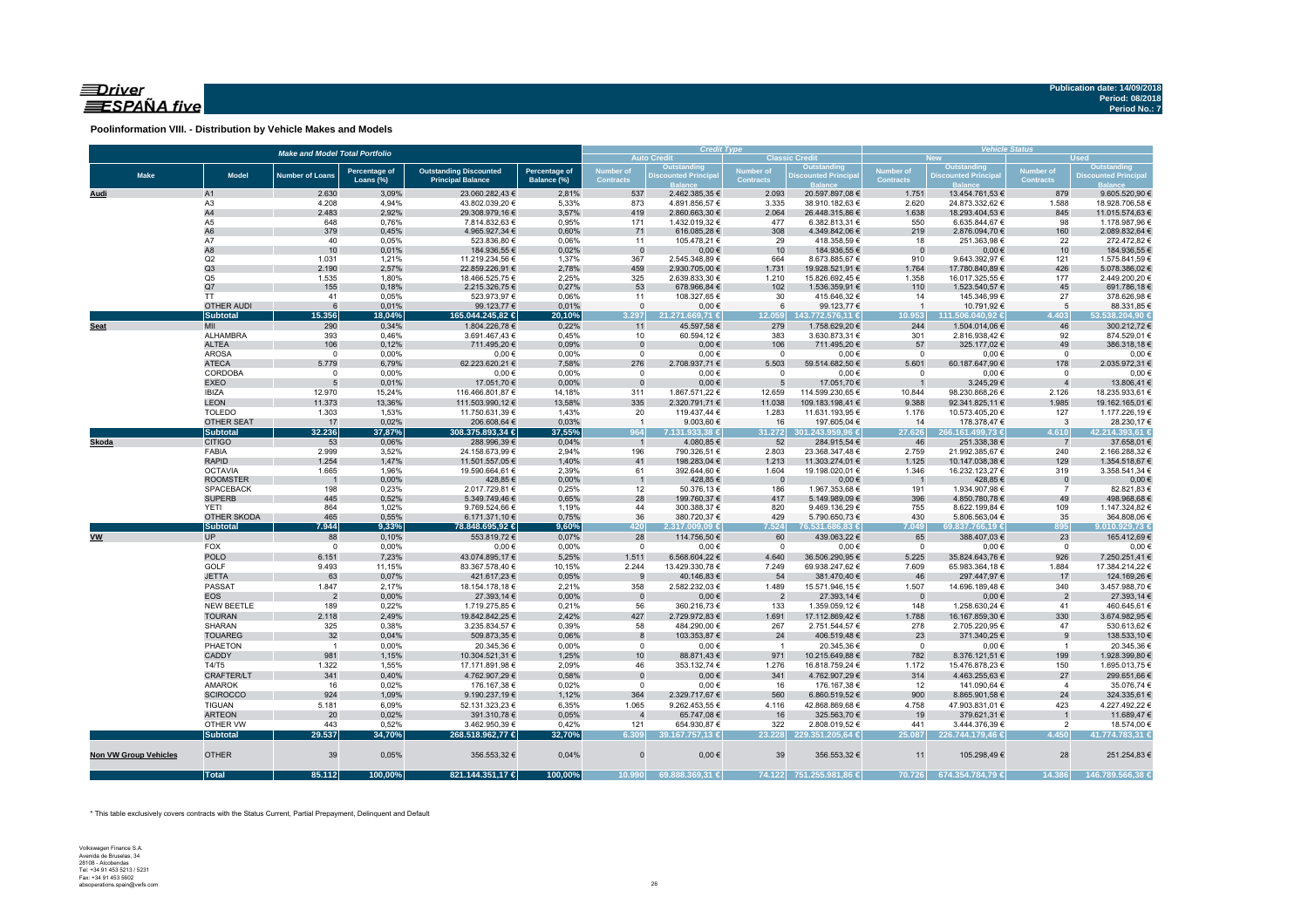

#### **Poolinformation IX. - Geographic Distribution**

|                               |                        | <b>Geographic Distribution Total Portfolio</b> |                                                           |                              | <b>Credit Type</b>                          |                                                              |                                      | <b>Vehicle Status</b>                                               |                                      |                                                                     |                               |                                                             |  |
|-------------------------------|------------------------|------------------------------------------------|-----------------------------------------------------------|------------------------------|---------------------------------------------|--------------------------------------------------------------|--------------------------------------|---------------------------------------------------------------------|--------------------------------------|---------------------------------------------------------------------|-------------------------------|-------------------------------------------------------------|--|
|                               |                        |                                                |                                                           |                              | <b>Auto Credit</b><br><b>Classic Credit</b> |                                                              |                                      |                                                                     |                                      | <b>New</b>                                                          | <b>Used</b>                   |                                                             |  |
| <b>Autonomous Communities</b> | <b>Number of Loans</b> | Percentage of<br>Loans $(\%)$                  | <b>Outstanding Discounted</b><br><b>Principal Balance</b> | Percentage of<br>Balance (%) | Number of<br><b>Contracts</b>               | Outstanding<br><b>Discounted Principal</b><br><b>Balance</b> | <b>Number of</b><br><b>Contracts</b> | <b>Outstanding</b><br><b>Discounted Principal</b><br><b>Balance</b> | <b>Number of</b><br><b>Contracts</b> | <b>Outstanding</b><br><b>Discounted Principal</b><br><b>Balance</b> | Number of<br><b>Contracts</b> | Outstanding<br><b>Discounted Principa</b><br><b>Balance</b> |  |
| <b>GALICIA</b>                | 4.637                  | 5,45%                                          | 47.364.584.93 €                                           | 5,77%                        | 429                                         | 2.536.623.45 €                                               | 4.208                                | 44.827.961.48 €                                                     | 3.711                                | 37.136.754.33 €                                                     | 926                           | 10.227.830,60 €                                             |  |
| <b>ASTURIAS</b>               | 1.474                  | 1,73%                                          | 14.236.990.99 €                                           | 1,73%                        | 157                                         | 966.542,36 €                                                 | 1.317                                | 13.270.448,63 €                                                     | 1.227                                | 11.754.699,32 €                                                     | 247                           | 2.482.291,67 €                                              |  |
| <b>CANTABRIA</b>              | 1.013                  | 1,19%                                          | 9.738.028,79 €                                            | 1,19%                        | 108                                         | 627.022.83 €                                                 | 905                                  | 9.111.005,96 €                                                      | 851                                  | 8.117.293,14 €                                                      | 162                           | 1.620.735,65 €                                              |  |
| <b>LA RIOJA</b>               | 434                    | 0,51%                                          | 3.871.226,98 €                                            | 0,47%                        | 42                                          | 248.856,00 €                                                 | 392                                  | 3.622.370,98 €                                                      | 362                                  | 3.136.320.42 €                                                      | 72                            | 734.906,56 €                                                |  |
| <b>CASTILLA LEON</b>          | 3.486                  | 4,10%                                          | 32.365.211.69 €                                           | 3,94%                        | 260                                         | 1.729.324.74 €                                               | 3.226                                | 30.635.886.95 €                                                     | 2.765                                | 25.636.742.31 €                                                     | 721                           | 6.728.469,38 €                                              |  |
| C.MADRID                      | 14.540                 | 17,08%                                         | 130.590.026.84 €                                          | 15,90%                       | 2.376                                       | 14.879.889.98 €                                              | 12.164                               | 115.710.136.86 €                                                    | 12.077                               | 105.519.367,18 €                                                    | 2.463                         | 25.070.659,66 €                                             |  |
| <b>PAIS VASCO</b>             | 3.476                  | 4,08%                                          | 30.794.520.13 €                                           | 3,75%                        | 197                                         | 1.103.626.19 €                                               | 3.279                                | 29.690.893.94 €                                                     | 2.875                                | 25.231.624,73 €                                                     | 601                           | 5.562.895.40 €                                              |  |
| C.NAVARRA                     | 954                    | 1,12%                                          | 8.494.230,48 €                                            | 1,03%                        | 103                                         | 522.415,03 €                                                 | 851                                  | 7.971.815,45 €                                                      | 786                                  | 6.801.219,09 €                                                      | 168                           | 1.693.011,39 €                                              |  |
| <b>CATALUÑA</b>               | 17.129                 | 20,13%                                         | 166.989.378.18 €                                          | 20,34%                       | 2.443                                       | 15.996.837,32 €                                              | 14.686                               | 150.992.540,86 €                                                    | 13.890                               | 133.263.542,69 €                                                    | 3.239                         | 33.725.835,49 €                                             |  |
| <b>ARAGÓN</b>                 | 2.328                  | 2,74%                                          | 22.927.027,94 €                                           | 2,79%                        | 221                                         | 1.595.184,26 €                                               | 2.107                                | 21.331.843,68 €                                                     | 1.931                                | 18.959.023,79 €                                                     | 397                           | 3.968.004,15 €                                              |  |
| C. VALENCIANA                 | 8.928                  | 10,49%                                         | 84.969.446.92 €                                           | 10,35%                       | 1.296                                       | 8.103.607,28 €                                               | 7.632                                | 76.865.839.64 €                                                     | 7.463                                | 70.035.622.36 €                                                     | 1.465                         | 14.933.824,56 €                                             |  |
| CASTILLA LA MANCHA            | 3.464                  | 4.07%                                          | 33.172.432.23 €                                           | 4,04%                        | 417                                         | 2.886.986.12 €                                               | 3.047                                | 30.285.446,11 €                                                     | 2.879                                | 27.346.001.42 €                                                     | 585                           | 5.826.430.81 €                                              |  |
| <b>EXTREMADURA</b>            | 1.318                  | 1,55%                                          | 13.020.765.74 €                                           | 1,59%                        | 178                                         | 1.045.389.63 €                                               | 1.140                                | 11.975.376.11 €                                                     | 1.044                                | 10.149.404.40 €                                                     | 274                           | 2.871.361.34 €                                              |  |
| <b>ANDALUCIA</b>              | 14.268                 | 16,76%                                         | 143.009.809,53 €                                          | 17,42%                       | 2.124                                       | 13.319.451,61 €                                              | 12.144                               | 129.690.357,92 €                                                    | 11.893                               | 118.840.954,10 €                                                    | 2.375                         | 24.168.855,43 €                                             |  |
| <b>ISLAS BALEARES</b>         | 2.242                  | 2,63%                                          | 21.436.931,03 €                                           | 2,61%                        | 273                                         | 1.956.961,11 €                                               | 1.969                                | 19.479.969,92 €                                                     | 1.976                                | 18.767.726,19 €                                                     | 266                           | 2.669.204,84 €                                              |  |
| <b>MURCIA</b>                 | 2.407                  | 2,83%                                          | 25.304.166,60 €                                           | 3,08%                        | 263                                         | 1.687.445,48 €                                               | 2.144                                | 23.616.721.12 €                                                     | 2.022                                | 21.207.975.93 €                                                     | 385                           | 4.096.190,67 €                                              |  |
| <b>ISLAS CANARIAS</b>         | 2.905                  | 3,41%                                          | 31.600.536.00 €                                           | 3,85%                        | 95                                          | 635.959.03 €                                                 | 2.810                                | 30.964.576.97 €                                                     | 2.872                                | 31.263.681.31 €                                                     | 33                            | 336.854,69 €                                                |  |
| <b>CEUTA</b>                  | 56                     | 0,07%                                          | 615.300,58 €                                              | 0,07%                        |                                             | 22.818,80 €                                                  | 50                                   | 592.481,78 €                                                        | 52                                   | 581.255,88 €                                                        |                               | 34.044,70 €                                                 |  |
| <b>MELILLA</b>                | 53                     | 0,06%                                          | 643.735,59 €                                              | 0,08%                        |                                             | 23.428,09 €                                                  | 51                                   | 620.307,50 €                                                        | 50                                   | 605.576.20 €                                                        |                               | 38.159,39 €                                                 |  |
| <b>Total</b>                  | 85.112                 | 100.00%                                        | 821.144.351.17 €                                          | 100.00%                      | 10.990                                      | 69.888.369.31 €                                              | 74.122                               | 751.255.981.86 €                                                    |                                      | 70.726 674.354.784.79 €                                             | 14.386                        | 146.789.566.38 €                                            |  |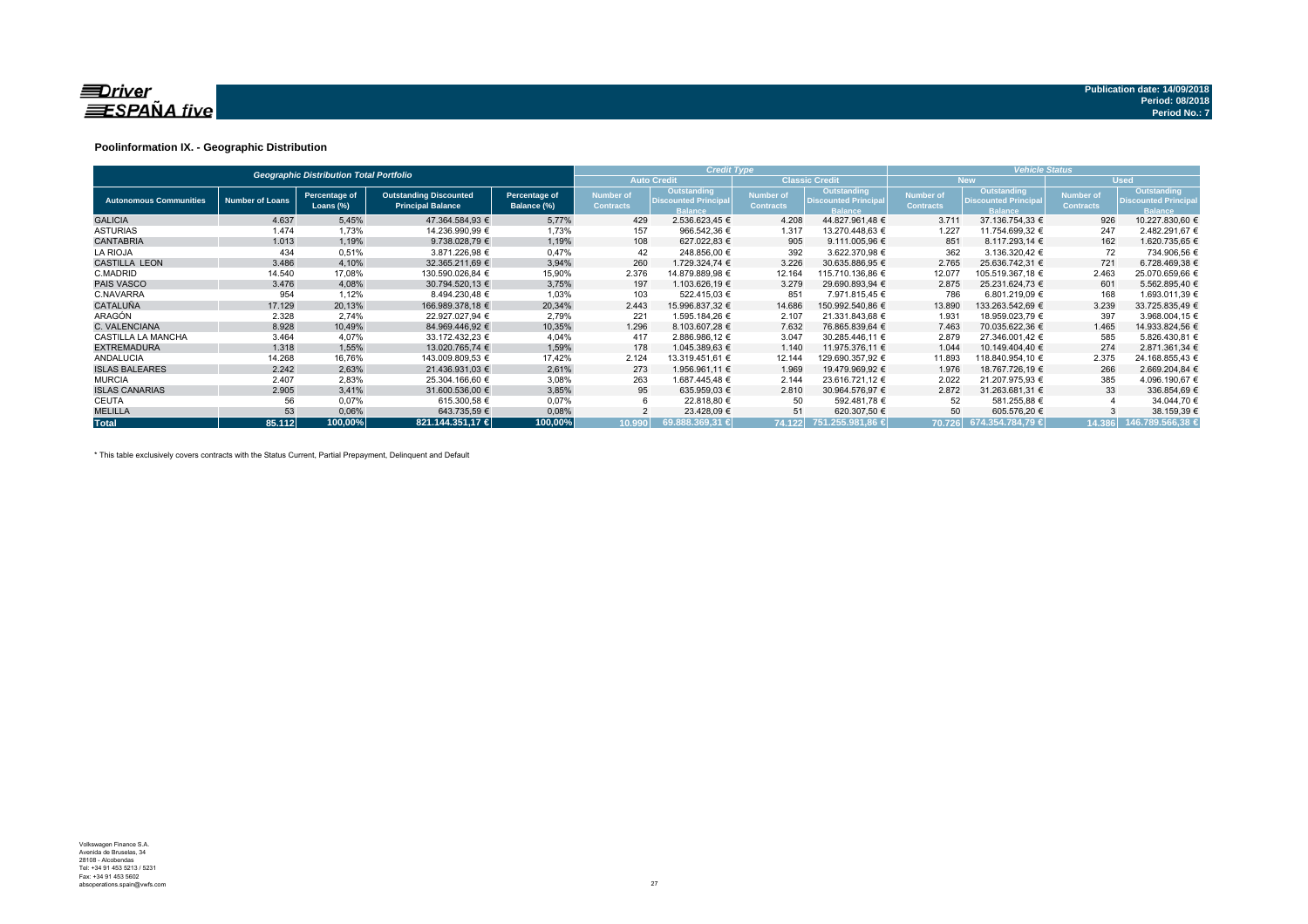

**Poolinformation X. - Motor Type**

| <b>Customer Type Total Portfolio</b> |        |              |                                                                             |                                 |                  | <b>Credit Type</b>                                       |                                 |                                                              | <b>Vehicle Status</b>                                                                                |                      |                                      |                                                              |  |  |  |
|--------------------------------------|--------|--------------|-----------------------------------------------------------------------------|---------------------------------|------------------|----------------------------------------------------------|---------------------------------|--------------------------------------------------------------|------------------------------------------------------------------------------------------------------|----------------------|--------------------------------------|--------------------------------------------------------------|--|--|--|
|                                      |        |              |                                                                             |                                 |                  | <b>Auto Credit</b>                                       |                                 | <b>Classic Credit</b>                                        |                                                                                                      | <b>New</b>           | <b>Used</b>                          |                                                              |  |  |  |
| Motor type                           | Loans  | of Loans (%) | Number of Percentage   Outstanding Discounted  <br><b>Principal Balance</b> | Percentage<br>of Balance<br>(%) | <b>Contracts</b> | <b>Outstanding Discounte</b><br><b>Principal Balance</b> | d Number of<br><b>Contracts</b> | Outstanding<br><b>Discounted Principal</b><br><b>Balance</b> | Outstanding<br><b>Number of</b><br><b>Discounted Principal</b><br><b>Contracts</b><br><b>Balance</b> |                      | <b>Number of</b><br><b>Contracts</b> | Outstanding<br><b>Discounted Principal</b><br><b>Balance</b> |  |  |  |
| EA 189 (unfixed)                     | 152    | 0.18%        | 864.491.26 €                                                                | 0.11%                           | 27               | 163.966.48 €                                             | 125                             | 700.524.78 €                                                 | 125                                                                                                  | 707.792.10 €         | 27                                   | 156.699.16 €                                                 |  |  |  |
| Other                                | 84.960 | 99.82%       | 820.279.859.91 €                                                            | 99.89%                          | 11.013           | 106.349.075.12 €                                         | 73.947                          | 713.930.784.79 €                                             | 70.583                                                                                               | 680.793.111.56 €     | 14.377                               | 139.486.748.35 €                                             |  |  |  |
| <b>Total</b>                         | 85.112 | 100.00%      | 821.144.351.17 $\in$                                                        | 100.00%                         | 11.040           | 106.513.041.60 €                                         | 74.072                          | 714.631.309.57 €                                             | 70.708                                                                                               | $681.500.903.66 \in$ | 14.404                               | 139.643.447.51 €                                             |  |  |  |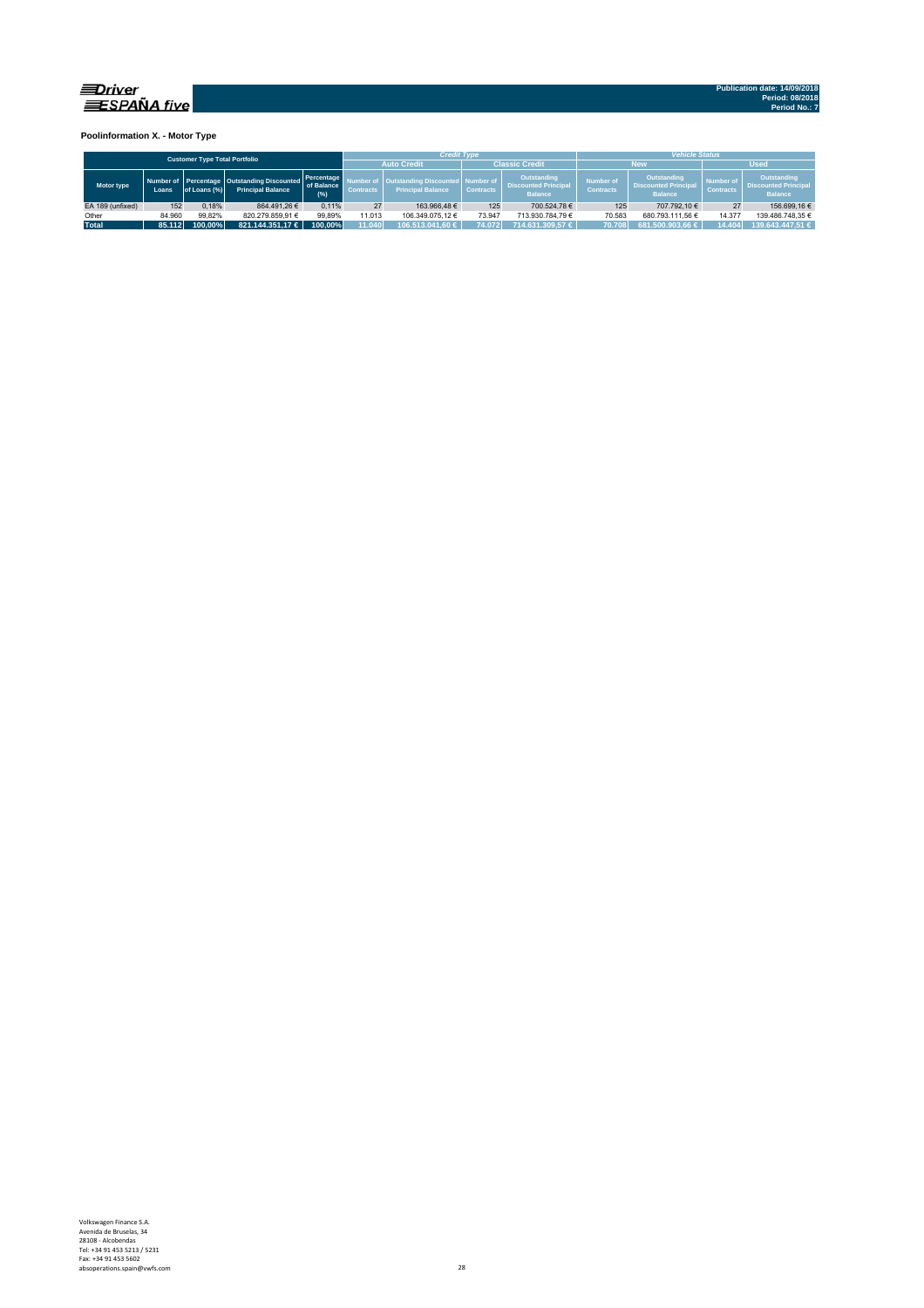| <i>EDriver</i><br>EESPAÑA five        | Publication date: 14/09/2018     |
|---------------------------------------|----------------------------------|
|                                       | Period: 08/2018<br>Period No.: 7 |
|                                       |                                  |
|                                       |                                  |
| Poolinformation XI. - Loan Level Data |                                  |

| No. | $-136 - 75$<br>Month / Year<br>$\sim$<br>Origination | $\sim$ Fig. $\sim$ $\epsilon$<br>vi polauk | <b>Balance</b> | at Default | <b>Current</b><br><b>Dalarice</b> | Rebate | Month / Year o<br>rear o <sub>II</sub> .<br><b>Loss</b> | vecover<br><br>Asset | ---<br>ecoverv<br>أبداعا والمراقون | recover v | Total | <sub>'</sub> ss Amount | Loss<br>recent.<br>on Oric | Loss. | <b>BUILDWEI</b> | seur | / Make | Contract Type<br>. حدم ۱۱ مومبر | .= not | Customer<br>Type |  |
|-----|------------------------------------------------------|--------------------------------------------|----------------|------------|-----------------------------------|--------|---------------------------------------------------------|----------------------|------------------------------------|-----------|-------|------------------------|----------------------------|-------|-----------------|------|--------|---------------------------------|--------|------------------|--|
|     |                                                      |                                            |                |            |                                   |        |                                                         |                      |                                    |           |       |                        |                            |       |                 |      |        | oon)                            |        |                  |  |